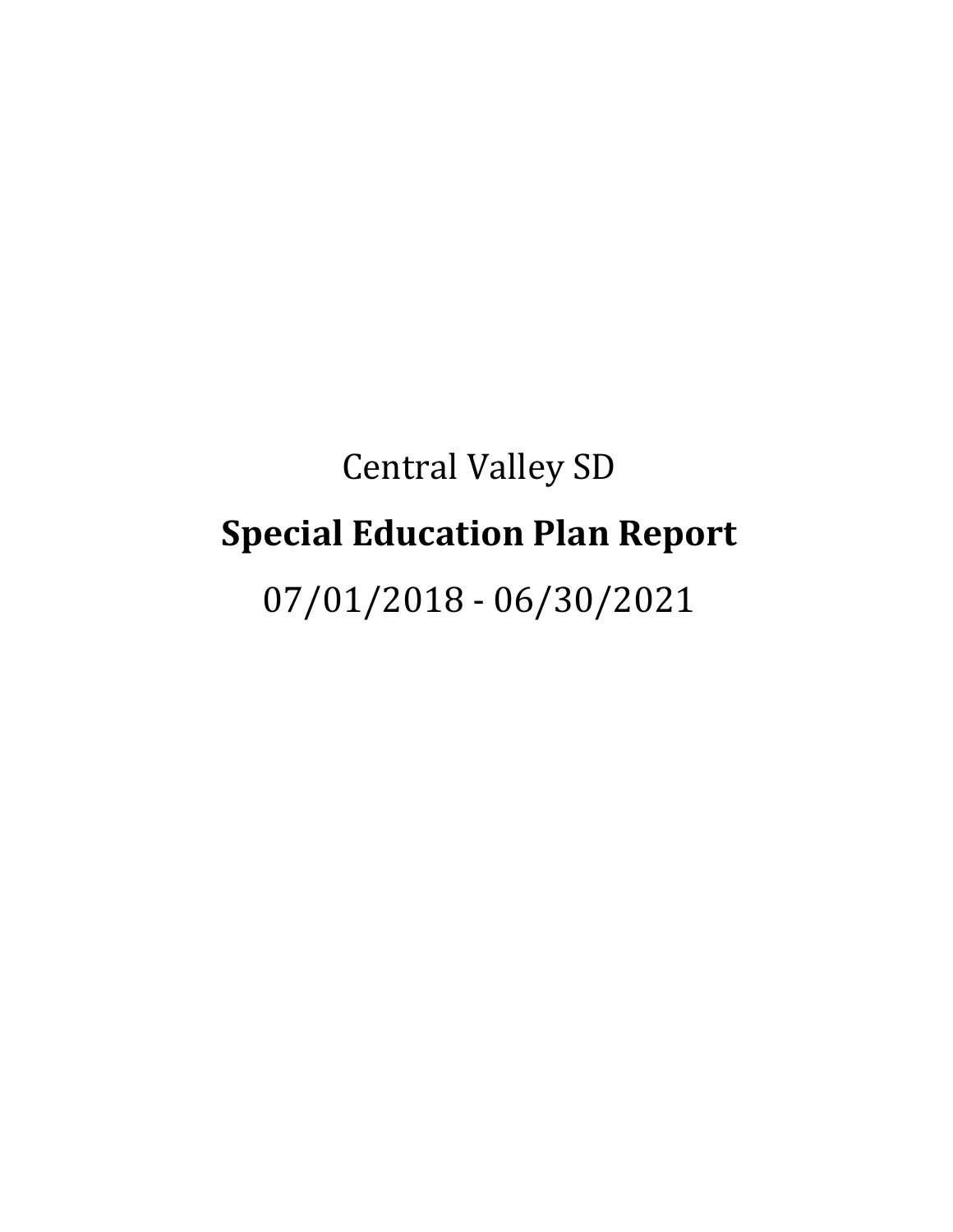## District Profile

## **Demographics**

160 Baker Road Extension Monaca, PA 15061 (724)775-5600 Superintendent: Nicholas Perry Director of Special Education: Erin Park

## **Planning Committee**

| <b>Name</b>         | Role                                               |
|---------------------|----------------------------------------------------|
| Christina Feragotti | <b>Administrator: Special Education</b>            |
| Maryann Kostelic    | <b>Community Representative: Special Education</b> |
| Lindsay Kisucky     | Ed Specialist - School Psychologist :              |
|                     | Professional Education Special Education           |
| Jennifer Bechdel    | Elementary School Teacher - Regular Education      |
|                     | : Special Education                                |
| Cher Balestrieri    | Elementary School Teacher - Special Education      |
|                     | : Special Education                                |
| Elyse Fenstermacher | Elementary School Teacher - Special Education      |
|                     | : Special Education                                |
| Monica Sturm        | Elementary School Teacher - Special Education      |
|                     | : Special Education                                |
| <b>Bill King</b>    | High School Teacher - Regular Education :          |
|                     | Professional Education Special Education           |
| Jennifer Unger      | Instructional Coach/Mentor Librarian : Special     |
|                     | Education                                          |
| Krista DiBiagio     | Middle School Teacher - Special Education :        |
|                     | <b>Special Education</b>                           |
| Erin Park           | Special Education Director/Specialist: Special     |
|                     | Education                                          |
| Maryann Kostelic    | <b>Transition Coordinator: Special Education</b>   |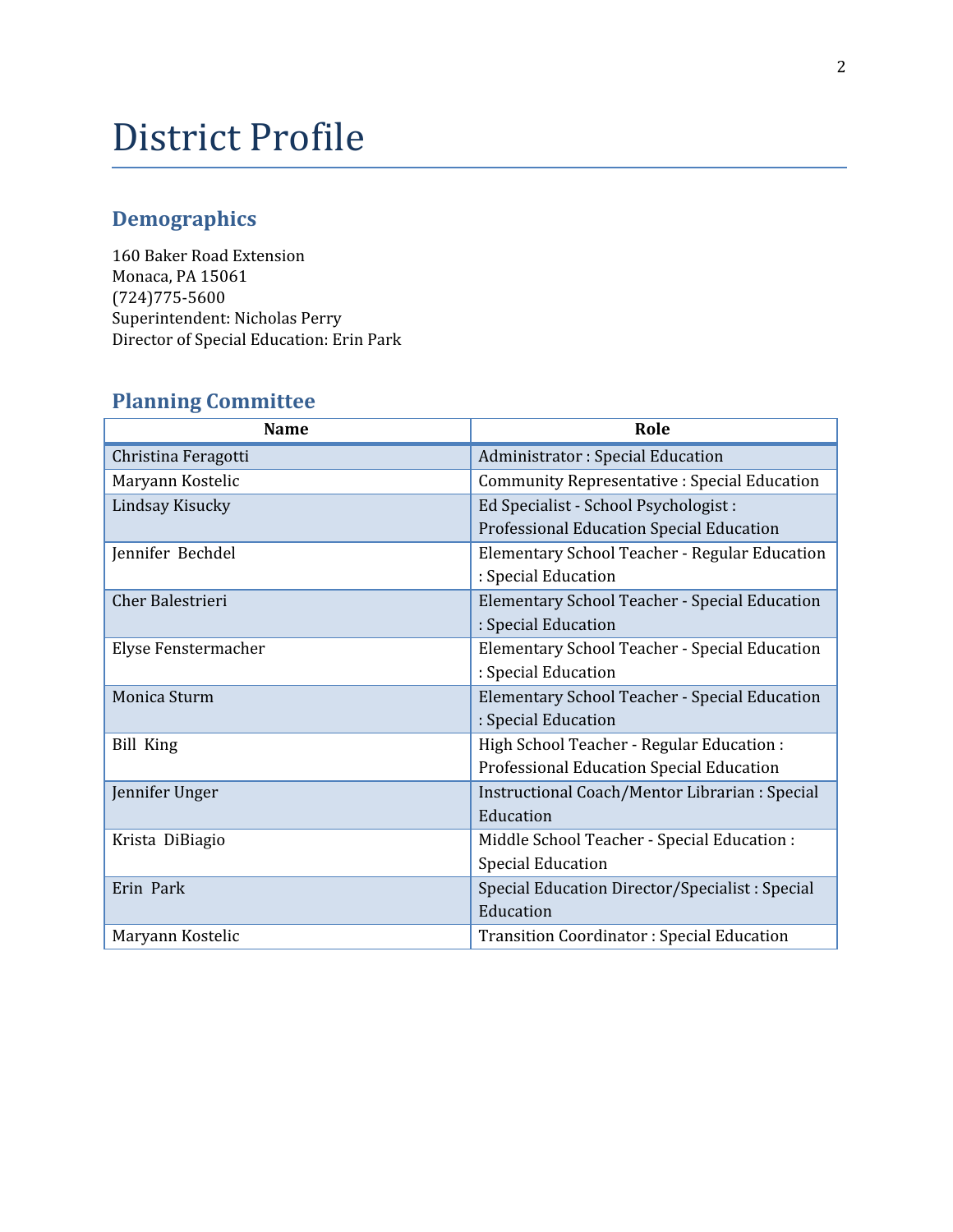## Core Foundations

## **Special Education**

#### *Special Education Students*

Total students identified: 313

#### *Identification Method*

Identify the District's method for identifying students with specific learning disabilities.

The Central Valley School District continues to identify students with specific learning disabilities through the use of the discrepancy model. As part of the discrepancy model, the District reviews the following:

(1) Whether the student responds to scientific, research-based intervention, which includes documentation that: (a) The student received high quality instruction in the general education setting, (b) Research-based interventions were provided to the student (c) Student progress was regularly monitored, AND (2) Whether the student exhibits a pattern of strengths and weaknesses, relative to intellectual ability as defined by a severe discrepancy between intellectual ability and achievement, or relative to age or grade.

The team also reviews the findings of the evaluation to ensure they are not primarily the result of a visual, hearing, or orthopedic disability, mental retardation, emotional disturbance, cultural factors, environmental or economic disadvantage or limited English proficiency. The team must also review findings to ensure that the student's underachievement is not due to lack of appropriate instruction, the student was provided scientifically based instruction, and that repeated assessments of achievement were conducted at reasonable intervals. If such factors are rules out, the student may be identified by the Multidisciplinary Team (MDT) as a student with a specific learning disability. The district's All Student's Advancement Plan (ASAP) is based on the Multi-Tiered System of Support (MTSS) model and serves as a screening process for the identification of students in need of special education programming in grades K-5. Students, who are identified and placed in the ASAP program, demonstrate a need for additional instructional opportunities and classroom interventions through ongoing data collection and assessments that are monitored by grade level teams and/or ASAP specialists. These students are a focus of district support personnel, who provide educational/behavioral interventions in and out of the classroom. Interventions are documented and progress monitoring is completed on an ongoing basis. Parents receive updated progress monitoring data quarterly. During Child Study Team Meetings are conducted regarding students who meet criteria for Tier 3 supports, and progress monitoring data is reviewed in collaboration with the school psychologist to look at a student's rate of improvement as compared to their peers to determine if individual students are making appropriate progress. Students who are not found to be making such progress are referred for a comprehensive special education evaluation to determine their needs. Those students who meet identified goals and/or proficiency on benchmark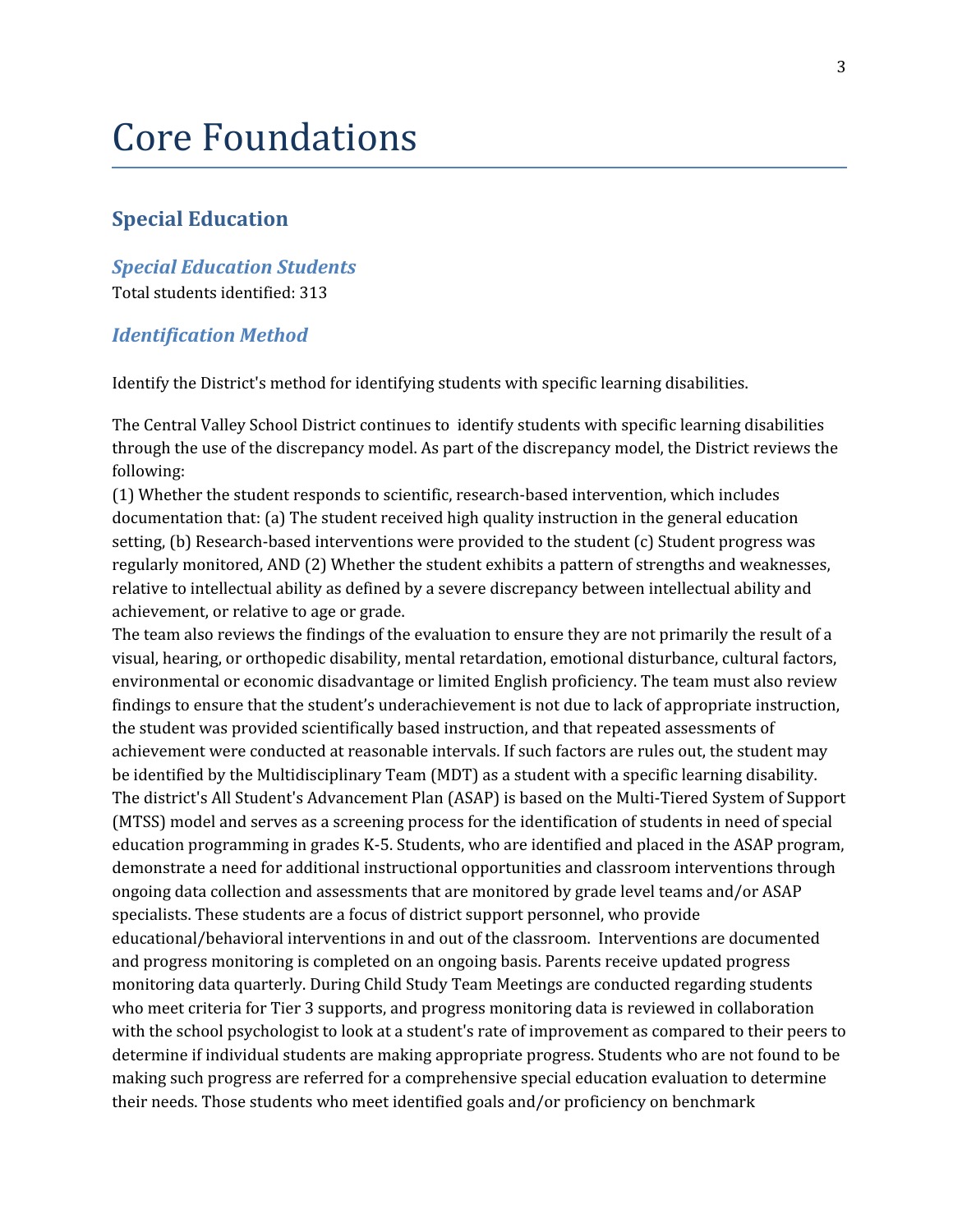assessments are exited from the program. The ASAP team also works closely with the Student Assistance Program (SAP) Team to help link students and their families to community agencies and resources to breakdown barriers that may inhibit students from meeting academic goals. In grades 6-12, teachers utilize benchmark data to implement flexible grouping to help students close gaps in skill development in order to work towards proficiency. Designated times are built into the master schedule to ensure consistency of supports. Progress is measured through classroom grades and benchmark testing administered three times per year. Additionally, struggling students may be referred to the SAP Team to provide additional school and community resources and supports. Every effort is made to engage the parent in the teaming process. The team defines the student's strengths and needs, defines the problem(s) to be addressed, agrees upon appropriate evidence based interventions and school and/or community resources and assigns the student to a team member who acts as case manager. Then the team sets a timeline for progress review, and/or makes an immediate referral for a Multidisciplinary Evaluation (MDE) if the student's need for services is severe. The team member communicates areas of need to all individuals working with the student. Student progress is reviewed by the SAP team. If the student has responded to interventions the student may continue to be monitored by the SAP team or dismissed from the program. If the student is making little or no progress towards the goals or if the needs have increased or additional problems have arisen, the student is referred for a MDE for special education services. Teachers involved with these programs are offered training opportunities through IU 27, PDE, PaTTAN, Prevention Network, and in house teaming with district ASAP specialists, special education staff, the Special Education Supervisor, the School Psychologist, and the district's Director of Curriculum, Instruction and Assessment, who oversees the program. The district's vision is to continue raising all student achievement through training on data collection, instructional planning, delivery of academic interventions, and progress monitoring, which is viewed as a stepping stone toward the implementation of a true MTSS model. Through continued training and practice, the staff will have the tools required to understand, implement, and

monitor student progress over a defined period of time. As part of the district's comprehensive planning, Central Valley will continue to review data collected through the ASAP program in order to refine and improve this system.

#### *Enrollment*

Review the Enrollment Difference Status. If necessary, describe how your district plans to address any significant disproportionalities.

The data is publicly available via the PennData website. You can view your most recent report. The link is: <https://penndata.hbg.psu.edu/PublicReporting/DataataGlance/tabid/2523/Default.aspx>

Most recent data available through the Special Education Data Report, LEA Performance on State Performance Plan (SPP) Targets from the 2016/2017 school year indicate that enrollment differences are not significantly disproportionate, indicating a discrepancy beyond 10%, in the disability categories of Autism, Deaf-Blindness, Hearing Impairment Including Deafness, Intellectual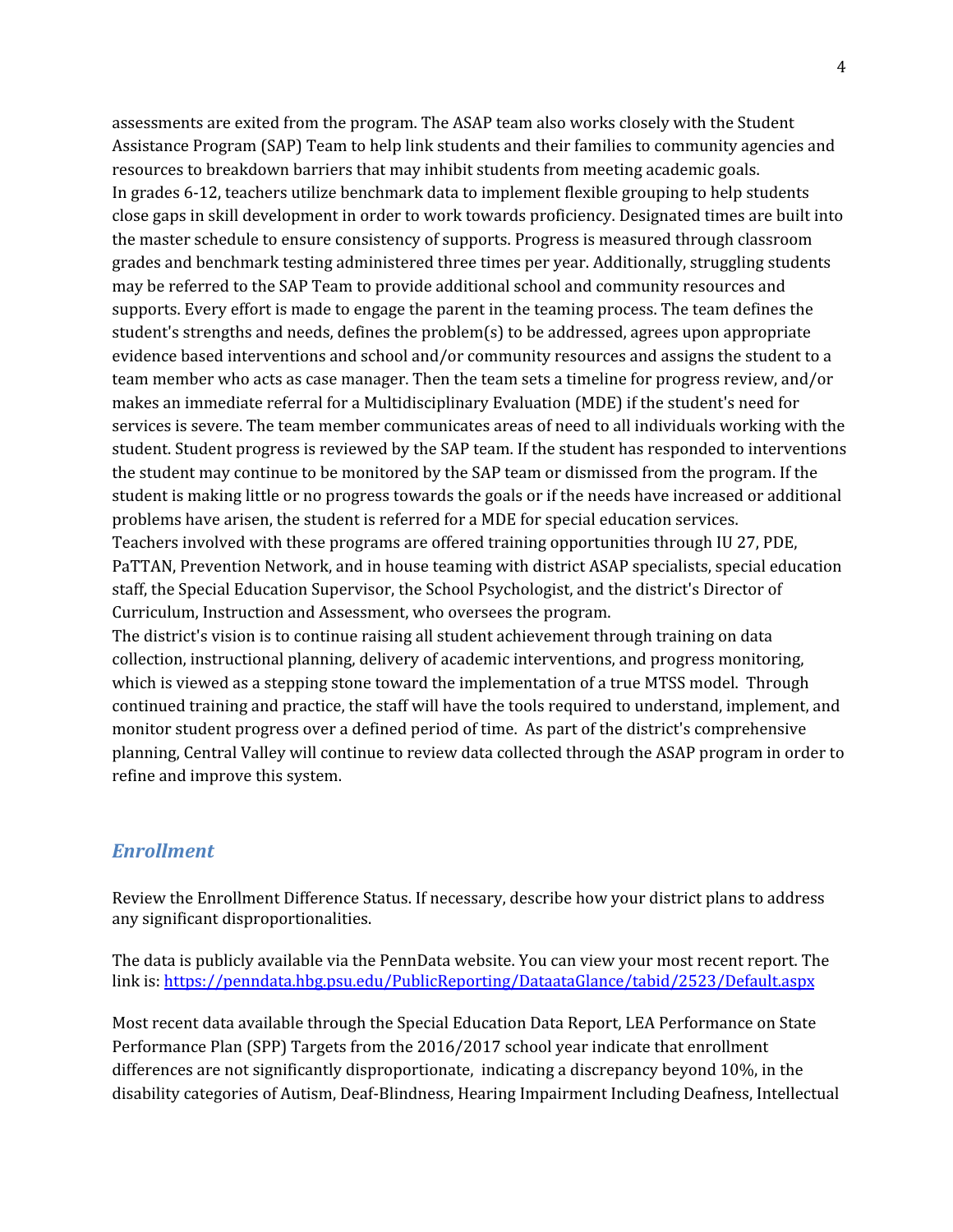Disability, Orthopedic Impairment, Specific Learning Disability, Traumatic Brain Injury, and Visual Impairment Including Blindness.

Disproportionate categories include the following: Emotional Disturbance (LEA=unreported% vs. State=8.5%), Multiple Disabilities (LEA=unreported% vs. State=1.1%) and Other Health Impairment (LEA=19.9% vs. State 14.9%, and Speech Language Impairment (LEA=18.2% vs. State 14.7%). The district's Emotional Disturbance exceptionality is disproportionately lower than the state average. CVSD utilizes its Guidance staff, SAP Coordinator, Transition Coordinator, Special Education Supervisor, School Psychologist, Anti-Bullying Program, Prevention Specialist, School Wide Positive Behavior Intervention and Support programs, and student-centered educational teams in order to address student's emotional needs. School Wide Positive Behavior Intervention and Support programs are used to provide behavioral interventions and supports to allow students to meet with success in the least restrictive environment. Additionally, the Special Education Supervisor and School Psychologist have participated in training to assist in building a strong foundation and knowledge base with regard to special education eligibility criteria for emotional disturbance and evidence based interventions to better assist students in need of emotional supports. It is believed that some students with needs similar or in like to emotional disturbance may have been determined to have an Other Health Impairment based on the information collected through a comprehensive evaluation and the student's response to behavioral interventions through School Wide Positive Behavior Interventions and Supports; therefore, causing the appearance of a disproportionate number of students identified with Other Health Impairment in excess of state averages.

The district is aware that students with Speech and Language Impairments are identified at a rate that is in excess of the state average. Over the past three year's the district's kindergarten enrollment has included approximately 15-19% of students with speech and language needs as identified through early intervention. The district completes school age evaluations for each child to determine if students meet school age eligibility criteria. To assist in meeting student needs and in order to be proactive, Speech and Language Teachers push in to each kindergarten classroom once per week to assist teachers and students work on developmental sound errors and to developing age appropriate articulation and language skills. The district has also implemented a Speech and Language Intervention Program in grades K-3 which follows an MTSS model for identifying students who may be in need of intervention for speech and/or language needs. Students are referred by classroom teachers or parents to the district's Speech and Language Pathologist who conducts a screen which includes observation and evaluation of sound errors using a baseline probe list. Students with non-developmental errors are placed into the program and will participate in a speech and language tier group through either small group sessions or may participate in individual sessions based on need. Therapists utilize a 5 minute articulation drill format that is research based and proven to increase efficiency and effectiveness of speech and language interventions in the student's least restrictive environment. Progress is reported quarterly and placement within the program can change at any time based on a student's progress towards goals. Students who do not evidence meaningful progress through the Speech and Language Intervention Program are referred for a full speech and language evaluation.

With regard to Multiple Disabilities, the district is just slightly under the state average, and based on a review of student enrollment, child find procedures and evaluation procedures, the district does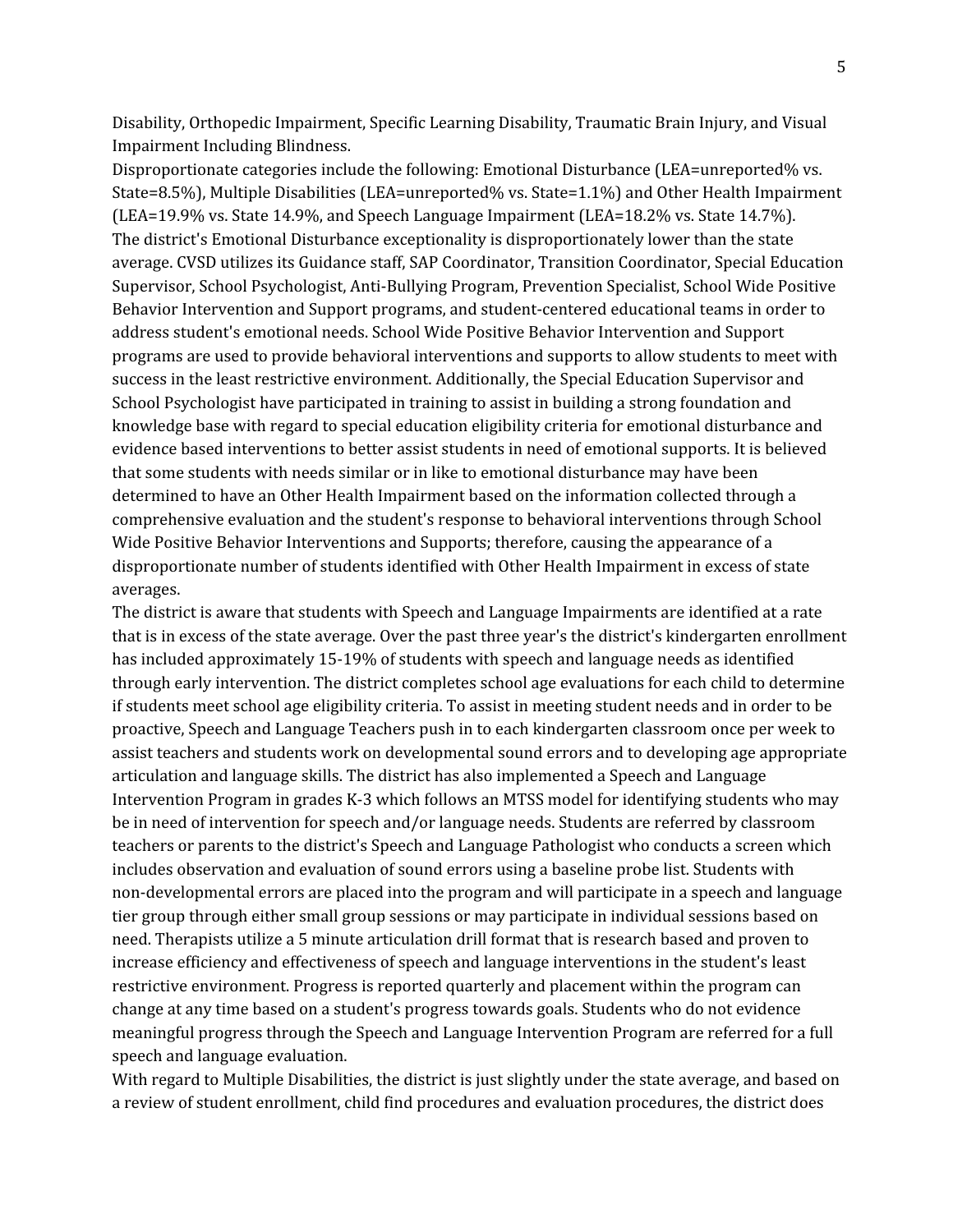not believe that this disproportionality is due to a lack in child find obligations or evaluation procedures at this time.

District procedures for identification and evaluation of children with disabilities are reviewed on an ongoing basis to ensure compliance with all special education regulations and to ensure a free appropriate public education (FAPE) is provided to students with disabilities who require specially designed instruction and related services.

## *Non-Resident Students Oversight*

- 1. How does the District meet its obligation under Section 1306 of the Public School Code as the host District at each location?
- 2. How does the District ensure that students are receiving a free appropriate public education (FAPE) in the least restrictive environment (LRE)?
- 3. What problems or barriers exist which limit the District's ability to meet its obligations under Section 1306 of the Public School Code?

1. The Central Valley School District is the host district for Gateway Rehabilitation Center and meets its obligations under 1306 as the host location by providing all needed services and supports to students with disabilities placed in that facility to include IEP management and implementation, evaluations, and progress monitoring through district programs or in Gateway Rehabilitation Center programs. Students participate in the Central Valley Cyber Academy, and a special education teacher visits the facility in order to implement IEP goals, progress monitor, and deliver specially designed instruction as outlined in individual IEPs. The Central Valley School District assumes responsibility to ensure that all students receive a free and appropriate public education (FAPE) to include appointing a surrogate if the student's parents are unavailable.

When the District is notified that a student has been placed in Gateway, the Central Valley Central Registrar sends a request for records to the student's school district of residence within one business day. Additionally, a PDE 4605 Form is submitted.

If the district becomes aware of a student through the district's child find process who is thought to be exceptional and possibly in need of special education, a Permission to Evaluate, Prior Written Notice and a Procedural Safeguard Notice would be issued to the student/parent/guardian, or surrogate. The MDE process as outlined in IDEA and Chapter 14 would be followed. If the student is found to be eligible and in need of special education, an invitation for an IEP meeting would be sent to the home district LEA and the student/parent/guardian or surrogate. An IEP would be developed and a Notice of Recommended Educational Placement would be issued according to IDEA and Chapter 14 regulations.

2. The Special Education Supervisor reviews the educational history of the student to confirm eligibility for special education and assigns a case manager. The case manager schedules an IEP meeting to determine appropriate educational placement always first considering education in the least restrictive environment. The IEP is reviewed and revised as necessary in order to meet student treatment program needs and to ensure the student receives FAPE in the least restrictive environment. The Special Education Supervisor acts as the LEA in each of the placement/evaluation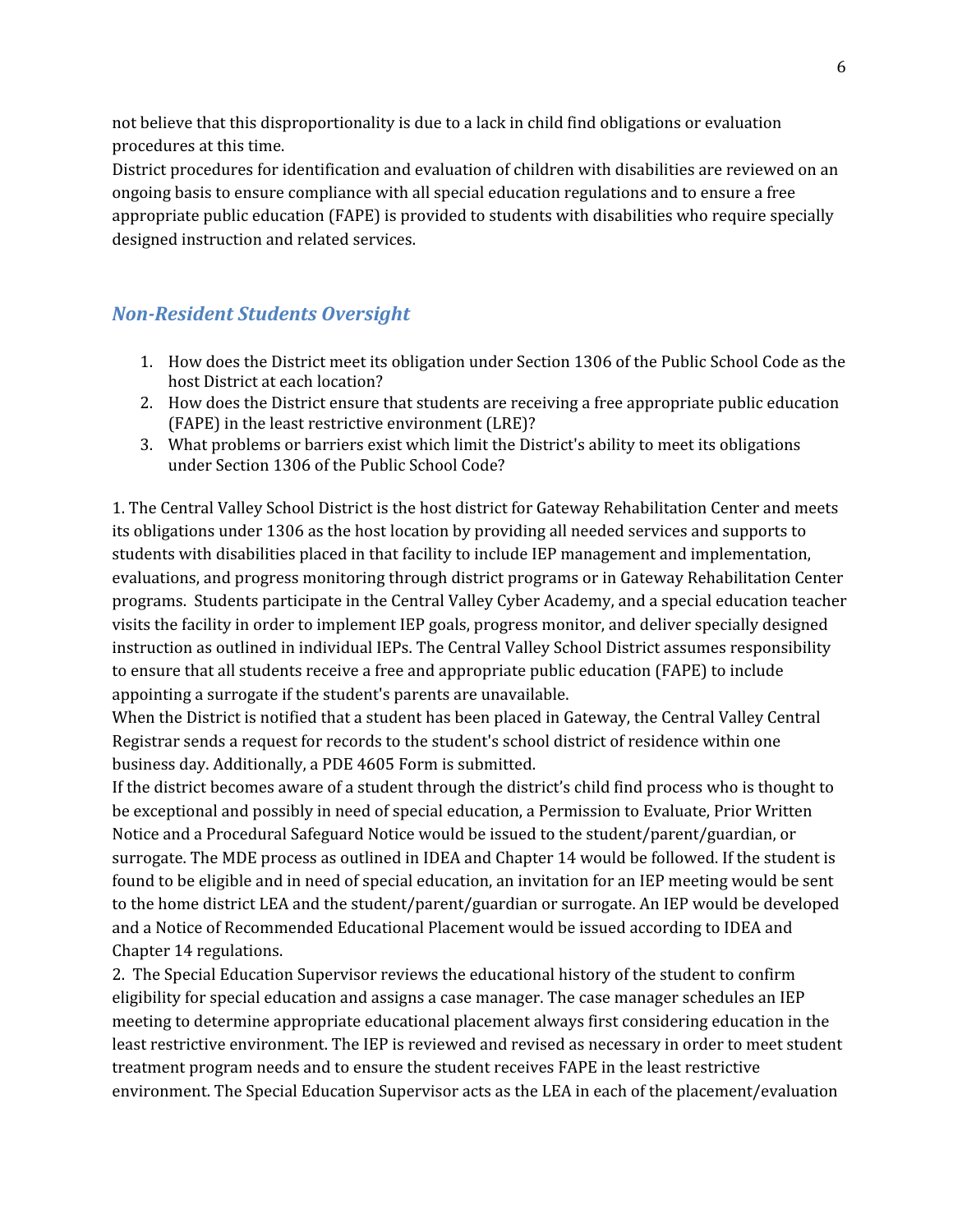and IEP meetings to ensure that all needed supports and services are provided and FAPE is delivered to the student. The Special Education Case Manager and Special Education Supervisor communicate with appropriate staff and family members outside the Central Valley SD to ensure that students receive FAPE and to assist with a smooth transition back to the home district upon discharge from the treatment program.

3. The registration is sometimes delayed due to difficulty in obtaining accurate records from the home district. In this event, the central registrar faxes additional requests for records and makes direct phone calls to the school to obtain as much information as possible and to expedite receipt of records. Additionally, the special education administrative assistant contacts the special education department of the home school to determine if special education records exist and to obtain relevant documents.

### *Incarcerated Students Oversight*

Describe the system of oversight the District would implement to ensure that all incarcerated students who may be eligible for special education are located, identified, evaluated and when deemed eligible, are offered a free appropriate public education (FAPE).

At this time, the Central Valley SD does not have a facility for incarcerated students within its jurisdiction. County facilities are located within the jurisdiction of the Hopewell Area SD. The district has an agreement with the Hopewell Area SD to provide all needed services for district students who are placed there and eligible for special education supports. When students are legally placed in facilities outside of Beaver County, the district fully cooperates to provide educational records. The district fully participates with appropriate agencies in all educational planning and ensures that all needed services are provided. When the student is transitioned back to his/her community, the district cooperates with all agencies and service providers to pave a smooth transition to the home school district.

### *Least Restrictive Environment*

- 1. Describe the District procedures, which ensure that, to the maximum extent appropriate, children with disabilities, including those in private institutions, are educated with non-disabled children, and that removal from the regular education environment only occurs when education in that setting with supplementary aids and services, cannot be achieved satisfactorily.
- 2. Describe how the District is replicating successful programs, evidence-based models, and other PDE sponsored initiatives to enhance or expand the continuum of supports/services and education placement options available within the District to support students with disabilities access the general education curriculum in the least restrictive environment (LRE). (Provide information describing the manner in which the District utilizes site-based training, consultation and technical assistance opportunities available through PDE/PaTTAN, or other public or private agencies.)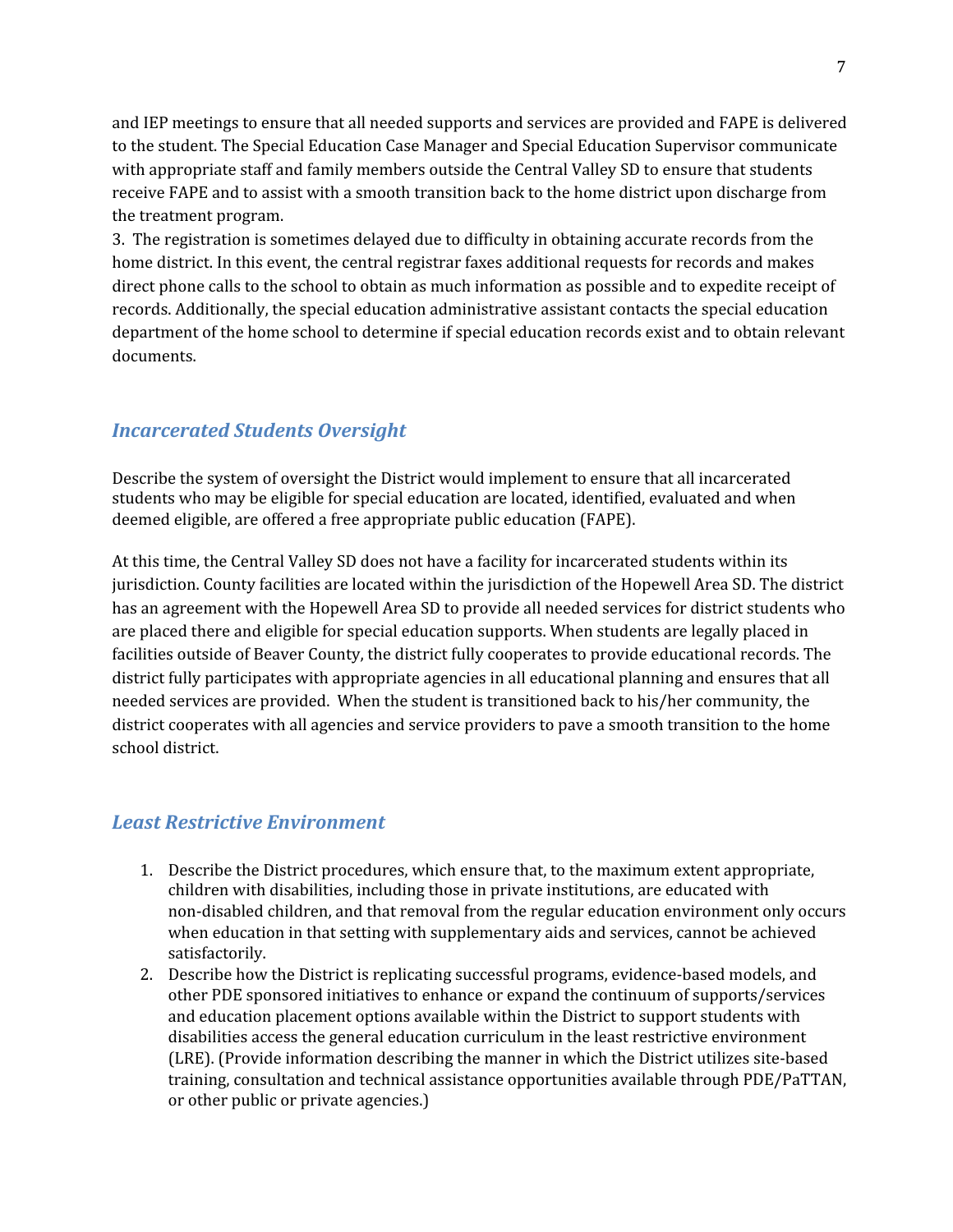3. Refer to and discuss the SPP targets and the district's percentages in the Indicator 5 section - Educational Environments. Also discuss the number of students placed out of the district and how those placements were determined to assure that LRE requirements are met.

1. The Central Valley School District (CVSD) offers a full continuum of placement options. The procedures, which ensure that, to the maximum extent appropriate, children with disabilities, including those in private institutions, are educated with non-disabled children, and that removal from the regular education environment only occurs when education in that setting with supplementary aids and services cannot be achieved satisfactorily include the following process:

- All available types of placement options are discussed and considered beginning with services provided in the regular education setting.
- Placement to a more restrictive environment outside the regular education environment is considered appropriate only when services can not be delivered appropriately in the regular education classroom with the use of supplementary aids and services.
- All placement decisions are made through the special education process and agreed upon at the student's IEP meeting with parent participation and student participation, when appropriate.
- The student's full range of needs are discussed and determined.
- All placement decisions are based on the educational needs of the student.
- If the student's educational needs result in placement outside the regular educational class, school, or district, the IEP team will consider opportunities for the student to participate in appropriate programs and activities (curricular and extra-curricular) with non-disabled peers. When participation in an inclusive setting is needed, supplementary aides and services are discussed and agreed upon to ensure that the student can fully participate in such programs and activities.

2. The district has initiated successful programs to expand the continuum of supports/services and educational placement options available such as a fully inclusive kindergarten program, a Multi-Tier System of Supports (MTSS) program, cyber education grades K-12, and has developed staff training within all district buildings to allow students to participate in the general education curriculum and classrooms to the maximum extent possible. Special education students entering school with identified needs are given all supplemental aids and services agreed upon at their transition meetings in the regular education environment. For students identified with developmental delays, two extended 1/2 day Developmental Kindergarten sessions are available. If a student's needs exceed that of which can be provided in the Developmental Kindergarten program, a student may be offered a half-day special education program in addition to regular education placement in order to work on IEP goals. This extended time in both programs is devoted to developing academic, social, small/gross motor and language skills so that the student is able to enter first grade with necessary skills in order to be academically and socially successful.

For students in grades K-5, a data driven instructional program (ASAP) is in place. This tiered intervention program replicates the MTSS model and additional instructional opportunities are available to regular education students. The ASAP program includes research based interventions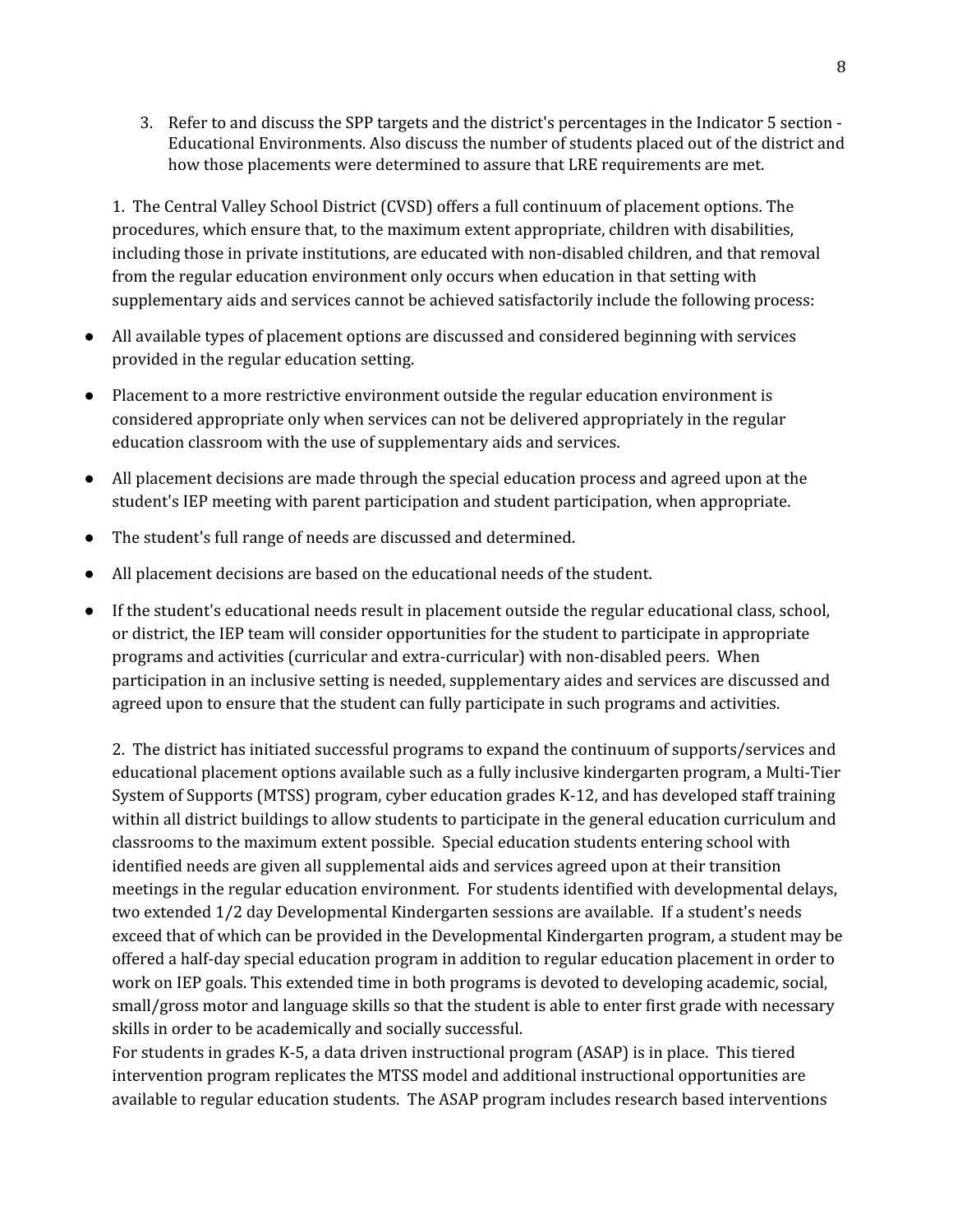for math and reading which are taught by highly qualified teachers and/or reading specialists. As a result, students are provided remedial opportunities while remaining in their least restrictive educational environment. Child study teams are in place to refer students who are not making appropriate progress within the ASAP program. Such students are referred to the multi-disciplinary team (MDT) for a comprehensive special education evaluation to determine student needs and eligibility for special education supports.

The District has also partnered with PaTTAN's Autism Initiative to dedicate two classrooms to provide verbal behavior programming to students with severe communicative and social delays as part of a collaborative approach between consultants, teachers, school staff, and families. The program utilizes research based curriculum and programming to meet the wide array of needs for students with Autism and other disabilities who demonstrate communication needs as determined by research based diagnostic tools. The Autism Initiative utilizes intensive teaching procedures that allow for students to demonstrate mastery of skills in multiple areas of verbalization, communication, and socialization areas which impact daily life and the ability to access academic curriculum. The program fosters data driven decision making to determine student progress and need for successive programming both within the special education and regular education settings. Program procedures include applying specific teaching procedures to allow for general education curriculum to become accessible for students participating in the program. Classroom practices are reviewed by qualified personnel from PaTTAN twice per year to ensure growth, progress, and accountability for the program implementation within our classrooms to ensure that students are provided quality teaching and learning opportunities within the least restrictive environment.

The Central Valley Cyber Academy has been created in-district allowing students to receive FAPE in the least restrictive environment when it has been determined that an alternate format of classroom instruction will enhance the educational performance of the student. The cyber education program includes support to regular education and special education students. Regular and special education teachers work within the CV Cyber Academy to ensure that appropriate accommodations and modifications are made to the curriculum when needed. The IEP Team convenes to monitor and develop appropriate programming and supports. Student progress is monitored and documented quarterly to ensure that individual needs and appropriate placement are addressed. Students are provided with the flexibility of choosing a full-time cyber education model of instruction or a blended model of instruction including access to the traditional classroom setting. The cyber curriculum provided is accredited, and instruction is delivered by certified teachers who are highly qualified.

All teachers are offered training opportunities as they become available through IU 27, PDE, and PaTTAN. In-house training occurs at weekly grade level meetings through teaming and workshops provided by district math and literacy instructional support staff, Title I, and special education staff. Training and Professional Learning Communities meet regularly to develop evidence based interventions and to develop standards based academic goals for students. This includes setting small learning communities within the classroom and utilizing all available support staff to develop differentiated methods of instruction to ensure the highest quality instruction takes place for all students. Individual student progress is monitored and reported back to the student's IEP or ASAP Team. All instruction as well as student response to intervention is documented and adjusted to the individual student's learning needs.

The district utilizes the following Supplementary Aids and Services to allow students with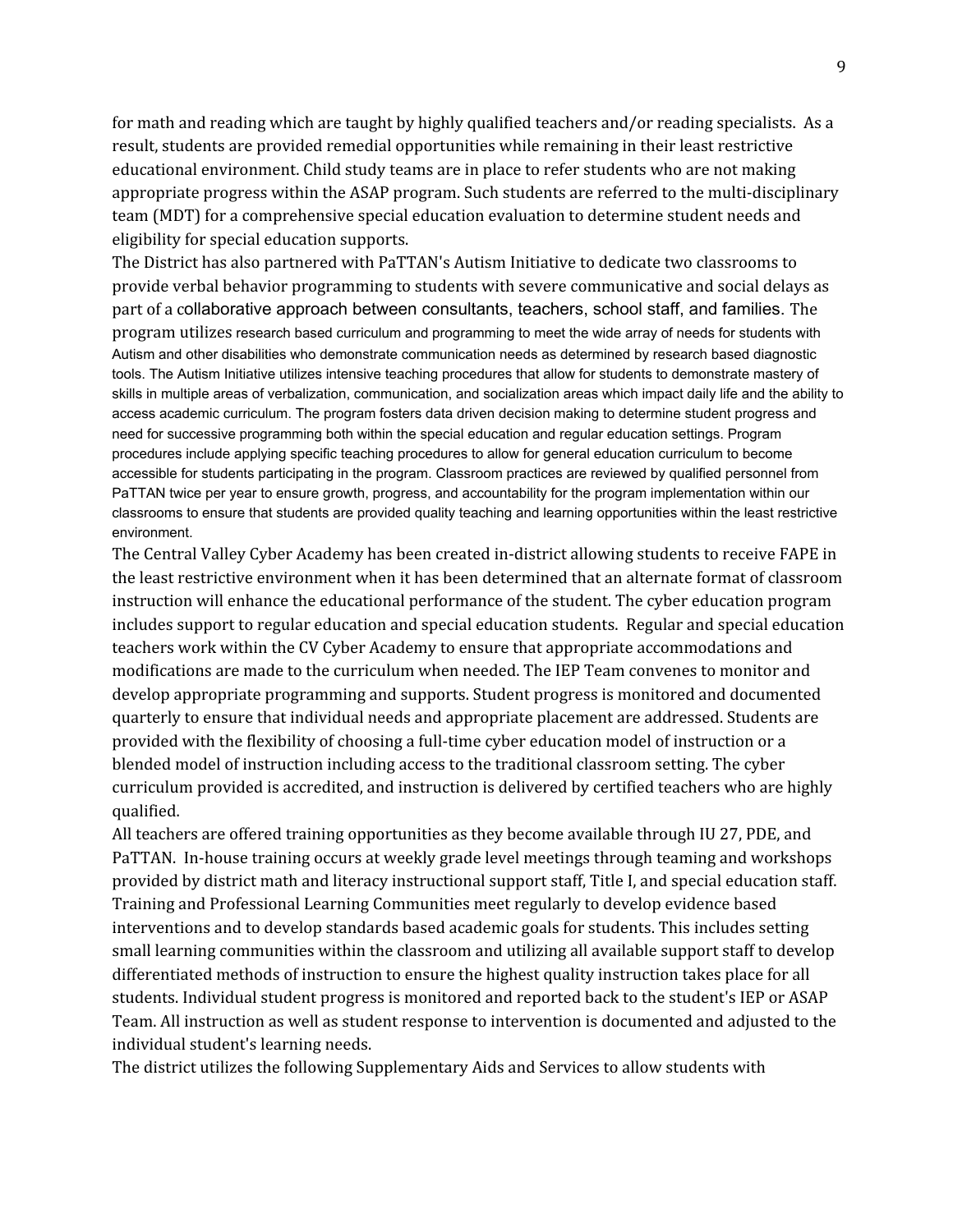disabilities to be successful in the general education environment: *Collaborative*

- All school personnel collaborate in the development and delivery of supplementary aids and services
- Instructional arrangements are designed to support collaboration through teaming at the elementary and middle levels and through co-teaching or inclusive support at the high school. The district also utilizes co-teaching, paraeducator support, and consultation with related service personnel to support instructional teams
- Scheduled opportunities for co-planning and collaboration amongst teachers and/or parent collaboration during team time at the elementary and middle levels and common planning at the high school
- Coaching and training for staff by IU TAC Staff or district representative for assistive technology for an individual student
- Coaching and training for staff by IU 27 TAC Staff, PaTTAN Autism Initiative Consultants or district representative for applied behavior analysis and/or verbal behavior support
- Early intervention transition meetings
- Transition meetings to include needed outside agencies, prospective job training sites, and life living arrangements for secondary students (OVR, MHMR and all community agencies)
- Progress reporting and and the use of a data warehouse and school information systems to track and monitor student progress and design programming to meet student needs
- Parent trainings
- Digital access to up to date and pertinent student information is available to parents and teachers on an ongoing basis

#### *Instructional*

- Instructional adaptations such as: pre-teaching/reteaching, graphic organizers, examples/non-examples, visual aids, etc.
- Alternate materials such as: materials on tape, book share, text to speech, large print, ipad, alternate computer access, digital content, etc.
- Tutoring and homework centers at the middle school and high school
- Differentiated instruction
- Manipulatives and hands-on material
- Test modifications
- Alternate ways for students to demonstrate learning such as projects, oral reports, etc.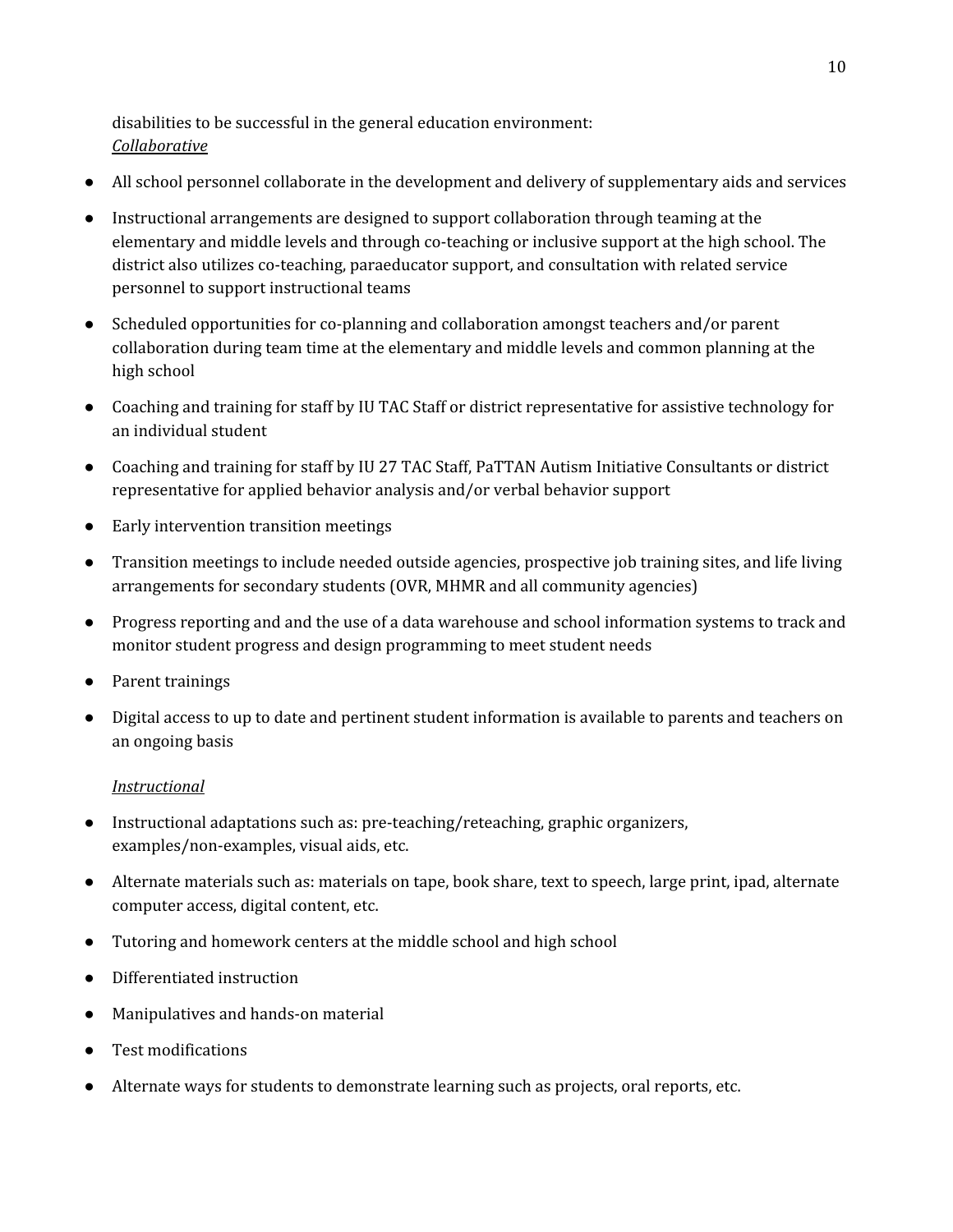- Use of interactive technology
- Direct instruction in functional skills needed within an inclusive environment
- Curricular modifications
- Reader services or interpreters, as needed
- Direct instruction in community, job research, training, and application
- Assistive technology
- Augmentative and alternative communication devices
- Educational interpreters
- Community based instruction to generalize targeted academic skills
- Corrective reading program
- Strategic intervention curriculum and materials

#### *Physical*

- Preferential seating arrangements
- Variety of classroom seating arrangements
- Flexible seating
- Adaptive equipment
- Structural aids such as: wheelchair accessibility, grab bars, etc.
- Environmental aids such as specific heating arrangements, ventilation, and classroom FM and personal FM systems
- Furniture arrangements
- Adjustments for sensory input such as lighting and sounds
- Access to sensory impact materials
- Specialized transportation
- Small group environment

#### *Social-Behavioral*

- Social skills instruction
- Coping skills instruction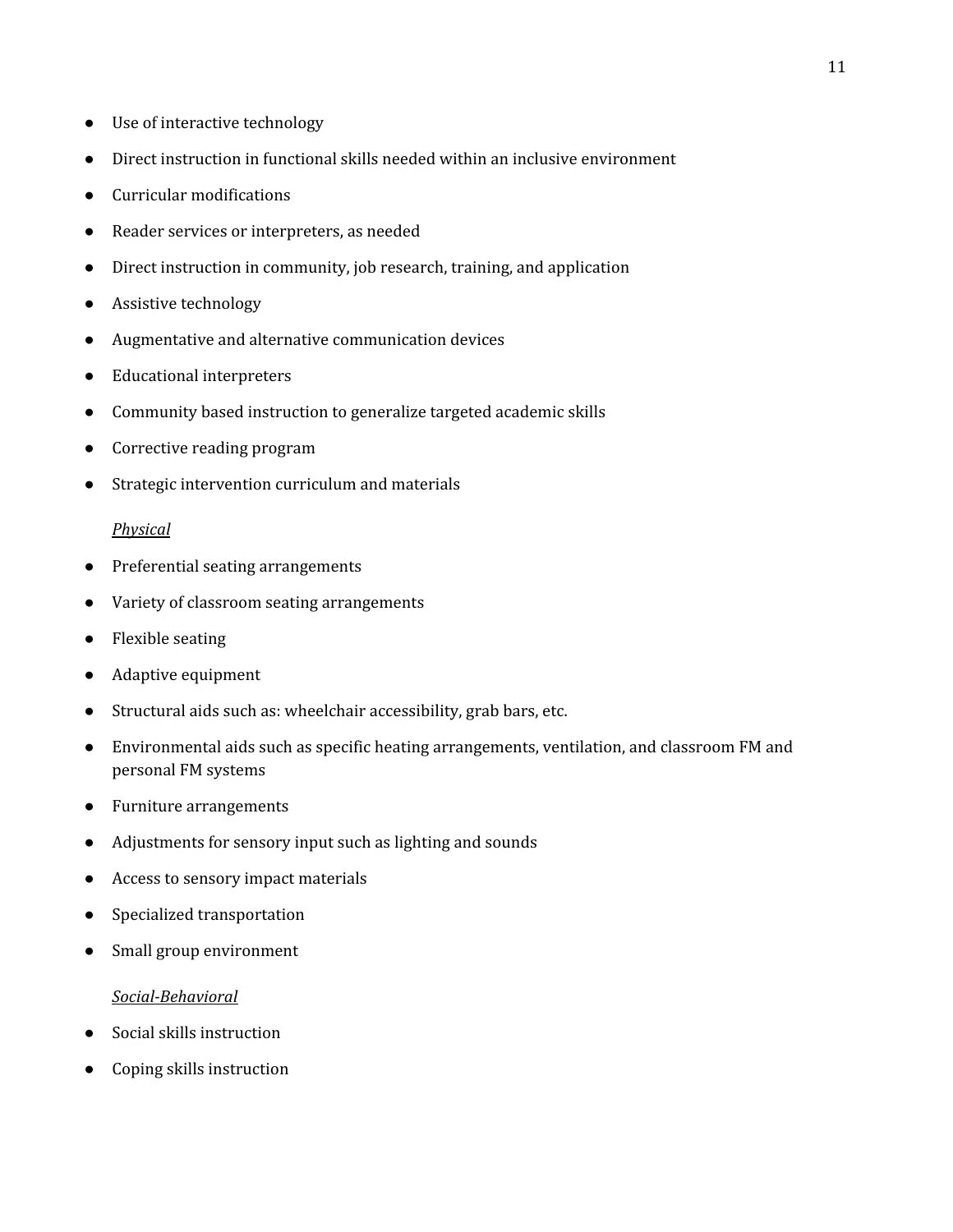- School wide positive support behavior teams
- Counseling supports
- Attendance groups and interventions
- Student assistance programs
- Rehabilitation for Empowerment, Natural Supports, Education, and Work Initiative (RENEW)
- Pre-employment transition services
- Peer buddies/ peer mentoring
- Functional behavior assessments and individualized positive behavior support plans
- Direct instruction in adaptive behavior skills
- Cooperative learning and role playing
- Community based instruction (CBI)
- School based mental health partnership
- Crisis prevention intervention teams
- Training in de-escalation techniques
- Safety plans
- Social stories
- Drug and alcohol counseling
- Applied behavior analysis

3. LEA Performance on the State Performance Plan (SPP) indicates that Central Valley SD met SPP Targets during the 2016/2017 school year in the categories of *SE Inside Regular Class 80% Or More* and *SE Inside Regular Class Less Than 40%.* The district did not, however, meet the target in *SE in Other Settings* (LEA=5.6% in 2016/2017 vs State=4.9%). This fact was addressed with all staff and administrators during the 2016 Compliance Monitoring for Continuous Improvement (CMCI). As part of the district's Continuous Improvement Plan, a team was formed including administrators, special and regular education staff to develop supplementary aids and services and supports in order to provide additional educational and behavioral supports to students within district programs and their neighborhood school. School Wide Positive Behavior Teams have been developed to assist students, teachers, and parents with identifying appropriate behavioral supports within the least restrictive environment. The District has also partnered with PaTTAN's Autism Initiative in order to maintain two on-site Verbal Behavior Classrooms to support student with needs related to autistic support, communication and life skills support so that students can appropriately transition from early intervention services or without pre-existing supports into the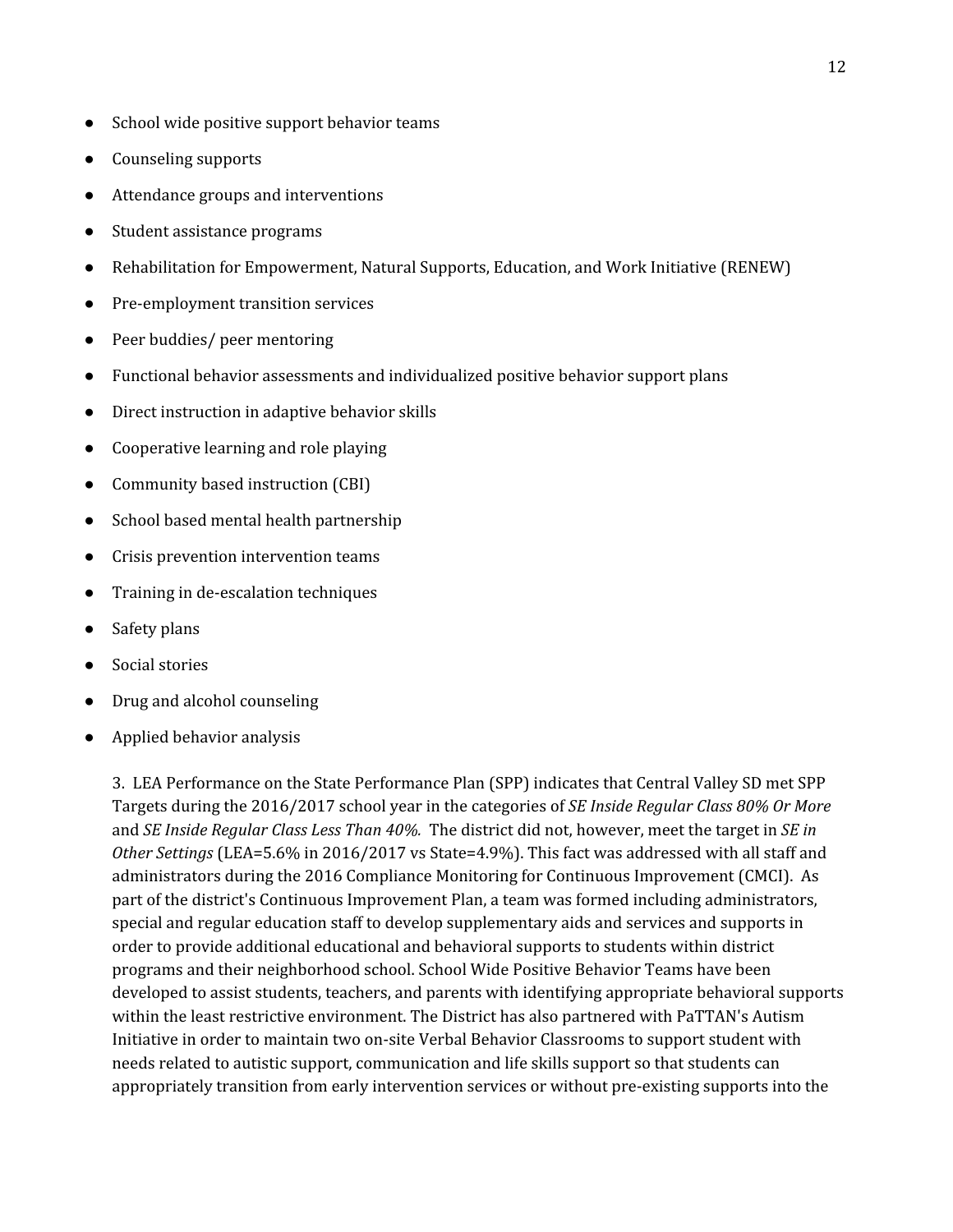neighborhood school with typical peers with success. Additional trainings include the SAS Toolkit, IEP development, LRE Guidelines, positive behavioral strategies and de-escalation techniques, and differentiated instruction to assist teachers with best practices that meet student needs using the the general education curriculum within an inclusive environment to the maximum extent possible with the use of Supplementary Aids and Services. In addition, Behavior Teams have been developed at the high school including administrators, special education teachers, The Special Education Supervisor, Transition Coordinator, SAP Coordinator and Team Members, School Psychologist, and School Counselors provide additional training and resources as well as skill building and counseling supports to students and their families in order to address educational and behavioral needs within the student's least restrictive environment. Data indicates that District efforts with regard to LRE guidelines are improving based on a decline in the number of students being educated in outside placements. SPP targets demonstrate a decreased from LEA 8.9% SE in Other Settings in the school year 2014/2015 to LEA 5.6% SE in Other Settings in the school year 2016/17.

Currently there are 17 students who are placed outside of the Central Valley School District in approved private schools, public special education schools, or alternative private schools. There are 2 students currently receiving instruction in the home due to medical needs that require such restrictive placement. All educational placements are determined by IEP teams, and placement discussions begin with placement in the least restrictive environment which is the general education curriculum in the regular education classroom with supplementary aids and services. Other placements, such as special education classes, special schools or other removal from the general education environment, would be considered only when the IEP Team determines that a student's education in regular classes cannot be satisfactorily achieved even with the use of supplementary aids and services. In such case, the Team must clearly define expected benefits to the student from the identified special education program to address the full range of the student's needs in the areas of academic achievement, social development, physical development and emotional needs. The parent or guardian must be provided a Notice of Recommended Educational Placement (NOREP) which describes the identified placement and documents the program and placement options considered for the student and a rationale for those options not selected.

Any student placed outside the regular education environment, including out-of-district placements, is monitored quarterly. When data demonstrates that sufficient progress toward IEP goals has occurred, a transition plan is developed to assist the student in a smooth transition back to the neighborhood school, regular education classroom and/or the IEP Team reconvenes to discuss appropriate placement in the least restrictive environment. The District's representative attends all out-of-district IEP meetings and maintains rapport with families and out-of-district school staff, monitors student progress, and facilitates transitions back to the home district when appropriate. The Central Valley School District has designed programs and activities to support inclusive practices to include but not limited to the following:

- Unified Youth Committee at the high school which includes a student leadership group consisting of students with disabilities partnering with typical peers.
- Unified Interscholastic sport teams at the high school which consists of students with disabilities teaming alongside with typical peers to participate in competitions.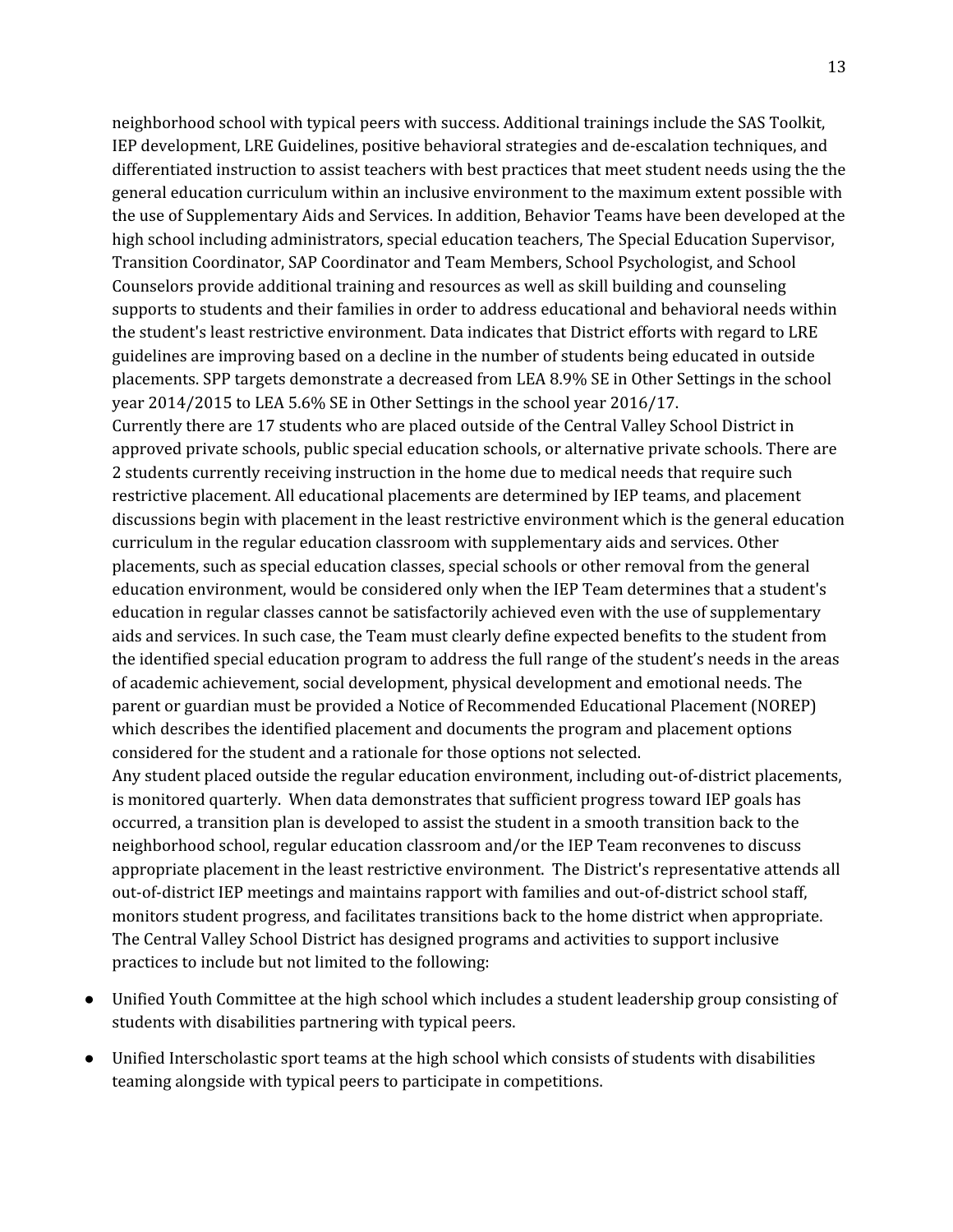- Academic support study halls and/or scheduled skill times are built into the daily schedule at all grade levels to allow students who participate in regular education courses to access assistance from special education teachers and/or paraprofessionals with regard to course work and/or to build skills related to IEP goals.
- Paraprofessionals are available to assist within regular education classrooms throughout the day to assist with behavior monitoring, academic review, transition activities, and health related needs as identified by the school nurse, student physician, and/or included as a health related service in the IEP.
- Opportunity for students in all grades to participate in extra curricula activities such as dances, clubs, field trips, service learning activities, athletic teams, unified sports teams through special olympics, team managers, office assistants, peer mentor/buddy, intramurals, etc.
- Common planning time is allotted for special and regular education teachers to collaborate and plan to meet student needs.
- Training with regard to inclusive practices, curriculum modifications, and differentiated instruction is ongoing for administrators, special education teachers, regular education teachers, paraprofessionals, and parents.
- Technology training is provided to teachers and paraprofessionals to assist with technology related supports within the classroom.
- The district contracts with the BVIU to provide hearing support services within our neighborhood schools.
- The district contracts with Western Pennsylvania School for the Blind to provide vision services within our neighborhood schools as appropriate.

### *Behavior Support Services*

- 1. Provide a summary of the District policy on behavioral support services including, but not limited to, the school wide positive behavior supports (PBS).
- 2. Describe training provided to staff in the use of positive behavior supports, de-escalation techniques and responses to behavior that may require immediate intervention.
- 3. If the district also has School-Based Behavioral Health Services, please discuss it.

Through district policy the Board of Directors of the Central Valley School District direct that behavior support programs shall be based on positive rather than negative behavior techniques to ensure that all students shall be free from demeaning treatment and aversive techniques such as the use of restraints. The use of restraints shall be used as a measure of last resort only after less restrictive measures such as de-escalation have been implemented and only when aggressive or self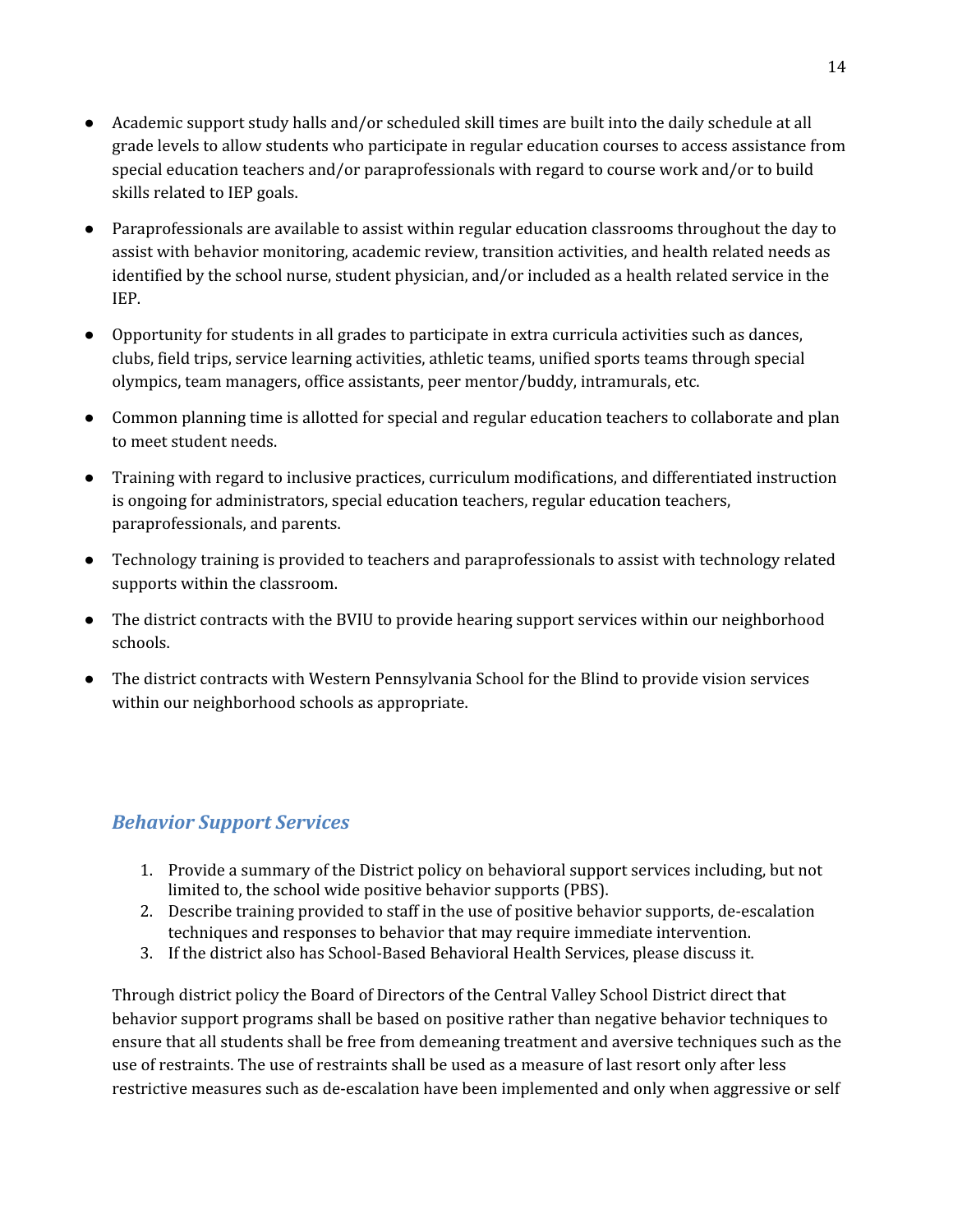injurious behavior occurs such that the student is acting in a manner that considers him/her to be a clear and present danger to himself, to other students, or to employees. Functional behavior assessments are conducted for individual students who display behaviors of concern. Positive Behavior Support Plans are developed and implemented based on assessment data to include a variety of research based techniques to develop and maintain skills that will enhance students' opportunity for learning and self-fulfillment.

The use of restraints shall not be included in the IEP for the convenience of staff, as a substitute for an educational program, or employed as punishment. Restraints may be included in an IEP only if:

- 1. The restraint is used with specific component elements of a positive Behavior Support Plan.
- 2. The restraint is used in conjunction with teaching socially appropriate alternative skills or behaviors.
- 3. Staff are authorized to use the restraint and have received appropriate training.
- 4. Behavior Support Plan includes efforts to eliminate the use of restraints.

Following the use of a restraint, parents are notified immediately, and an IEP meeting is held to determine whether or not the student requires a new or revised Reevaluation, Functional Behavior Assessment, Positive Behavior Support Plan, or a change of placement. Aversive techniques are never to be used and restraints and discipline are not to be used as a substitute for a positive behavior management program.

In the event that a student is referred to law enforcement, an updated Functional Behavioral Assessment and Behavior Support Plan shall be required for students with disabilities. If, as a result of such referral, the student is detained or otherwise placed in a residential setting located outside the district, the Director of Special Education or designee shall ensure that the responsible school district or intermediate unit is informed of the need to update the student's Functional Behavioral Assessment and Behavior Support Plan.

Recent behavioral initiatives include the revision or procedures for Crisis Prevention Intervention (CPI) teams, which have been formed in all district buildings. These teams have received Non-Violent CPI training and certification and not only act as first responders when a student's behavior has escalated but also utilize prevention strategies to avoid possible crisis situations. Strategies are implemented to reduce the frequency and severity of behaviors. CPI team members utilize de-escalation techniques to ensure student safety, successfully assisting students in defusing anxious, hostile, or violent behavior at the earliest possible stage.

School Wide Positive Behavior Intervention and Support (SWPBIS) Teams have been developed in grade K-8 buildings to support the social, emotional, and behavioral needs of students. In May of 2017, the District was recognized by the state of Pennsylvania for implementing Tier 1 behavioral supports with fidelity to all students. The SWPBIS framework focuses on sustaining and providing supports through a three-tiered system that runs parallel to academic supports of the Multi-Tiered System of Supports (MTSS). Tier 1 is a universal level which serves as the foundation for teaching the expected behaviors to all students through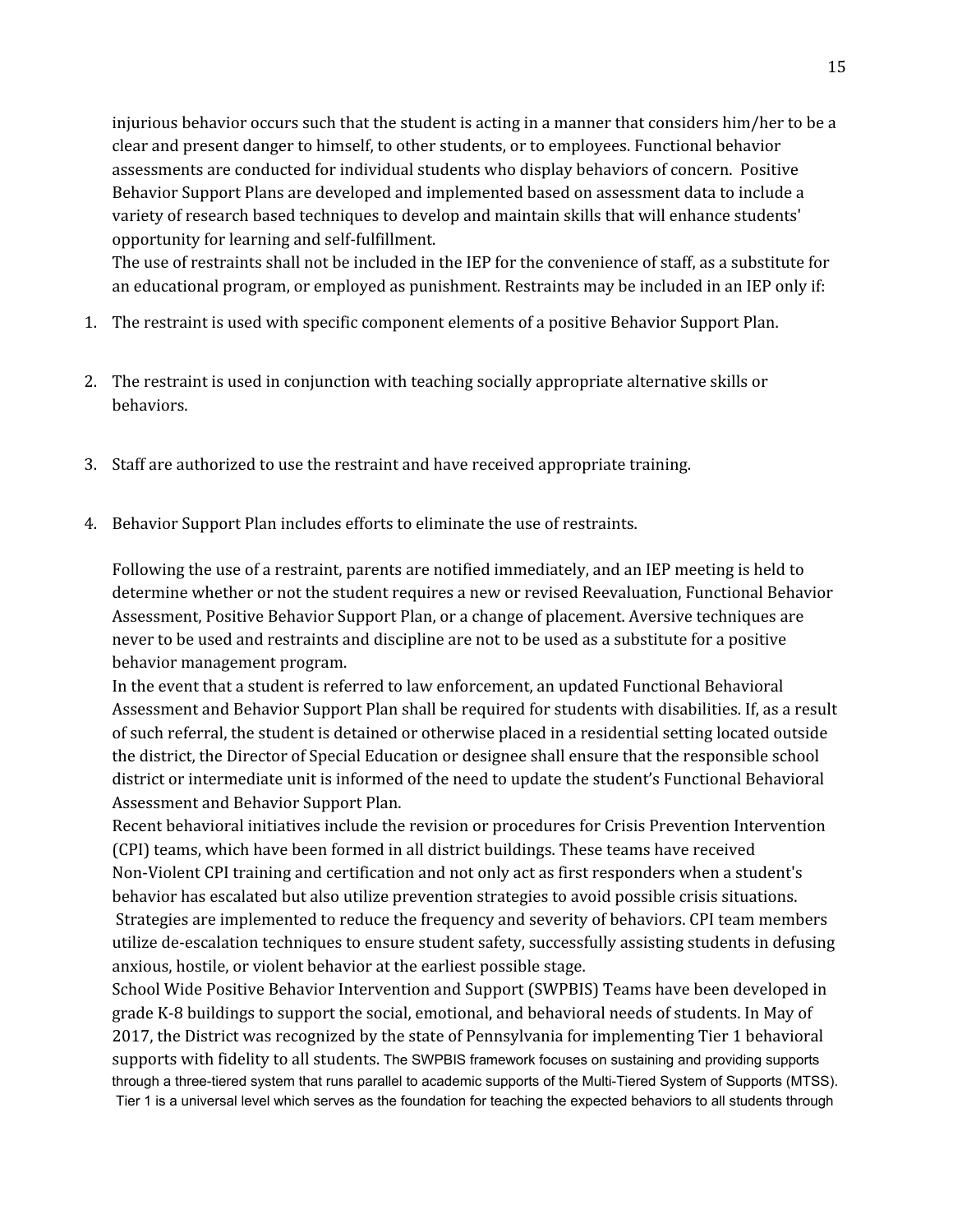the use of direct instruction techniques and positive reinforcement. Tier 2 supports involve identifying a targeted group of students who are in need of specific interventions, and Tier 3 supports provide individualized interventions through more intensive supports designed to help students with significant social/emotional needs. Students in need of supports are identified by building level data teams who analyze data from students' Office Discipline Referrals (ODR) which are tracked in the School-Wide Information System Suite (SWISS) in order to determine the appropriate intervention(s) for students. Ongoing efforts are underway to develop and implement strong Tier 2 and Tier 3 supports in order to meet the needs of all students in their least restrictive environment. Check and Connect and Check-in/Check-out procedures are utilized to assist students with demonstrating appropriate behavior and progress in monitored through data collection. School counselors and the school psychologist provide small group and individual counseling to students based on area of need, and the Central Valley School District has partnered with Glade Run Lutheran Services in order provide school based mental health opportunities to our students. The District currently hosts 3 satellite outpatient offices at Center Grange Primary School, Todd Lane Elementary School, and Central Valley Middle School. Plans are being developed to obtain an additional satellite office at the Central Valley High School in the Fall of 2018. For students with significant needs, Student Assistance Program Team Members assist teachers and parents with the referral process to ensure that students are connected with appropriate outside agencies in order to meet their needs. Additional training and consultation with regard to enhancing Tier 2 and Tier 3 supports are ongoing through collaboration with IU 27, PaTTAN, and the Pennsylvania Positive Behavior Support Network.

Overall, a classroom climate encouraging tolerance and acceptance of students with diverse learning needs is a priority of the district. Currently, the District implements positive behavior supports that reinforce appropriate behaviors by providing a variety of interventions including:

- Counseling groups that meet regular and special education student needs in the areas of Social Skills, Self-Regulation, Coping Skills, and Decision-Making Skills
- Social Skills instruction for regular and special education students
- Social language instruction for students with Autism
- Community outreach and Autism awareness including community programs, student activities, and fund raising
- Counseling as a related service by certified School Counselors and the School Psychologist
- Rehabilitation for Empowerment, Natural Supports, Education, and Work Initiative (RENEW)
- Mentoring and Peer Mentoring
- **Check and Connect**
- Check in/Check Out
- Guidance support and classroom lessons
- SAP training and support by on-site Prevention Specialists
- Middle School teaming and Advisory meetings
- Anti-bullying instruction and support teams, i.e., School Wide Positive Behavior Support Teams at CG, TL, and CVMS, Middle School Brave Warrior program, High School Connect program coordinated by a trained Special Education teacher and coordinated through the regular education English 10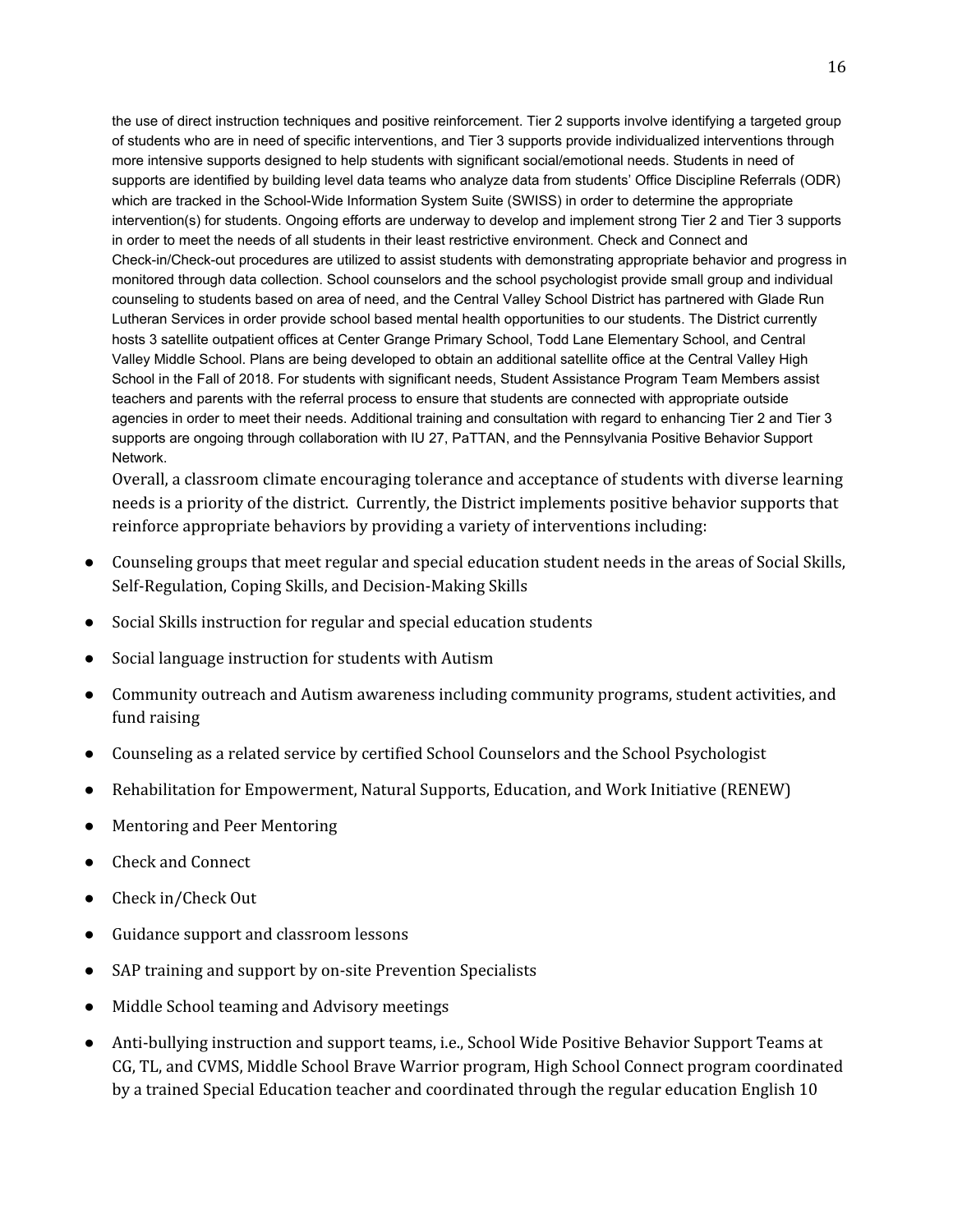classroom, High School Anti-bullying Team and High School Unified Youth Club also coordinated by a trained Special Education teacher

- Clubs designed to provide peer support and facilitate friendships, i.e., PEACE Club promoting a positive school culture; CARE Club encouraging student participation through community based service activities; Walking Club, and Unified Youth Club
- Positive Behavior Support plans and Functional Behavior Assessment to include on-site trainings and collaboration with the Special Education Supervisor and School Psychologist and off-site training provided by IU 27 and PaTTAN
- Specially designed instruction that modifies rules and expectations to meet individual student needs
- Cooperative learning strategies
- Team meetings with mental health providers in the schools (family based therapists, mobile therapists, BSC, TSS workers)
- Drug and Alcohol Supports
- School Resource Officer
- Classroom behavior systems
- Sensory rooms and/or sensory areas within the classroom
- On-site training and guided support by the Special Education Supervisor, School Psychologist, and School Counselors to heighten awareness and support effective evidence based behavioral strategies
- Trainings provided through IU 27 TAC staff, PaTTAN consultants, Prevention Network, and local, state and national trainings to provide current information on effective positive behavioral strategies

## *Intensive Interagency/Ensuring FAPE/Hard to Place Students*

- 1. If the LEA is having difficulty ensuring FAPE for an individual student or a particular disability category, describe the procedures and analysis methods used to determine gaps in the continuum of special education supports, services and education placement options available for students with disabilities.
- 2. Include information detailing successful programs, services, education placements as well as identified gaps in current programs, services, and education placements not available within the LEA. Include an overview of services provided through interagency collaboration within the LEA.
- 3. Discuss any expansion of the continuum of services planned during the life of this plan.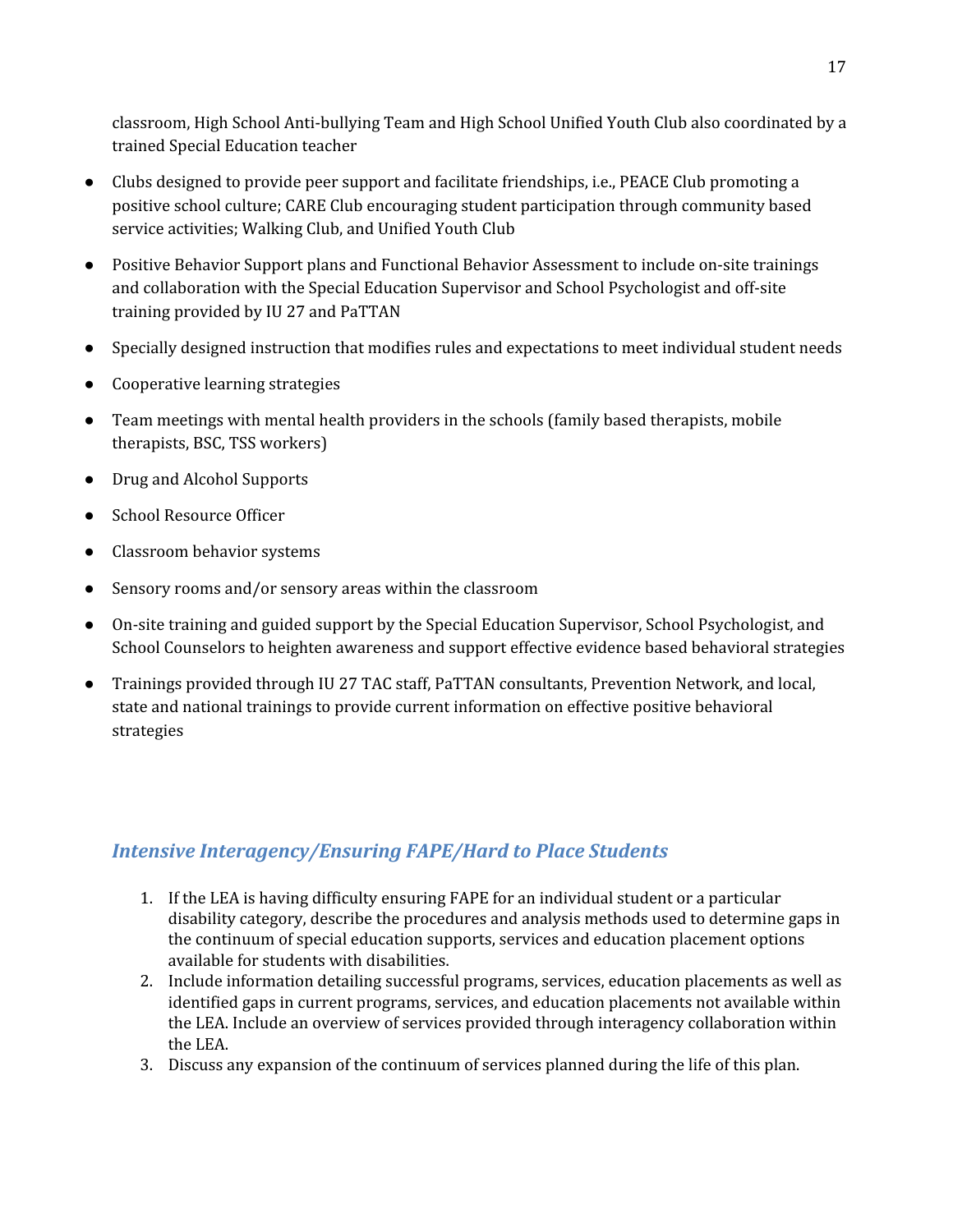At this time, the Central Valley School District (CVSD) has not experienced difficulty ensuring FAPE for any category. The district works closely with the Beaver Valley Intermediate Unit (IU # 27) Training and Consultative staff, PaTTAN consultants, contacts outside placements, neighboring school districts, service providers, and advocacy groups such as Beaver County Behavioral Health-Direct Service Unit, Valley Behavioral Health, Achieva, MHMR, The Prevention Network, etc.) to look at individual student needs. The IU #27 interagency representative is also consulted in the event the district has difficulty ensuring FAPE for an individual student with complex needs. All placement decisions are made by the IEP Team based on what placement would be in the best interest of a particular student while providing them an education in their least restrictive environment to the maximum extent possible.The district invites outside consultants to be part of the placement process, and if this problem would arise, the following steps would be taken:

- Convene or reconvene the IEP Team
- Review the student's records to identify supports provided, and determine if the child's unique needs are being met. Has the child been given the opportunity to participate with typical peers to the maximum extent possible?
- Identify existing services and supports available within the school district and community
- Mobilize assets to develop a plan of support
- Monitor the child's progress
- Provide necessary support for school personnel

If current placement is determined to not be appropriate within the regular education school, the Special Education Supervisor will coordinate a meeting including all necessary school personnel to discuss possible alternatives to the current placement. Included in this meeting would be the following representatives:

- District LEA
- **Parents**
- Student (if appropriate)
- Student's special education and regular education teachers
- TAC staff from the local Intermediate Unit
- Representative of key agencies and organizations
- School Psychologist
- Building Principal(s)

In the case of drug/alcohol, violence, or severe mental and or physical issues, the district would immediately reconvene the IEP Team and contact outside agencies needed to make a diligent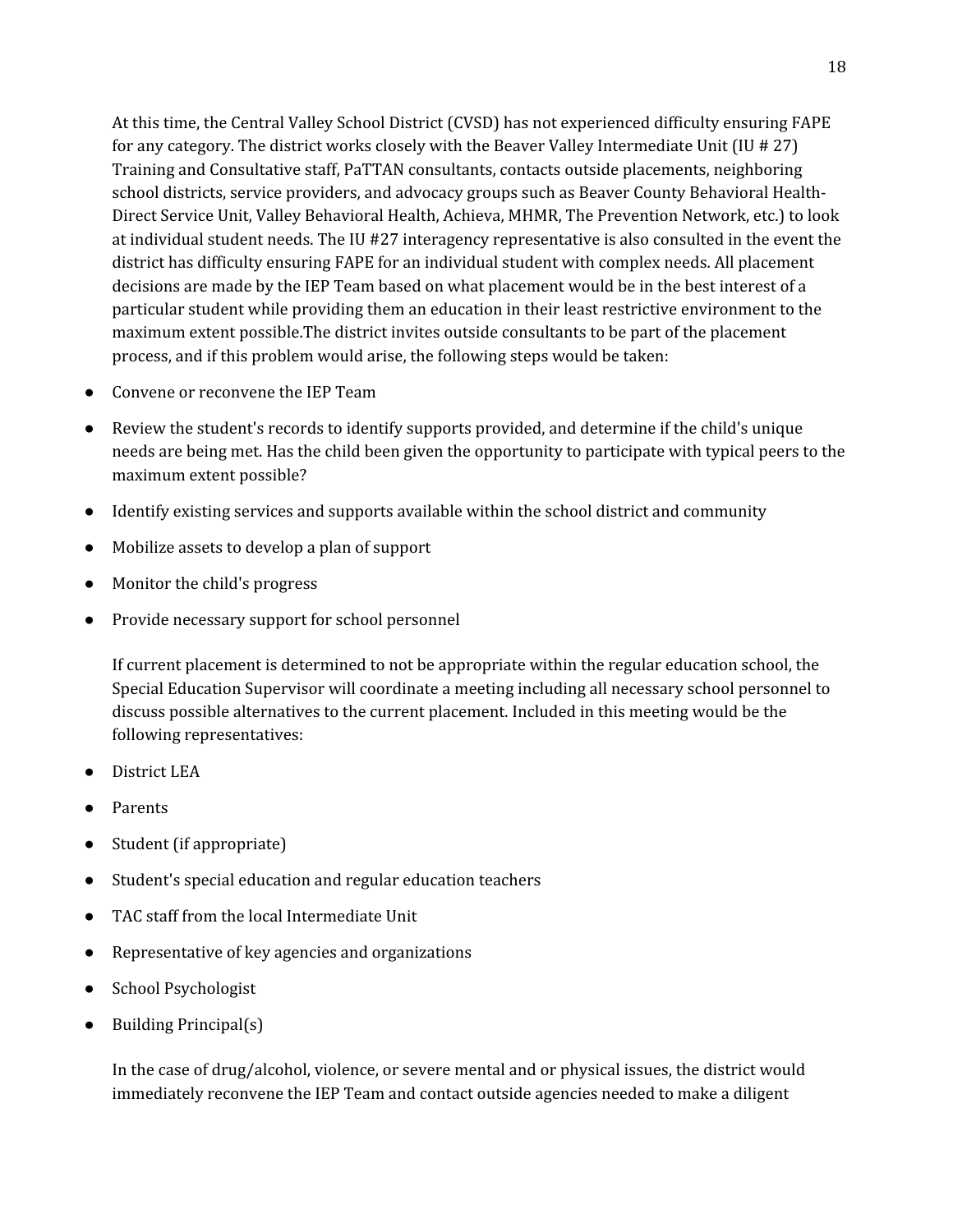decision on needed educational options and appropriate placement to be completed in a timely fashion to ensure FAPE.

In the case of an extreme emotional emergency, the student would be referred immediately to Beaver County Crisis for crisis intervention, evaluation, counseling, and recommendations. Currently there is one student in the district who needs vision services at this time. The District has contracted with the Western PA School for the Blind to provide vision therapy on a weekly basis for this student. If additional students would be identified as in need of vision services or evaluation, the District would contract additional hours with the Western PA School for the Blind.

CVSD has established an in-district cyber education program for grades K-12 that supports student needs both inside and outside of the brick and mortar school buildings. Students in grades 6-12 have the option of either completing cyber courses at home, in the school's middle and high school cyber labs, or through a blended schedule that includes both home and classroom environments. Plans are underway to create cyber labs in Todd Lane Elementary and Center Grange Primary School so that blended programming can provide FAPE for elementary students who may be experiencing difficulty in a traditional school setting. There are several students who benefit from a hybrid schedule of traditional and cyber classes within the District, and currently 2 students receive special education services are enrolled full time in the Central Valley Cyber Academy.

CVSD also utilizes the the services of local public special education schools and approved private school placements such as the Watson Institute, The School at McGuire Memorial, and New Horizon and also partners with local neighboring school districts to provide services and/or placements that are not available within the district.

The most restrictive placement of Instruction in the Home is utilized only when a student is too medically fragile or has a medical disorder which determines such placement is medically necessary.

## *Strengths and Highlights*

Describe the strengths and highlights of your current special education services and programs. Include in this section directions on how the district provides trainings for staff, faculty and parents.

Central Valley is proud to be the first district in the state of Pennsylvania to have successfully merged two independent school districts into one. Beginning with the 2009-10 school year, the former Center Area and Monaca School Districts voluntarily merged to form what is currently known as the Central Valley School District (CVSD). We believe that our greatest strength with respect to special education programming is a strong commitment toward the provision of the highest quality education possible in the home school and regular education setting. To this end, the district continues to partner with the Beaver Valley Intermediate Unit (IU 27) in order to provide the best special education services and programs possible. The IU 27 TAC staff as well as PaTTAN consultants are a valued resource to the district in helping design and implement programs and provide staff trainings. Specific strengths of Central Valley's Special Education program are listed below: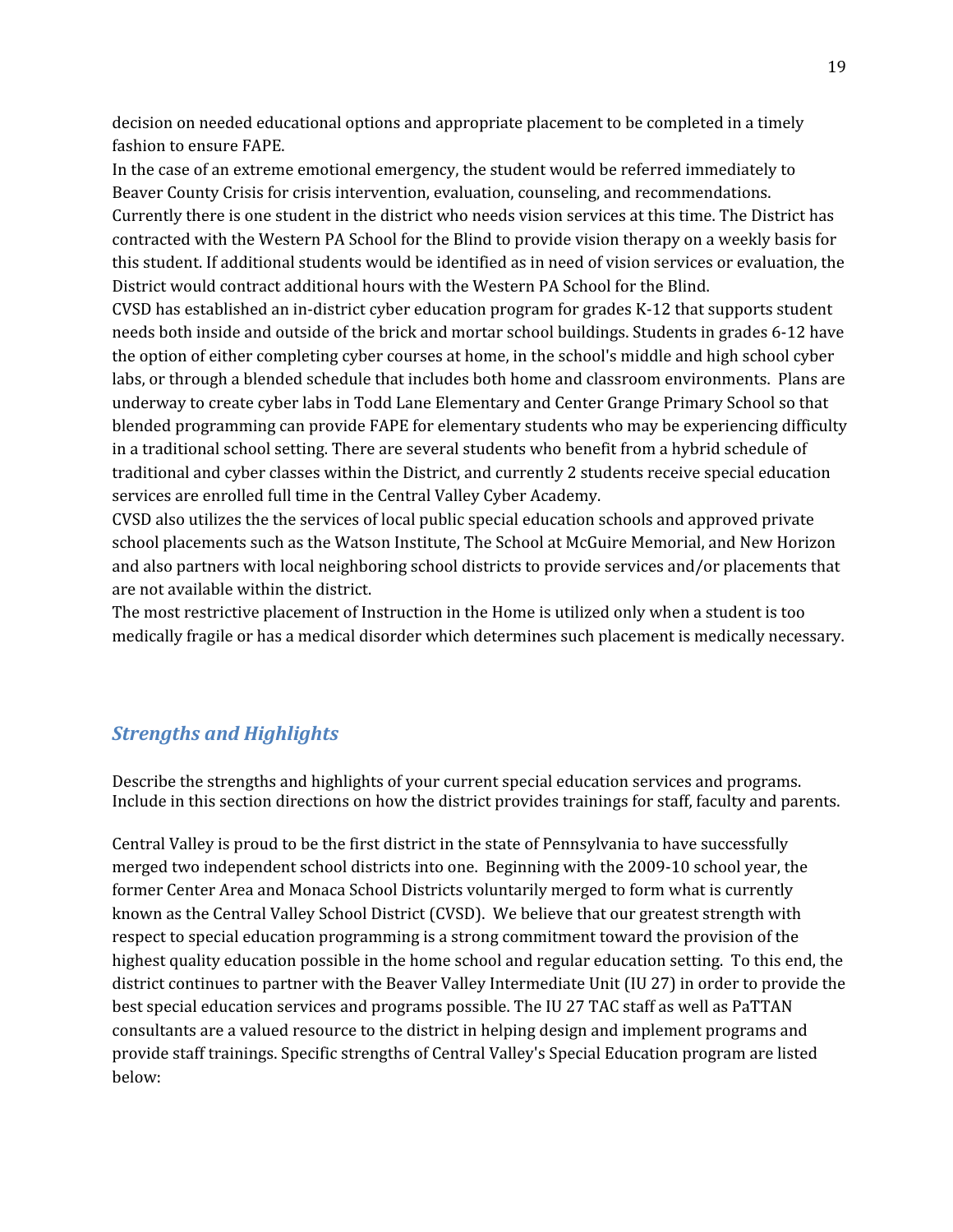- 1. A continued strength of the Central Valley special education program includes in the area of Inclusive Practices so that, with the use of supplementary aids and services, all students can participate in the regular education classroom to the maximum extent possible. To assist our students with social skills deficits to successfully participate in an inclusive environment, social skills and coping skills groups exist across the district to provide ongoing supports for students who struggle in those areas. Ongoing training for special education teachers and paraeducators continues to develop improved awareness of ways in which student independence can be exercised in the early years. Elementary student goals have been identified and interventions implemented to help students learn and apply functional and adaptive behavior skills that encourage independence in an inclusive educational setting. As a follow-up, and beginning in grade three, students are intentionally provided opportunities with community based field trips and instruction so that skills can be applied in the community setting. This type of community based instruction continues throughout each grade level as needed to help students gain awareness and knowledge of the world around them while encouraging them to apply educational skills to everyday life. Additionally, Central Valley Middle School (CVMS) and Central Valley High School (CVHS) have time embedded into the regular schedule to provide opportunities for students with special needs to join their peers in clubs, intramurals, and other activities. CVMS and CVHS special education teachers utilize peer buddies within their classrooms to assist students with generalizing social skills, enhancing organization skills, and increasing student independence from adult caretakers. The staff at CVHS has partnered with Unified Interscholastic Sports through Special Olympics of Pennsylvania to obtain resources to support a Unified Youth Club which partners students with special needs and typical peers to develop and implement whole school engagement activities to promote inclusive practices and foster friendships within the school building. This organization also provides the District with resources and support to enable student participation in two Unified Interscholastic Sports, Bocce and Track and Field. Students with disabilities compete alongside typical peers by attending matches/meets at neighboring schools just as they would if participating in a traditional school sport.
- 2. A specific highlight of CVSD's inclusive practices is the district's commitment to a teaming approach. Learning Support staff at the elementary schools attend grade level regular education meetings in order to effectively communicate and resource staff regarding student needs in the regular education setting. Intentionally built-in common planning time has been developed at the middle school, which supports the implementation of IEP goals and delivery of effective instruction to all students. A clearly defined schedule has been developed for regular education teachers at the high school to meet with learning support staff to receive support with tools and strategies for instructional design and assessment. Common planning time has also been built into the schedules of the learning support staff at each building level to allow those individuals to meet regularly as a department to insure the continuity of programming across the grade levels, promote best instructional practices, problem solve, and refine IEP development and specially designed instruction. Push-in support and co-teaching continues to be emphasized in all buildings. Additionally, the district employs several paraprofessionals and personal care aides to assist with building a nurturing and safe environment for students. These individuals are a valuable resource to the district and assist students with interpersonal skills, self-regulation skills, and academics. All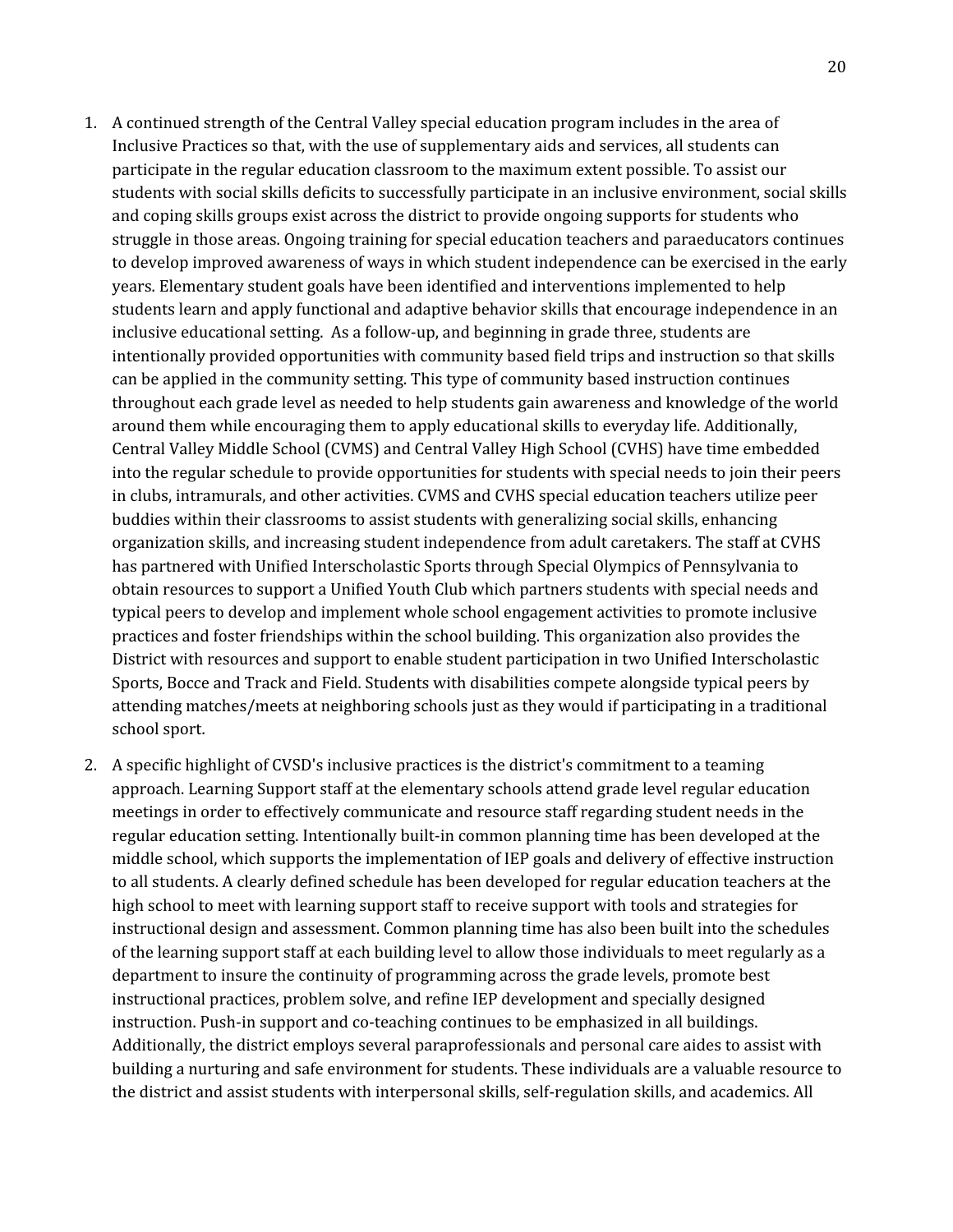CVSD paraeducators meet highly qualified guidelines and maintain 20 hours of professional development annually.

- 3. Through community outreach, parents are encouraged to participate in all district and community educational groups. The Special Education Supervisor represents CVSD as a member of the Local Parent Rights Task Force, which is a community group dedicated to keeping parents informed and improving services provided in Beaver County. Information on how to get involved in local community groups is sent home with students and available on the district's website. Parent trainings occur at IEP meetings, parent teacher conferences, open house, and student orientation. Each IEP meeting is attended by the Special Education Supervisor who provides on-site consultation to the team. The School Psychologist is also available to provide consultation and resources to parents and staff as needed. Additional information and resources are available to parents on the district's website.
- 4. The district continues to employ a full time Transition Coordinator, who works closely with IU 27 to develop a successful transition program. The transition team has initiated social skills programs in both the middle and high school to help students relate to the changing world around them. Community based instruction occurs quarterly in both the middle and high school to help students learn and apply skills needed for employment and independent living. Students with special needs at these levels participate in career based assessment and exploration. A Transition Portfolio is maintained for each student to assist with job search or post secondary education/training to prepare students to meet employment goals.

Outside agencies and our community at large are enlisted to strengthen the program. During the school year, high school students work with through partnerships with outside agencies to complete a 90 hour paid work experience. They are mentored by job coaches in employment/training settings within the school district and the community, which can result in career opportunities. High school students are also involved with Bender Leadership Academy, Pre-Employment Transition Services (P.E.T.S) and the Beaver County YES Academy to learn skills that will help them achieve full time competitive employment after graduation. Outside financial grants are currently being pursued to fund and support additional transition opportunities. As part of our transition program, a student who may be experiencing difficulty in a traditional high school setting can take advantage of alternative educational opportunities such as certification programs at both the Beaver County Career and Technology Center and Community College of Beaver County for the Aviation Academy and Health Academies.

Additionally, students have extended job shadowing experiences; in-school apprenticeships in the cafeteria, janitorial/maintenance division, school and the Central Valley Warrior Food Pantry. A collaborative approach is utilized at the high school to provide create programming to meet the unique needs and post secondary goals of individual students. This includes enlisting the Office of Vocational Rehabilitation (OVR) to meet with students during their junior and senior year to assist with guidance and training with regard to post secondary resources and funding for individuals with disabilities.

5. Central Valley also recognizes the challenge of transitioning between school buildings for students with disabilities. A proactive approach to ensure successful transitions is taken, with an emphasis from elementary school to middle school and middle school to high school. Activities designed to assist both parents and students with transition include: a specialized transition day, tailored to the special education population transitioning from grades 5 to 6 and grades 8 to 9, which foster a welcoming and informative approach to the routines and procedures of the respective buildings, a yearly connection from middle school to high school is made by taking middle school students to the high school kitchen lab to prepare a full meal and generalize learned skills while gaining familiarity with the high school building and staff, and special education teachers meet with students and families prior to their transition to a new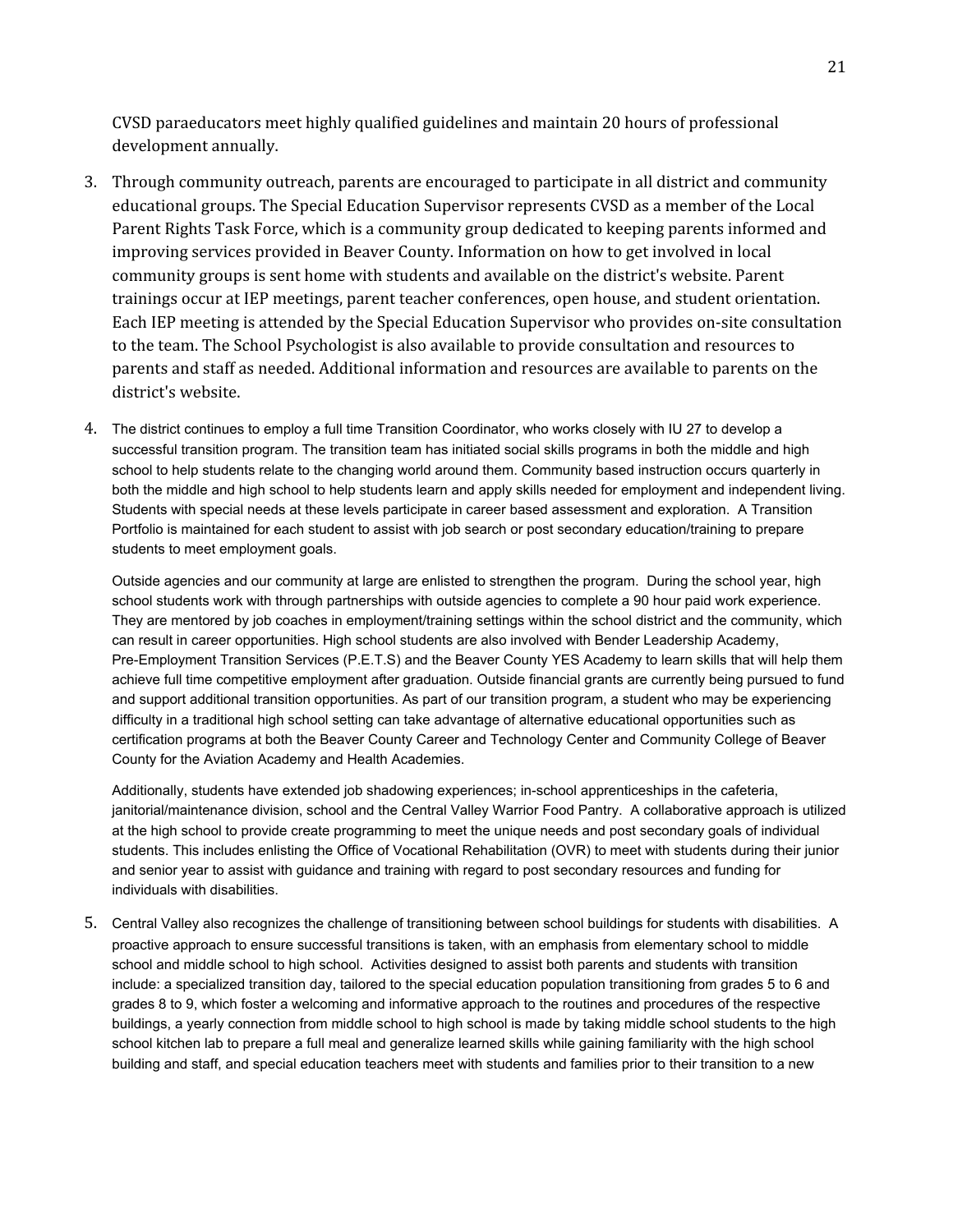school building to address concerns and provide small group and/or individualized tours to assist with the transition process.

- 6. Central Valley believes that a pre-referral process targeting students for intervention is a vital component of the educational process. As a result, the district has allocated resources and staff time toward the continued maintenance and implementation of its ASAP (All Students' Advancement Program). Research based interventions and foundational skill reinforcement are provided in a small group setting. Data from universal screening instruments and state and local assessments is carefully collected and analyzed by reading and math specialists in order to help regular education teachers target appropriate interventions to students in Tier 2 and 3. This emphasis on the pre-referral process has most recently been extended to our Speech Language Support program with the development of an RTII based 5 minute speech session to address the needs of students, who are not formally identified allowing students to remain in their least restrictive environment to the maximum extent possible. Speech and Language Teachers also provide home programs for non-eligible students who have developmentally appropriate sound errors as a preventative intervention.
- 7. The Central Valley School District understands the importance of teaching preventative strategies, defining student expected behaviors, and supporting appropriate behaviors through the implementation of the School Wide Positive Behavior Interventions and Supports (SWPBIS). The SWPBIS framework focuses on sustaining and providing supports through a three-tiered system that runs parallel to the academic supports of a comprehensive multi-tiered system of support (MTSS). Tier 1 (universal level) serves as the foundation for teaching the expected behaviors to students utilizing a common language amongst students and staff and focusing on positive reinforcement when students meet desired expectations. Tier 2 (targeted group) provides students targeted interventions who require additional support in one or more areas of need related behavioral, social, and/or emotional needs, and Tier 3 (individual) gives more intensive supports designed to help students with significant social/emotional needs through research based interventions. SWPBIS teams meet regularly to ensure that the universal level of supports are implemented with fidelity. Additional SWPBIS data teams analyze behavioral data related to students' Office Discipline Referrals (ODR) which are tracked in the School-Wide Information System Suite (SWISS) to determine the appropriate interventions for students. Center Grange Primary School, Todd Lane Elementary School, and the Central Valley Middle School have all been recognized by the state for implementing Tier 1 SWPBIS programming with fidelity. Ongoing efforts are underway to develop and implement strong tier 2 and tier 3 supports for students and to obtain state recognition for implementing such tiered supports with fidelity. Furthermore, the District has partnered with Glade Run Lutheran Services to provide school based mental health opportunities for students in grades K-8. This partnership is to be expanded to include grades 9-12 in the Fall of 2018 in order to provide students with a continuum of emotional and behavioral supports within their neighborhood school.
- 8. The District believes that developing 21st century skills will prepare students to be productive members in society. The Central Valley School district believes in developing and fostering these skills through a district-wide 1:1 initiative and the creation of STEM labs. At the middle and high school levels, the IPAD serves as the primary instructional tool used instead of the traditional textbooks and worksheets. At the elementary levels, the IPAD is incorporated to enhance the educational process and assist with differentiated instruction in the classroom. The use of technology provides individualized instruction and student engagement to meet a variety of student needs within the general education and/or special education classrooms. With the creation of three STEM labs, students are exposed to hands-on experiences that integrate the areas of Science, Technology, Engineering, and Mathematics. Students have opportunities to collaborate with others to create robots, design and model using CAD, use a 3D printer, and build 3-dimensional figures. A K -12 STEAM Expo is organized to showcase students' creations in the STEM labs and also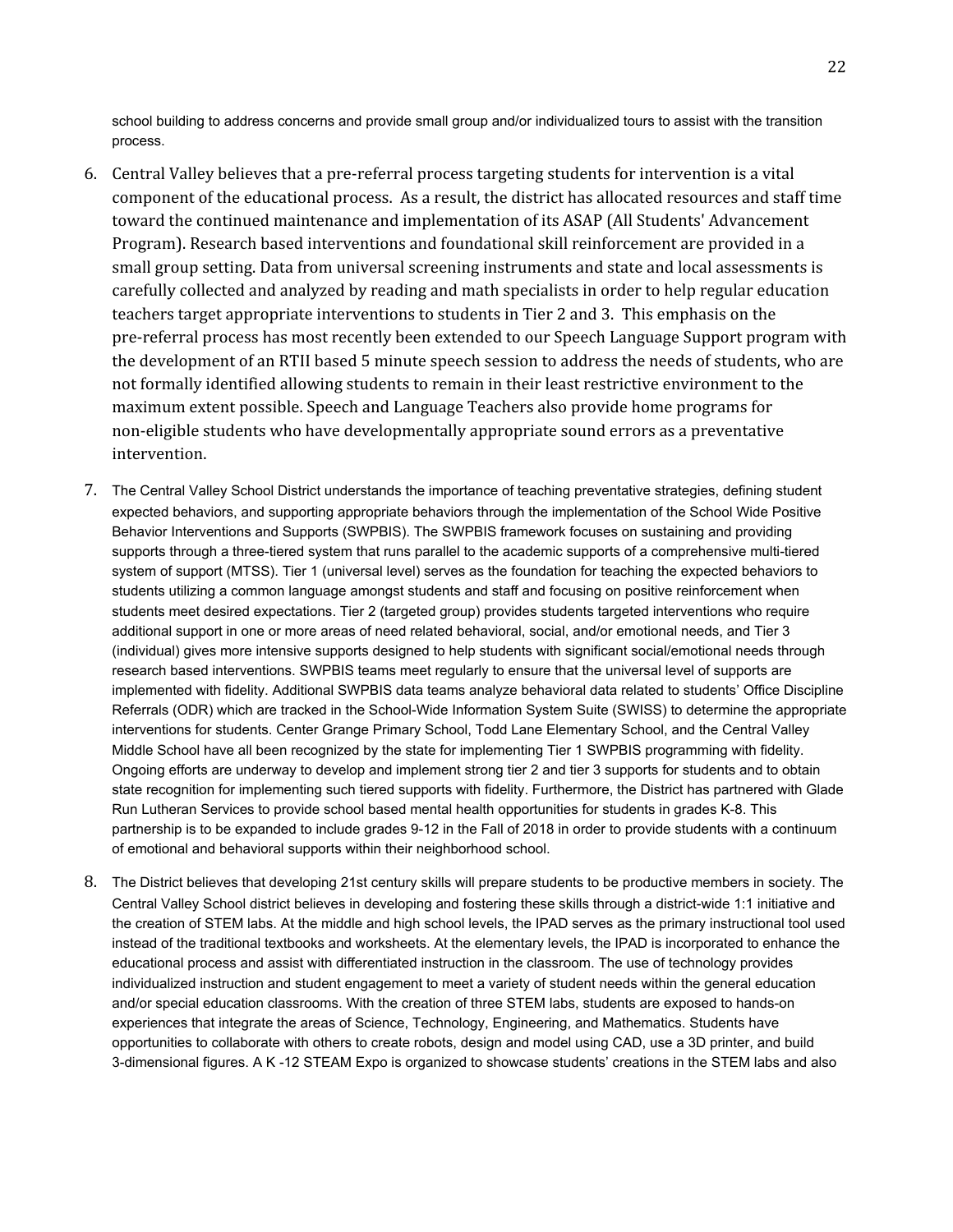an opportunity to partner with local businesses to show the importance of these skills for future employment and career opportunities.

9. The District's commitment to participation in PaTTAN's Autism Initiative is an asset to elementary students and their families as students begin to transition to school age services. The District has dedicated two classrooms and appropriate staff to provide verbal behavior programming and applied behavioral analysis techniques for students with severe communicative, behavioral, and social delays so that they may participate meaningfully within the school district and the curriculum. This program utilizes a collaborative approach between consultants, teachers, school staff, and families which builds trust and rapport amongst all individuals working with the child in order to provide consistency and continuity of care. The program utilizes research based curriculum and programming to meet the wide array of needs for students with Autism and other significant disabilities who demonstrate communication and behavioral needs as determined by research based diagnostic tools. The Autism Initiative utilizes intensive teaching procedures that allow for students to demonstrate mastery of skills in multiple areas of verbalization, communication, behavior, and socialization areas which impact daily life and the ability to access academic curriculum and participate with typical peers. The program fosters data driven decision making to determine student progress and need for successive programming both within the special education and regular education settings so that students can benefit from typical peer models. Program procedures include applying specific teaching procedures to allow for general education curriculum to become accessible for students participating in the program. Classroom practices are reviewed by qualified personnel from PaTTAN twice per year to ensure growth, progress, and accountability for the program implementation within our classrooms to ensure that students are provided quality teaching and learning opportunities within the least restrictive environment.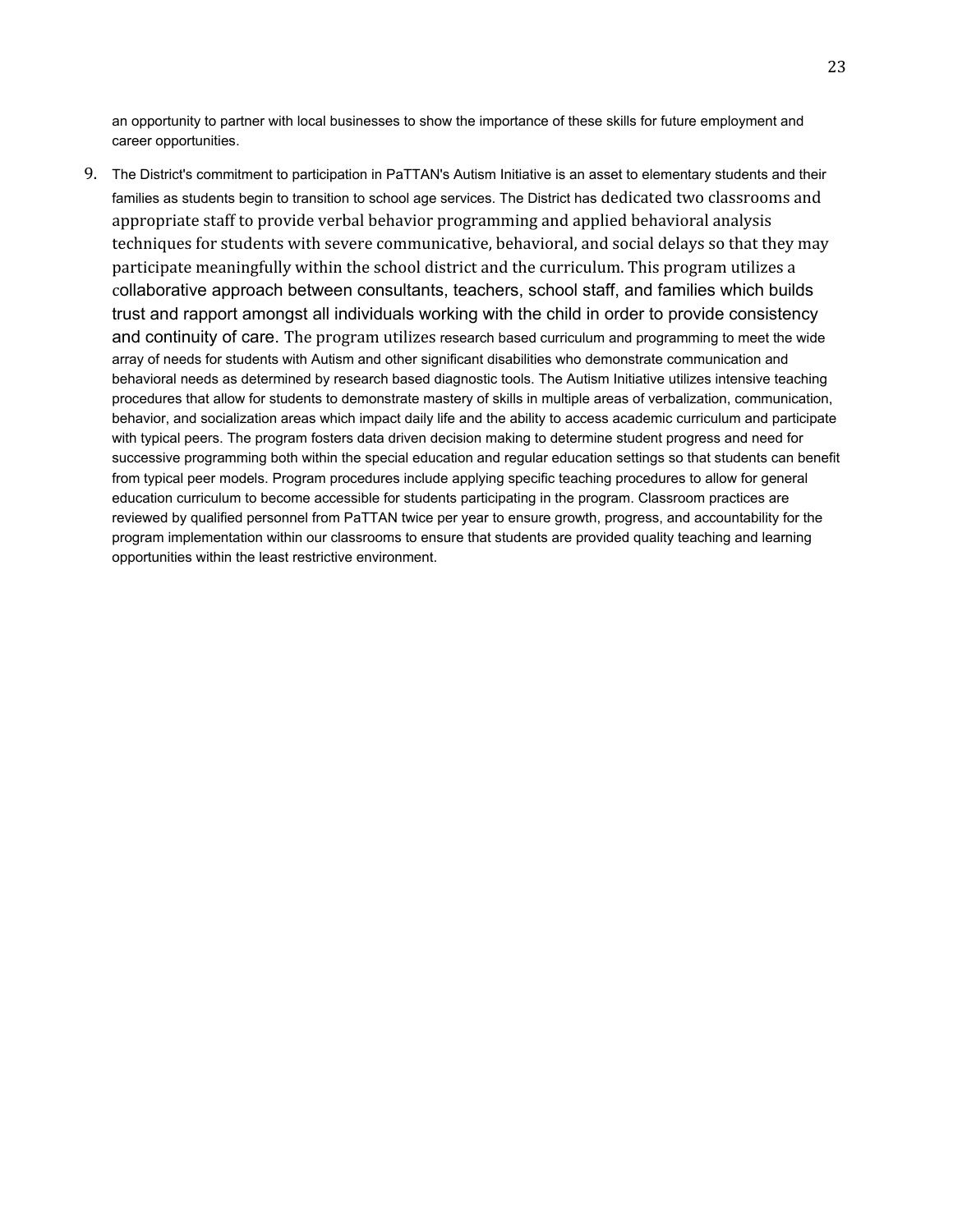## Assurances

## **Special Education Assurances**

The Local Education Agency (District) has verified the following Assurances:

- Implementation of a full range of services, programs and alternative placements available to the school district for placement and implementation of the special education programs in the school district.
- Implementation of a child find system to locate, identify and evaluate young children and children who are thought to be a child with a disability eligible for special education residing within the school district's jurisdiction. Child find data is collected, maintained and used in decision-making. Child find process and procedures are evaluated for its effectiveness. The District implements mechanisms to disseminate child find information to the public, organizations, agencies and individuals on at least an annual basis.
- Assurances of students with disabilities are included in general education programs and extracurricular and non-academic programs and activities to the maximum extent appropriate in accordance with an Individualized Education Program.
- Compliance with the PA Department of Education, Bureau of Special Education's report revision notice process.
- Following the state and federal guidelines for participation of students with disabilities in state and district-wide assessments including the determination of participation, the need for accommodations, and the methods of assessing students for whom regular assessment is not appropriate.
- Assurance of funds received through participation in the medical assistance reimbursement program, ACCESS, will be used to enhance or expand the current level of services and programs provided to students with disabilities in this local education agency.

## **24 P.S. §1306 and §1306.2 Facilities**

| <b>Facility Type</b><br><b>Facility Name</b> |  | <b>Services Provided By</b>                   | <b>Student Count</b> |  |
|----------------------------------------------|--|-----------------------------------------------|----------------------|--|
| Gateway Rehabilitation Center   Nonresident  |  | Gateway Rehabilitation Center $\vert 4 \vert$ |                      |  |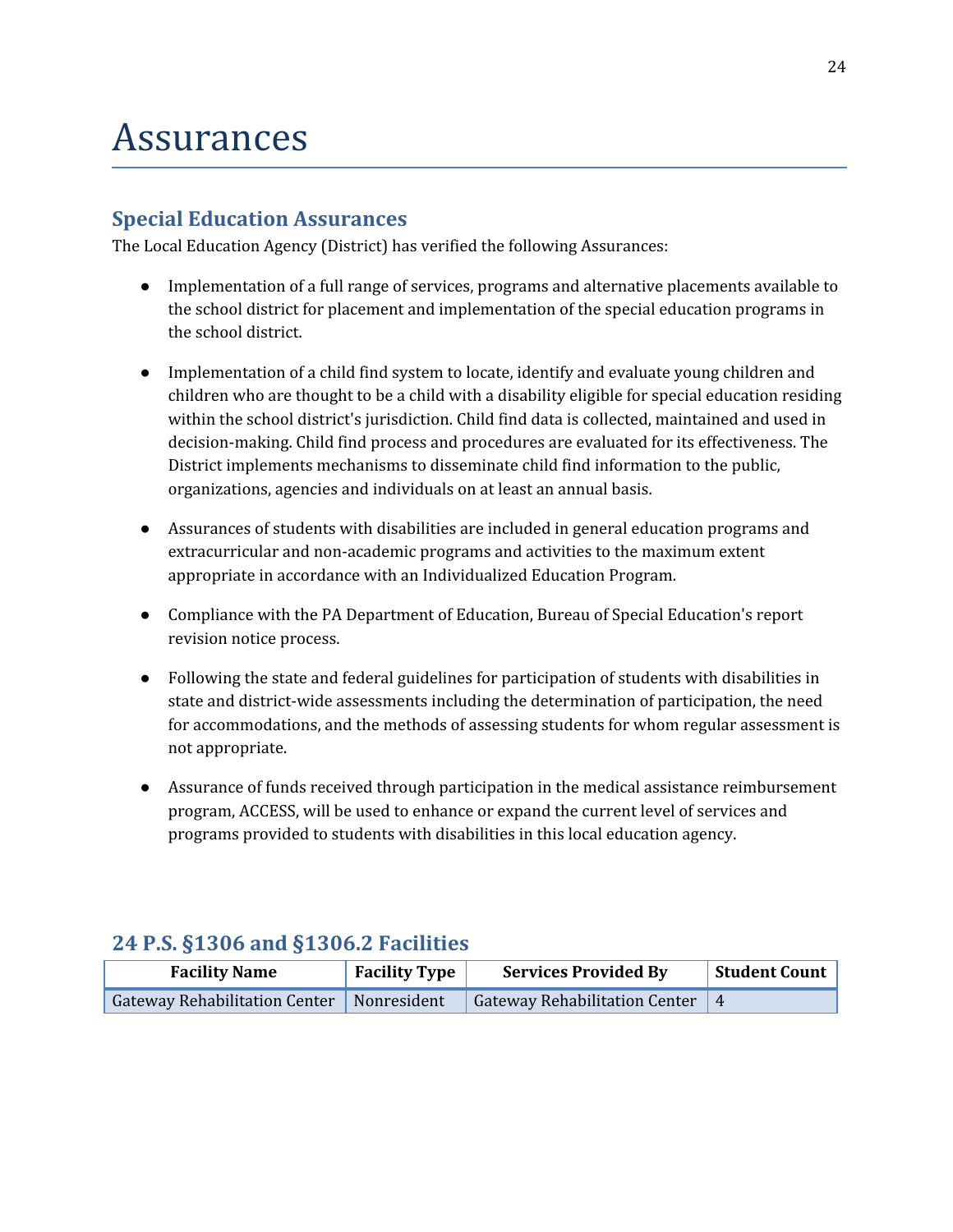| <b>Facility Name</b>                                               | Type of<br><b>Facility</b>      | <b>Type of Service</b>                                                                            | <b>Number of</b><br><b>Students</b><br><b>Placed</b> |
|--------------------------------------------------------------------|---------------------------------|---------------------------------------------------------------------------------------------------|------------------------------------------------------|
| New Horizon School- Beaver<br>Valley Intermediate Unit (IU<br>#27) | Special<br>Education<br>Centers | IU operated special education center<br>providing Full Time Emotional<br>Support                  | 3                                                    |
| The School at McGuire<br>Memorial                                  | Approved<br>Private<br>Schools  | An approved private school providing<br><b>Full Time Autistic support</b>                         | $\overline{2}$                                       |
| The Education Center at<br><b>Watson Institute</b>                 | Approved<br>Private<br>Schools  | A private school providing Full Time<br>Autistic support                                          | $\overline{4}$                                       |
| Instruction in the Home                                            | Instruction<br>in the<br>Home   | <b>Multiple Disability Support</b>                                                                | $\mathbf{1}$                                         |
| New Horizon School- Beaver<br>Valley Intermediate Unit (IU<br>#27) | Special<br>Education<br>Centers | IU operated special education center<br>providing Full Time Multiple<br><b>Disability Support</b> | $\mathbf{1}$                                         |
| New Horizon School- Beaver<br>Valley Intermediate Unit (IU<br>#27) | Special<br>Education<br>Centers | IU operated special education center<br>providing Full Time Life Skills Support                   | 5                                                    |
| The School at McGuire<br>Memorial                                  | Approved<br>Private<br>Schools  | An approved private school providing<br><b>Full Time Multiple Disability Support</b>              | $\mathbf{1}$                                         |

## **Least Restrictive Environment Facilities**

## **Special Education Program Profile**

### **Program Position #1**

*Operator:* School District **PROGRAM DETAILS**

*Type:*

*Implementation Date:*

| <b>Type of Support</b>                            | <b>Level of Support</b> | <b>Age Range</b>                | <b>Caseload</b> | <b>FTE</b> |
|---------------------------------------------------|-------------------------|---------------------------------|-----------------|------------|
| Supplemental (Less Than<br>80% but More Than 20%) | <b>Autistic Support</b> | $5$ to $8$                      | $\overline{4}$  | 0.5        |
| Locations:                                        |                         |                                 |                 |            |
| Center Grange Primary School                      | An Elementary           | A building in which General     |                 |            |
|                                                   | <b>School Building</b>  | Education programs are operated |                 |            |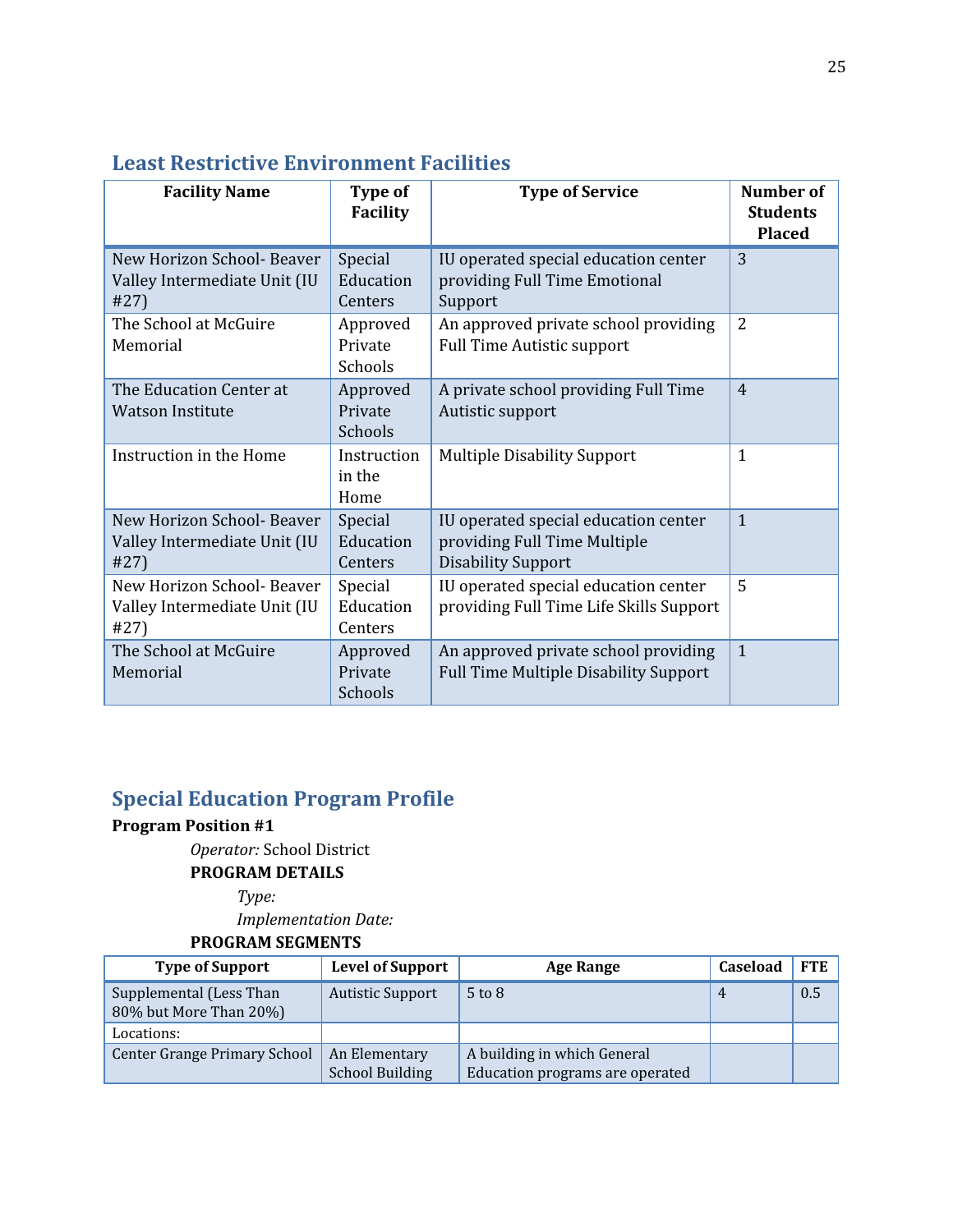| <b>Type of Support</b>                            | <b>Level of Support</b> | Age Range                       | Caseload | <b>FTE</b> |
|---------------------------------------------------|-------------------------|---------------------------------|----------|------------|
| Supplemental (Less Than<br>80% but More Than 20%) | <b>Learning Support</b> | $5$ to $8$                      | 10       | 0.5        |
| Locations:                                        |                         |                                 |          |            |
| <b>Center Grange Primary School</b>               | An Elementary           | A building in which General     |          |            |
|                                                   | <b>School Building</b>  | Education programs are operated |          |            |

*Operator:* School District

**PROGRAM DETAILS**

*Type:* Position

*Implementation Date:* March 17, 2017

*Reason for the proposed change:* A student has recently been identified as needing emotional support services. The IEP team is also considering changing the placement of two students from itinerant to supplemental learning support.

#### **PROGRAM SEGMENTS**

| <b>Type of Support</b>          | <b>Level of Support</b>                 | Age Range                                                      | Caseload | <b>FTE</b> |
|---------------------------------|-----------------------------------------|----------------------------------------------------------------|----------|------------|
| Itinerant                       | Learning Support                        | $6 \text{ to } 8$                                              | 14       | 0.28       |
| Locations:                      |                                         |                                                                |          |            |
| Center Grange<br>Primary School | An Elementary<br><b>School Building</b> | A building in which General Education<br>programs are operated |          |            |

| <b>Type of Support</b> | <b>Level of Support</b>  | <b>Age Range</b>                      | Caseload | <b>FTE</b> |
|------------------------|--------------------------|---------------------------------------|----------|------------|
| Itinerant              | <b>Emotional Support</b> | $6$ to 9                              |          | 0.1        |
| Locations:             |                          |                                       |          |            |
| Center Grange          | An Elementary            | A building in which General Education |          |            |
| Primary School         | <b>School Building</b>   | programs are operated                 |          |            |

| <b>Type of Support</b> | <b>Level of Support</b> | Age Range                             | <b>Caseload</b> | <b>FTE</b> |
|------------------------|-------------------------|---------------------------------------|-----------------|------------|
| Itinerant              | <b>Autistic Support</b> | $6 \text{ to } 9$                     |                 | 0.42       |
| Locations:             |                         |                                       |                 |            |
| Center Grange          | An Elementary           | A building in which General Education |                 |            |
| Primary School         | <b>School Building</b>  | programs are operated                 |                 |            |

| <b>Type of Support</b>                            | <b>Level of Support</b> | <b>Age Range</b>                | Caseload       | FTE |
|---------------------------------------------------|-------------------------|---------------------------------|----------------|-----|
| Supplemental (Less Than<br>80% but More Than 20%) | <b>Learning Support</b> | $6 \text{ to } 9$               | $\overline{4}$ | 0.2 |
| Locations:                                        |                         |                                 |                |     |
| Center Grange Primary School                      | An Elementary           | A building in which General     |                |     |
|                                                   | <b>School Building</b>  | Education programs are operated |                |     |

#### **Program Position #3**

*Operator:* School District **PROGRAM DETAILS** *Type:* Position *Implementation Date:* March 17, 2017 26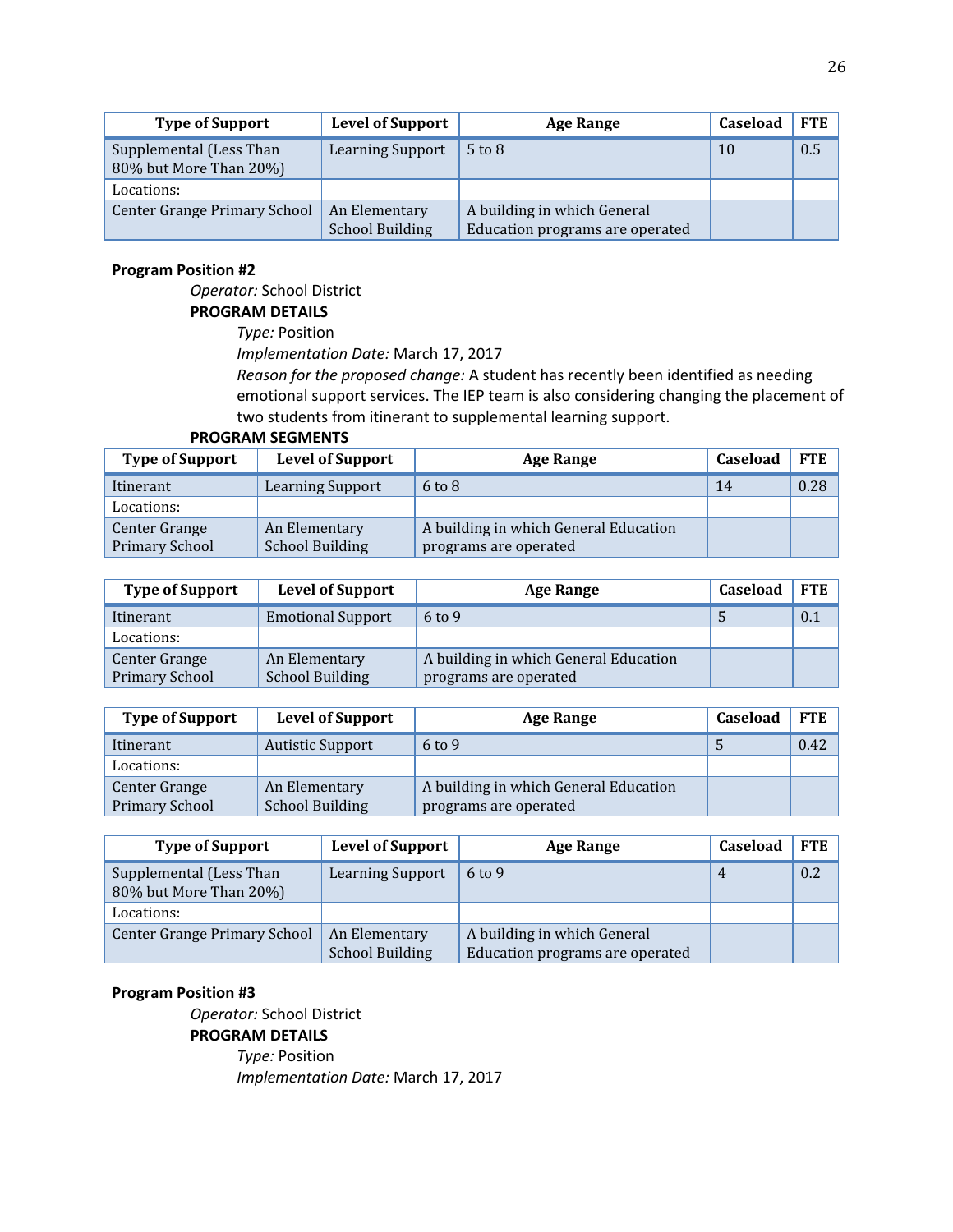*Reason for the proposed change:* Students are being evaluated and could be considered in need of emotional support **PROGRAM SEGMENTS**

|                          | <b>PRUGRAIVI SEGIVIEN IS</b> |                                       |          |            |
|--------------------------|------------------------------|---------------------------------------|----------|------------|
| <b>Type of Support</b>   | <b>Level of Support</b>      | <b>Age Range</b>                      | Caseload | <b>FTE</b> |
| Itinerant                | <b>Autistic Support</b>      | 8 to 11                               |          | 0.18       |
| Locations:               |                              |                                       |          |            |
| Todd Lane                | An Elementary                | A building in which General Education |          |            |
| <b>Elementary School</b> | <b>School Building</b>       | programs are operated                 |          |            |

| <b>Type of Support</b>                            | <b>Level of Support</b> | Age Range                       | Caseload | <b>FTE</b> |
|---------------------------------------------------|-------------------------|---------------------------------|----------|------------|
| Supplemental (Less Than<br>80% but More Than 20%) | <b>Autistic Support</b> | 8 to 11                         |          | 0.38       |
| Locations:                                        |                         |                                 |          |            |
| Todd Lane Elementary School                       | An Elementary           | A building in which General     |          |            |
|                                                   | <b>School Building</b>  | Education programs are operated |          |            |

| <b>Type of Support</b>                            | <b>Level of Support</b>                 | Age Range                                                      | Caseload | <b>FTE</b> |
|---------------------------------------------------|-----------------------------------------|----------------------------------------------------------------|----------|------------|
| Supplemental (Less Than<br>80% but More Than 20%) | <b>Learning Support</b>                 | 8 to 11                                                        |          | 0.4        |
| Locations:                                        |                                         |                                                                |          |            |
| Todd Lane Elementary School                       | An Elementary<br><b>School Building</b> | A building in which General<br>Education programs are operated |          |            |

| <b>Type of Support</b>   | <b>Level of Support</b>  | Age Range                             | Caseload   | <b>FTE</b> |
|--------------------------|--------------------------|---------------------------------------|------------|------------|
| Itinerant                | <b>Emotional Support</b> | 8 to 11                               | $\epsilon$ | 0.04       |
| Locations:               |                          |                                       |            |            |
| Todd Lane                | An Elementary            | A building in which General Education |            |            |
| <b>Elementary School</b> | <b>School Building</b>   | programs are operated                 |            |            |

#### **Program Position #4**

*Operator:* School District

#### **PROGRAM DETAILS**

*Type:* Position

*Implementation Date:* January 9, 2017

*Reason for the proposed change:* Student enrolled from out of state who receives emotional support. Student has been evaluated as per PA guidelines and found to be eligible for emotional support.

| <b>Type of Support</b>                | <b>Level of Support</b>                 | <b>Age Range</b>                                               | Caseload | <b>FTE</b> |
|---------------------------------------|-----------------------------------------|----------------------------------------------------------------|----------|------------|
| Itinerant                             | <b>Autistic Support</b>                 | 9 to 12                                                        |          | 0.25       |
| Locations:                            |                                         |                                                                |          |            |
| Todd Lane<br><b>Elementary School</b> | An Elementary<br><b>School Building</b> | A building in which General Education<br>programs are operated |          |            |

| <b>Type of Support</b>                            | <b>Level of Support</b> | Age Range | Caseload | $^{\prime}$ FTE |
|---------------------------------------------------|-------------------------|-----------|----------|-----------------|
| Supplemental (Less Than<br>80% but More Than 20%) | <b>Learning Support</b> | 9 to 12   |          | 0.6             |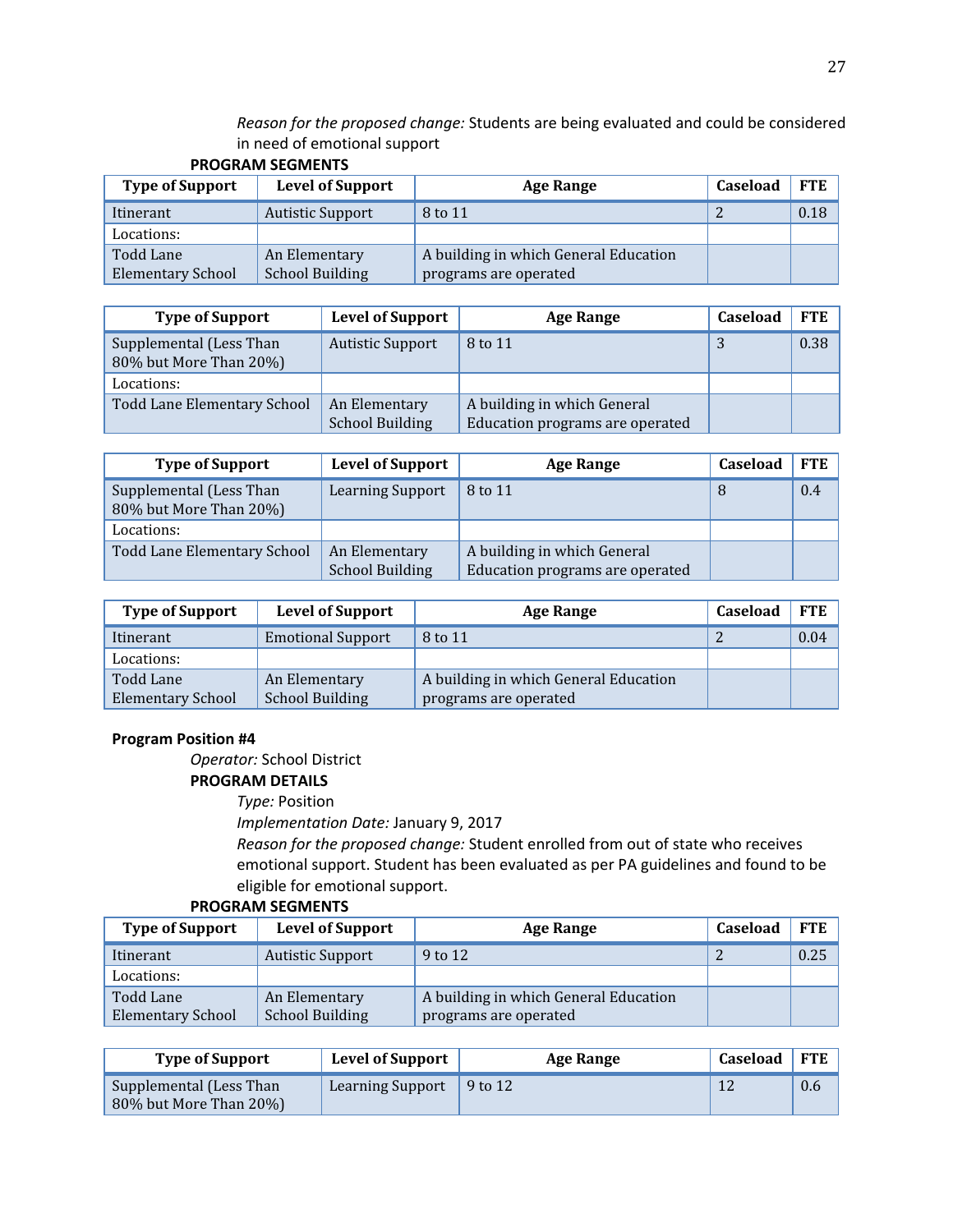| Locations:                  |                                         |                                                                |  |
|-----------------------------|-----------------------------------------|----------------------------------------------------------------|--|
| Todd Lane Elementary School | An Elementary<br><b>School Building</b> | A building in which General<br>Education programs are operated |  |

| <b>Type of Support</b>                            | <b>Level of Support</b>                 | <b>Age Range</b>                                               | Caseload | <b>FTE</b> |
|---------------------------------------------------|-----------------------------------------|----------------------------------------------------------------|----------|------------|
| Supplemental (Less Than<br>80% but More Than 20%) | Emotional<br>Support                    | 8 to 11                                                        |          | 0.15       |
| Locations:                                        |                                         |                                                                |          |            |
| <b>Todd Lane Elementary School</b>                | An Elementary<br><b>School Building</b> | A building in which General<br>Education programs are operated |          |            |

*Operator:* School District

#### **PROGRAM DETAILS**

*Type:* Position

*Implementation Date:* March 17, 2017

*Reason for the proposed change:* Revision of program profile for special ed plan. FTE generated in anticipation of future needs.

#### **PROGRAM SEGMENTS**

| <b>Type of Support</b>   | <b>Level of Support</b> | Age Range                             | Caseload | FTE  |
|--------------------------|-------------------------|---------------------------------------|----------|------|
| Itinerant                | Learning Support        | 8 to 11                               | 28       | 0.57 |
| Locations:               |                         |                                       |          |      |
| Todd Lane                | An Elementary           | A building in which General Education |          |      |
| <b>Elementary School</b> | <b>School Building</b>  | programs are operated                 |          |      |

| <b>Type of Support</b>   | <b>Level of Support</b> | <b>Age Range</b>                      | <b>Caseload</b> | <b>FTE</b> |
|--------------------------|-------------------------|---------------------------------------|-----------------|------------|
| Itinerant                | <b>Autistic Support</b> | 8 to 11                               | 4               | 0.33       |
| Locations:               |                         |                                       |                 |            |
| Todd Lane                | An Elementary           | A building in which General Education |                 |            |
| <b>Elementary School</b> | <b>School Building</b>  | programs are operated                 |                 |            |

| <b>Type of Support</b>   | <b>Level of Support</b>  | Age Range                             | Caseload | <b>FTE</b> |
|--------------------------|--------------------------|---------------------------------------|----------|------------|
| Itinerant                | <b>Emotional Support</b> | 8 to 11                               |          | 0.1        |
| Locations:               |                          |                                       |          |            |
| Todd Lane                | An Elementary            | A building in which General Education |          |            |
| <b>Elementary School</b> | <b>School Building</b>   | programs are operated                 |          |            |

#### **Program Position #6**

*Operator:* School District **PROGRAM DETAILS**

*Type:* Position

*Implementation Date:* March 17, 2017

*Reason for the proposed change:* Revision of program profile for special ed plan. FTE generated in anticipation of future needs.

| <b>Type of Support</b> | <b>Level of Support</b> | <b>Age Range</b> | <b>Caseload</b> | <b>FTE</b> |
|------------------------|-------------------------|------------------|-----------------|------------|
| Itinerant              | <b>Autistic Support</b> | 9 to 12          |                 | 0.4c       |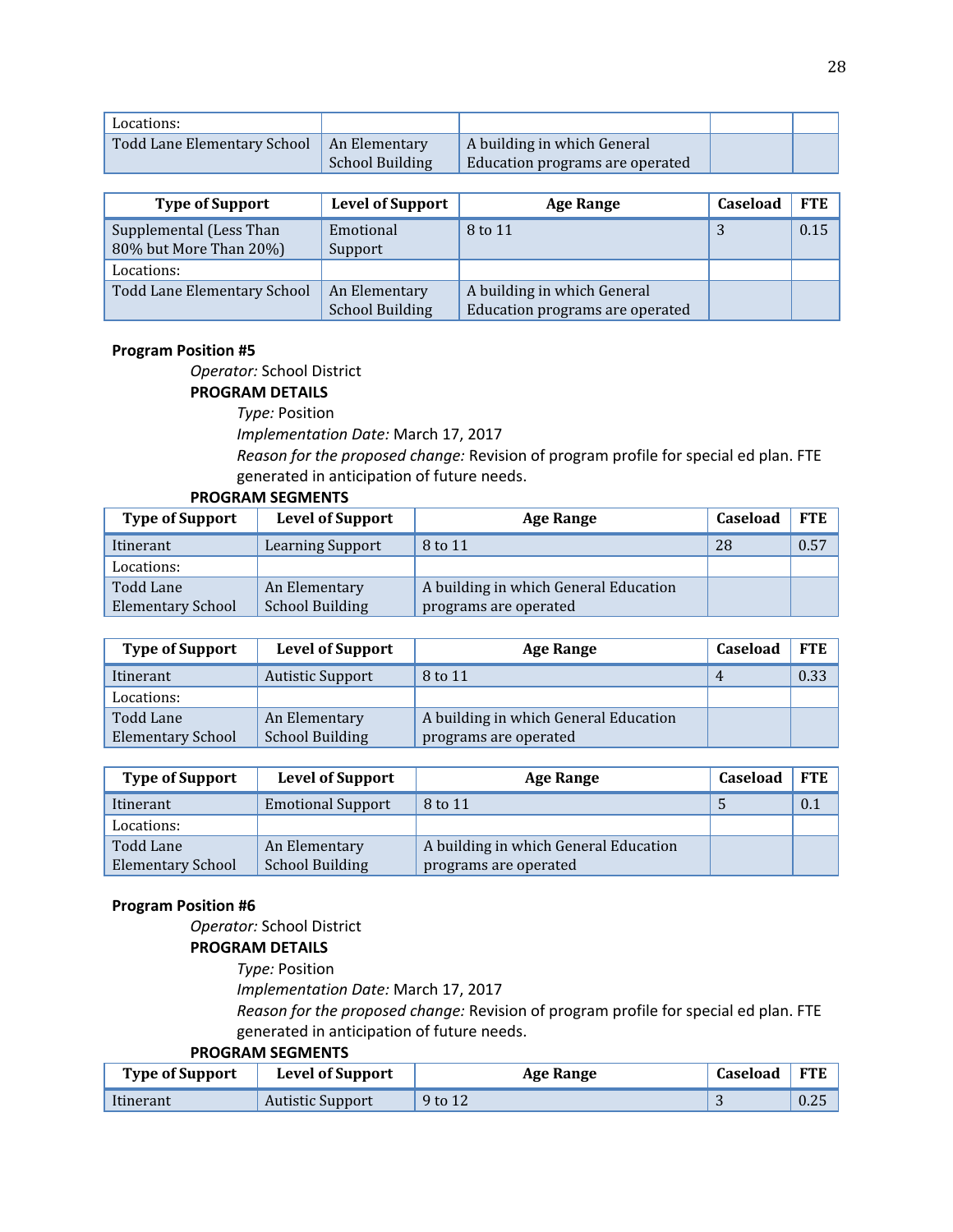| Locations:        |                        |                                       |  |
|-------------------|------------------------|---------------------------------------|--|
| Todd Lane         | An Elementary          | A building in which General Education |  |
| Elementary School | <b>School Building</b> | programs are operated                 |  |

| <b>Type of Support</b>   | <b>Level of Support</b> | <b>Age Range</b>                      | <b>Caseload</b> | <b>FTE</b> |
|--------------------------|-------------------------|---------------------------------------|-----------------|------------|
| Itinerant                | Learning Support        | 9 to 12                               | 32              | 0.65       |
| Locations:               |                         |                                       |                 |            |
| Todd Lane                | An Elementary           | A building in which General Education |                 |            |
| <b>Elementary School</b> | <b>School Building</b>  | programs are operated                 |                 |            |

| <b>Type of Support</b>   | <b>Level of Support</b>  | Age Range                             | <b>Caseload</b> | <b>FTE</b> |
|--------------------------|--------------------------|---------------------------------------|-----------------|------------|
| Itinerant                | <b>Emotional Support</b> | 9 to 12                               |                 | 0.1        |
| Locations:               |                          |                                       |                 |            |
| Todd Lane                | An Elementary            | A building in which General Education |                 |            |
| <b>Elementary School</b> | <b>School Building</b>   | programs are operated                 |                 |            |

*Operator:* School District **PROGRAM DETAILS**

*Type:* Position

*Implementation Date:* March 17, 2017

*Reason for the proposed change:* Revision of program profile for special ed plan. FTE generated in anticipation of future needs. Additionally a new student has been identified with Autism who requires itinerant level support.

| <b>Type of Support</b>                               | Level of<br><b>Support</b>            | <b>Age Range</b>                                               | Caseload | <b>FTE</b> |
|------------------------------------------------------|---------------------------------------|----------------------------------------------------------------|----------|------------|
| Supplemental (Less Than 80%<br>but More Than 20%)    | Autistic<br>Support                   | 12 to 15                                                       | 4        | 0.5        |
| Justification: Caseload is not greater than 3 years. |                                       |                                                                |          |            |
| Locations:                                           |                                       |                                                                |          |            |
| Central Valley Middle School                         | A Middle<br>School<br><b>Building</b> | A building in which General<br>Education programs are operated |          |            |

| <b>Type of Support</b>                            | Level of<br><b>Support</b>            | Age Range                                                      | Caseload | <b>FTE</b> |
|---------------------------------------------------|---------------------------------------|----------------------------------------------------------------|----------|------------|
| Supplemental (Less Than 80%<br>but More Than 20%) | Learning<br>Support                   | 12 to 15                                                       |          | 0.36       |
| Locations:                                        |                                       |                                                                |          |            |
| <b>Central Valley Middle School</b>               | A Middle<br>School<br><b>Building</b> | A building in which General<br>Education programs are operated |          |            |

| <b>Type of Support</b>                            | Level of<br><b>Support</b> | <b>Age Range</b> | <b>Caseload</b> | <b>FTE</b> |
|---------------------------------------------------|----------------------------|------------------|-----------------|------------|
| Supplemental (Less Than 80%<br>but More Than 20%) | Life Skills<br>Support     | 12 to 15         |                 | 0.05       |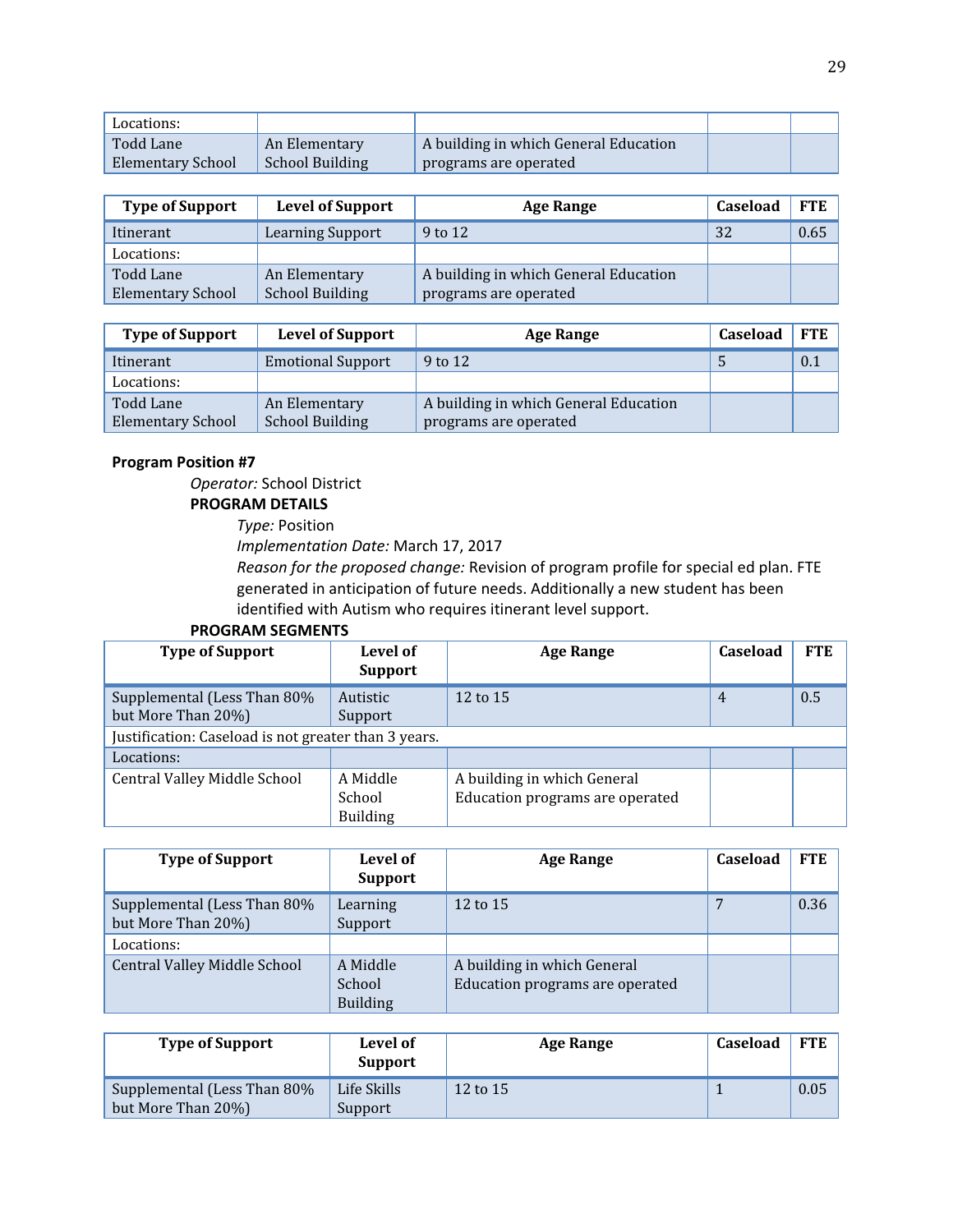| Locations:                   |                                       |                                                                |  |
|------------------------------|---------------------------------------|----------------------------------------------------------------|--|
| Central Valley Middle School | A Middle<br>School<br><b>Building</b> | A building in which General<br>Education programs are operated |  |

| <b>Type of Support</b>                 | <b>Level of Support</b>            | <b>Age Range</b>                                               | Caseload | <b>FTE</b> |
|----------------------------------------|------------------------------------|----------------------------------------------------------------|----------|------------|
| Itinerant                              | <b>Autistic Support</b>            | 12 to $15$                                                     |          | 0.09       |
| Locations:                             |                                    |                                                                |          |            |
| <b>Central Valley</b><br>Middle School | A Middle School<br><b>Building</b> | A building in which General Education<br>programs are operated |          |            |

*Operator:* School District

#### **PROGRAM DETAILS**

*Type:* Position

*Implementation Date:* March 17, 2017

*Reason for the proposed change:* Revision of program profile for special ed plan. FTE generated in anticipation of future needs.

#### **PROGRAM SEGMENTS**

| <b>Type of Support</b>                            | Level of<br><b>Support</b>            | <b>Age Range</b>                                               | Caseload | <b>FTE</b> |
|---------------------------------------------------|---------------------------------------|----------------------------------------------------------------|----------|------------|
| Supplemental (Less Than 80%<br>but More Than 20%) | Learning<br>Support                   | 12 to 15                                                       | 15       | 0.77       |
| Locations:                                        |                                       |                                                                |          |            |
| <b>Central Valley Middle School</b>               | A Middle<br>School<br><b>Building</b> | A building in which General<br>Education programs are operated |          |            |

| <b>Type of Support</b>                            | Level of<br><b>Support</b>            | <b>Age Range</b>                                               | Caseload | <b>FTE</b> |
|---------------------------------------------------|---------------------------------------|----------------------------------------------------------------|----------|------------|
| Supplemental (Less Than 80%<br>but More Than 20%) | Emotional<br>Support                  | 12 to 15                                                       |          | 0.1        |
| Locations:                                        |                                       |                                                                |          |            |
| <b>Central Valley Middle School</b>               | A Middle<br>School<br><b>Building</b> | A building in which General<br>Education programs are operated |          |            |

| <b>Type of Support</b>                            | Level of<br><b>Support</b>            | <b>Age Range</b>                                               | Caseload | <b>FTE</b> |
|---------------------------------------------------|---------------------------------------|----------------------------------------------------------------|----------|------------|
| Supplemental (Less Than 80%<br>but More Than 20%) | Autistic<br>Support                   | 12 to 15                                                       |          | 0.13       |
| Locations:                                        |                                       |                                                                |          |            |
| Central Valley Middle School                      | A Middle<br>School<br><b>Building</b> | A building in which General<br>Education programs are operated |          |            |

#### **Program Position #9**

*Operator:* School District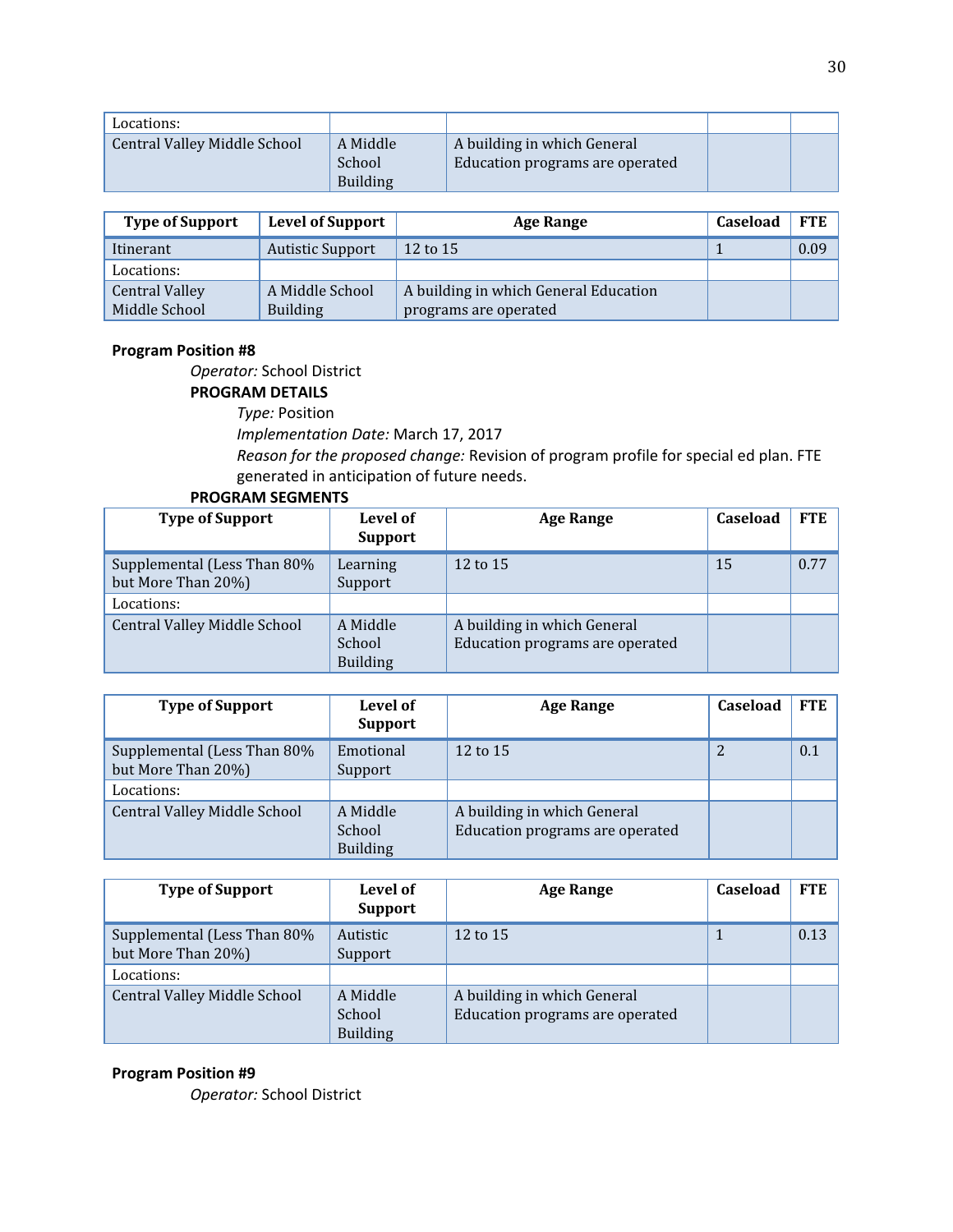#### **PROGRAM DETAILS**

*Type:* Position

*Implementation Date:* March 17, 2017

*Reason for the proposed change:* Revision of program profile for special ed plan. FTE generated in anticipation of future needs.

#### **PROGRAM SEGMENTS**

| <b>Type of Support</b> | <b>Level of Support</b> | <b>Age Range</b>                      | <b>Caseload</b> | <b>FTE</b> |
|------------------------|-------------------------|---------------------------------------|-----------------|------------|
| Itinerant              | <b>Autistic Support</b> | 11 to 13                              |                 | 0.17       |
| Locations:             |                         |                                       |                 |            |
| <b>Central Valley</b>  | A Middle School         | A building in which General Education |                 |            |
| Middle School          | <b>Building</b>         | programs are operated                 |                 |            |

| <b>Type of Support</b> | <b>Level of Support</b> | <b>Age Range</b>                      | Caseload | <b>FTE</b> |
|------------------------|-------------------------|---------------------------------------|----------|------------|
| Itinerant              | <b>Learning Support</b> | 11 to 13                              | 25       | 0.5        |
| Locations:             |                         |                                       |          |            |
| <b>Central Valley</b>  | A Middle School         | A building in which General Education |          |            |
| Middle School          | <b>Building</b>         | programs are operated                 |          |            |

| <b>Type of Support</b>                 | <b>Level of Support</b>            | Age Range                                                      | Caseload | <b>FTE</b> |
|----------------------------------------|------------------------------------|----------------------------------------------------------------|----------|------------|
| Itinerant                              | Emotional<br>Support               | 11 to 13                                                       |          | 0.1        |
| Locations:                             |                                    |                                                                |          |            |
| <b>Central Valley</b><br>Middle School | A Middle School<br><b>Building</b> | A building in which General Education<br>programs are operated |          |            |

| <b>Type of Support</b>                            | Level of<br><b>Support</b>            | Age Range                                                      | Caseload | <b>FTE</b> |
|---------------------------------------------------|---------------------------------------|----------------------------------------------------------------|----------|------------|
| Supplemental (Less Than 80%<br>but More Than 20%) | Learning<br>Support                   | 11 to 13                                                       | 4        | 0.2        |
| Locations:                                        |                                       |                                                                |          |            |
| <b>Central Valley Middle School</b>               | A Middle<br>School<br><b>Building</b> | A building in which General<br>Education programs are operated |          |            |

#### **Program Position #10**

*Operator:* School District

#### **PROGRAM DETAILS**

*Type:* Position

*Implementation Date:* March 17, 2017

*Reason for the proposed change:* Revision of program profile for special ed plan. FTE generated in anticipation of future needs.

| <b>Type of Support</b> | <b>Level of Support</b> | <b>Age Range</b> | Caseload | <b>FTE</b> |
|------------------------|-------------------------|------------------|----------|------------|
| Itinerant              | Emotional<br>Support    | 12 to 15         |          | 0.1        |
| Locations:             |                         |                  |          |            |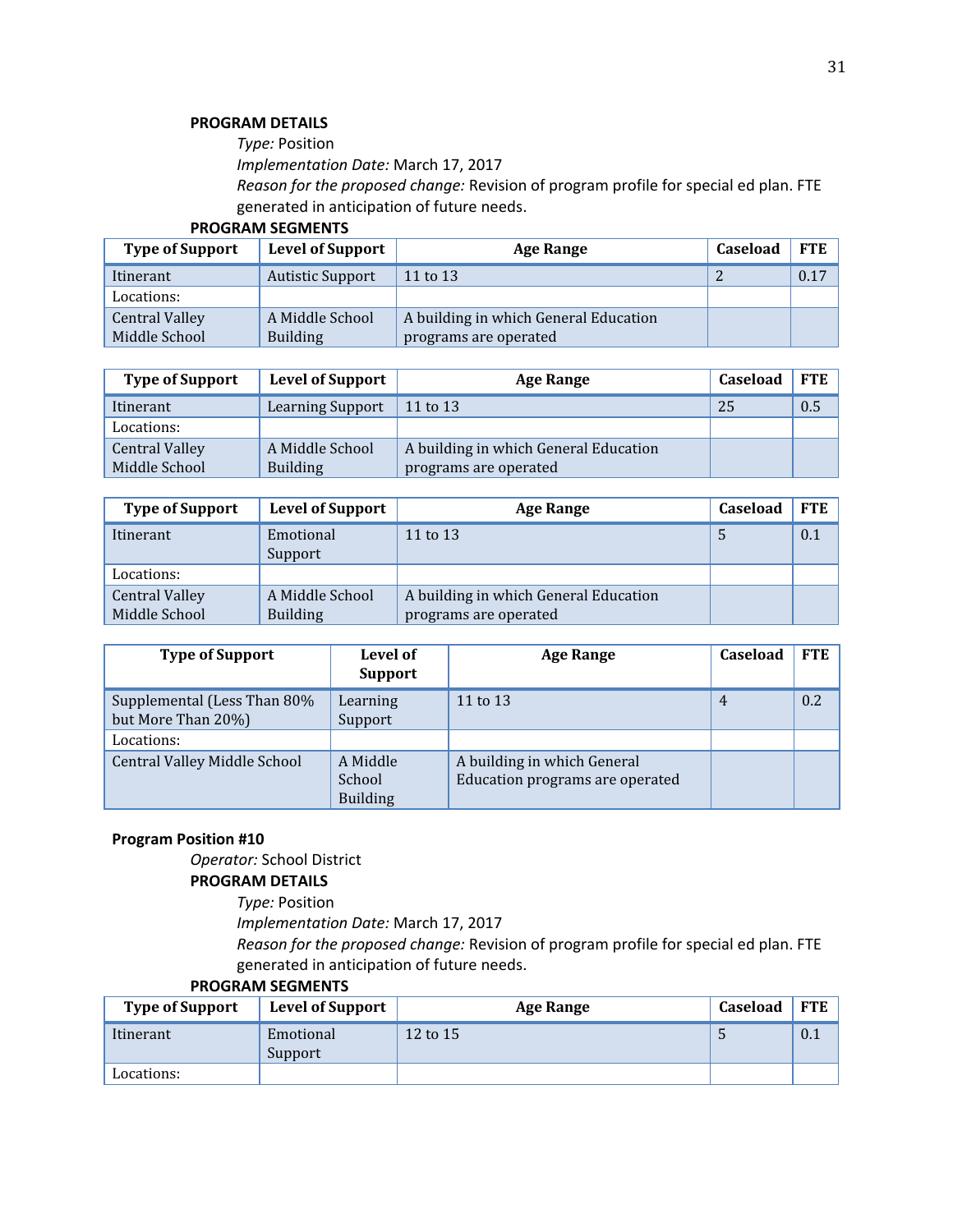| Central Valley | A Middle School | A building in which General Education |  |
|----------------|-----------------|---------------------------------------|--|
| Middle School  | <b>Building</b> | programs are operated                 |  |

| <b>Type of Support</b> | <b>Level of Support</b> | <b>Age Range</b>                      | Caseload | FTE  |
|------------------------|-------------------------|---------------------------------------|----------|------|
| Itinerant              | <b>Learning Support</b> | 12 to 15                              | 27       | 0.55 |
| Locations:             |                         |                                       |          |      |
| <b>Central Valley</b>  | A Middle School         | A building in which General Education |          |      |
| Middle School          | <b>Building</b>         | programs are operated                 |          |      |

| <b>Type of Support</b> | <b>Level of Support</b> | Age Range                             | Caseload | <b>FTE</b> |
|------------------------|-------------------------|---------------------------------------|----------|------------|
| Itinerant              | <b>Autistic Support</b> | $12$ to $15$                          | $\cdot$  | 0.25       |
| Locations:             |                         |                                       |          |            |
| <b>Central Valley</b>  | A Middle School         | A building in which General Education |          |            |
| Middle School          | <b>Building</b>         | programs are operated                 |          |            |

| <b>Type of Support</b>                            | Level of<br><b>Support</b>            | <b>Age Range</b>                                               | Caseload | <b>FTE</b> |
|---------------------------------------------------|---------------------------------------|----------------------------------------------------------------|----------|------------|
| Supplemental (Less Than 80%<br>but More Than 20%) | Learning<br>Support                   | 12 to 15                                                       |          | 0.1        |
| Locations:                                        |                                       |                                                                |          |            |
| <b>Central Valley Middle School</b>               | A Middle<br>School<br><b>Building</b> | A building in which General<br>Education programs are operated |          |            |

*Operator:* School District

#### **PROGRAM DETAILS**

*Type:* Position

*Implementation Date:* March 17, 2017

*Reason for the proposed change:* Revision of program profile for special ed plan. FTE generated in anticipation of future needs.

| <b>Type of Support</b> | <b>Level of Support</b> | <b>Age Range</b>                      | <b>Caseload</b> | <b>FTE</b> |
|------------------------|-------------------------|---------------------------------------|-----------------|------------|
| Itinerant              | <b>Autistic Support</b> | 12 to $15$                            | м.              | 0.25       |
| Locations:             |                         |                                       |                 |            |
| <b>Central Valley</b>  | A Middle School         | A building in which General Education |                 |            |
| Middle School          | <b>Building</b>         | programs are operated                 |                 |            |

| <b>Type of Support</b>                 | <b>Level of Support</b>            | Age Range                                                      | Caseload | <b>FTE</b> |
|----------------------------------------|------------------------------------|----------------------------------------------------------------|----------|------------|
| Itinerant                              | Emotional<br>Support               | 12 to 15                                                       |          | 0.1        |
| Locations:                             |                                    |                                                                |          |            |
| <b>Central Valley</b><br>Middle School | A Middle School<br><b>Building</b> | A building in which General Education<br>programs are operated |          |            |

| <b>Type of Support</b> | <b>Level of Support</b>     | <b>Age Range</b> | Caseload | <b>FTE</b> |
|------------------------|-----------------------------|------------------|----------|------------|
| Itinerant              | Learning Support   12 to 15 |                  |          | 0.55       |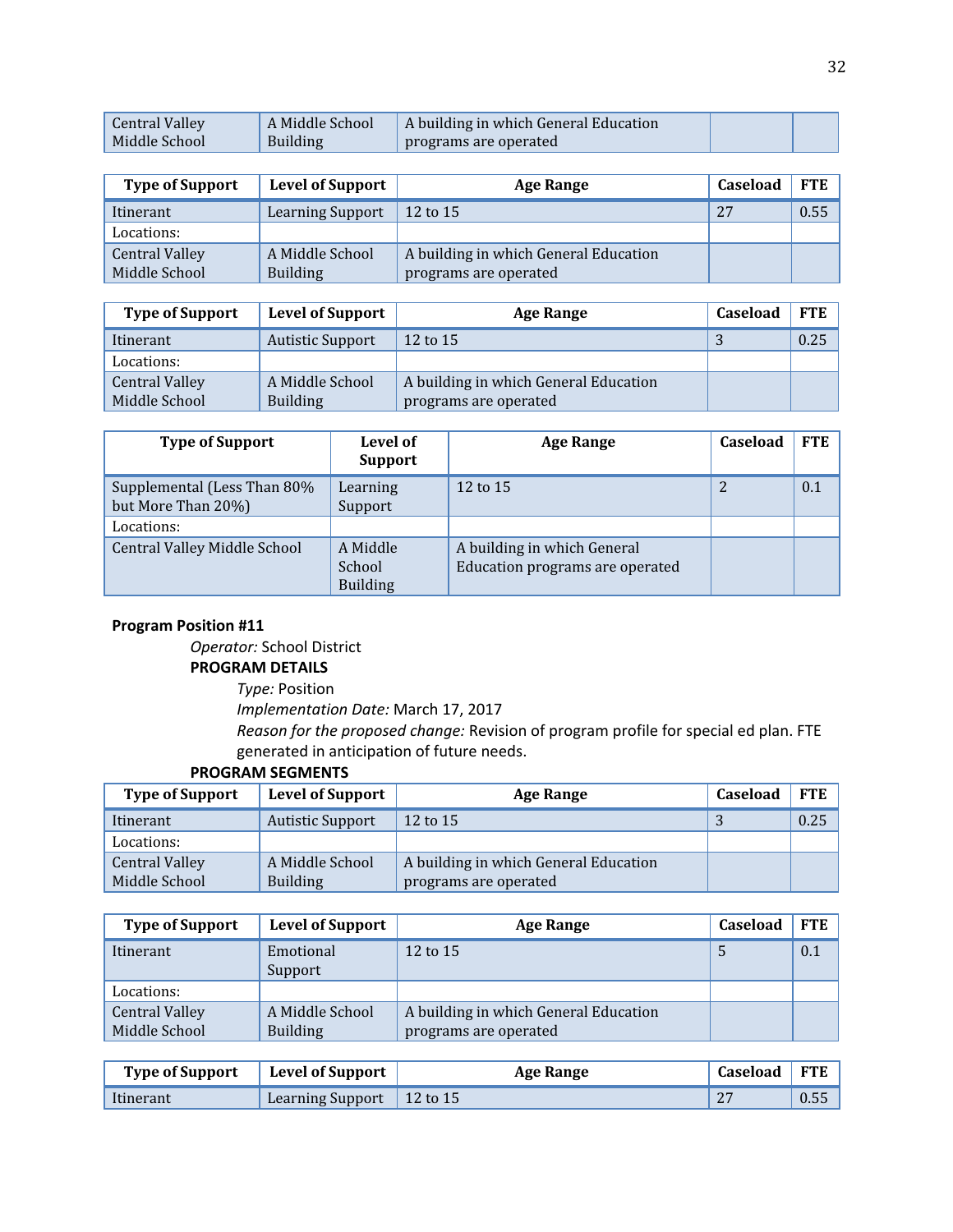| Locations:            |                 |                                       |  |
|-----------------------|-----------------|---------------------------------------|--|
| <b>Central Valley</b> | A Middle School | A building in which General Education |  |
| Middle School         | Building        | programs are operated                 |  |

| <b>Type of Support</b>                            | Level of<br><b>Support</b>            | <b>Age Range</b>                                               | Caseload | <b>FTE</b> |
|---------------------------------------------------|---------------------------------------|----------------------------------------------------------------|----------|------------|
| Supplemental (Less Than 80%<br>but More Than 20%) | Learning<br>Support                   | 12 to 15                                                       |          | 0.1        |
| Locations:                                        |                                       |                                                                |          |            |
| <b>Central Valley Middle School</b>               | A Middle<br>School<br><b>Building</b> | A building in which General<br>Education programs are operated |          |            |

*Operator:* School District **PROGRAM DETAILS** *Type:* Position

*Implementation Date:* March 17, 2017

*Reason for the proposed change:* Revision of program profile for special ed plan. FTE generated in anticipation of future needs.

#### **PROGRAM SEGMENTS**

| <b>Type of Support</b> | <b>Level of Support</b> | <b>Age Range</b>                      | Caseload | <b>FTE</b> |
|------------------------|-------------------------|---------------------------------------|----------|------------|
| Itinerant              | <b>Autistic Support</b> | 13 to 16                              | $\sim$   | 0.25       |
| Locations:             |                         |                                       |          |            |
| <b>Central Valley</b>  | A Senior High School    | A building in which General Education |          |            |
| High School            | <b>Building</b>         | programs are operated                 |          |            |

| <b>Type of Support</b>               | <b>Level of Support</b>                 | Age Range                                                      | Caseload | FTE |
|--------------------------------------|-----------------------------------------|----------------------------------------------------------------|----------|-----|
| Itinerant                            | <b>Emotional Support</b>                | 13 to 16                                                       |          | 0.1 |
| Locations:                           |                                         |                                                                |          |     |
| <b>Central Valley</b><br>High School | A Senior High School<br><b>Building</b> | A building in which General Education<br>programs are operated |          |     |

| <b>Type of Support</b> | <b>Level of Support</b> | <b>Age Range</b>                      | Caseload | <b>FTE</b> |
|------------------------|-------------------------|---------------------------------------|----------|------------|
| Itinerant              | Learning Support        | 13 to 16                              | 27       | 0.55       |
| Locations:             |                         |                                       |          |            |
| <b>Central Valley</b>  | A Senior High School    | A building in which General Education |          |            |
| High School            | <b>Building</b>         | programs are operated                 |          |            |

| <b>Type of Support</b>                            | Level of<br><b>Support</b>              | <b>Age Range</b>                                               | Caseload | FTE |
|---------------------------------------------------|-----------------------------------------|----------------------------------------------------------------|----------|-----|
| Supplemental (Less Than 80%<br>but More Than 20%) | Learning<br>Support                     | 13 to 16                                                       |          | 0.1 |
| Locations:                                        |                                         |                                                                |          |     |
| <b>Central Valley High School</b>                 | A Senior High<br><b>School Building</b> | A building in which General<br>Education programs are operated |          |     |

**Program Position #13**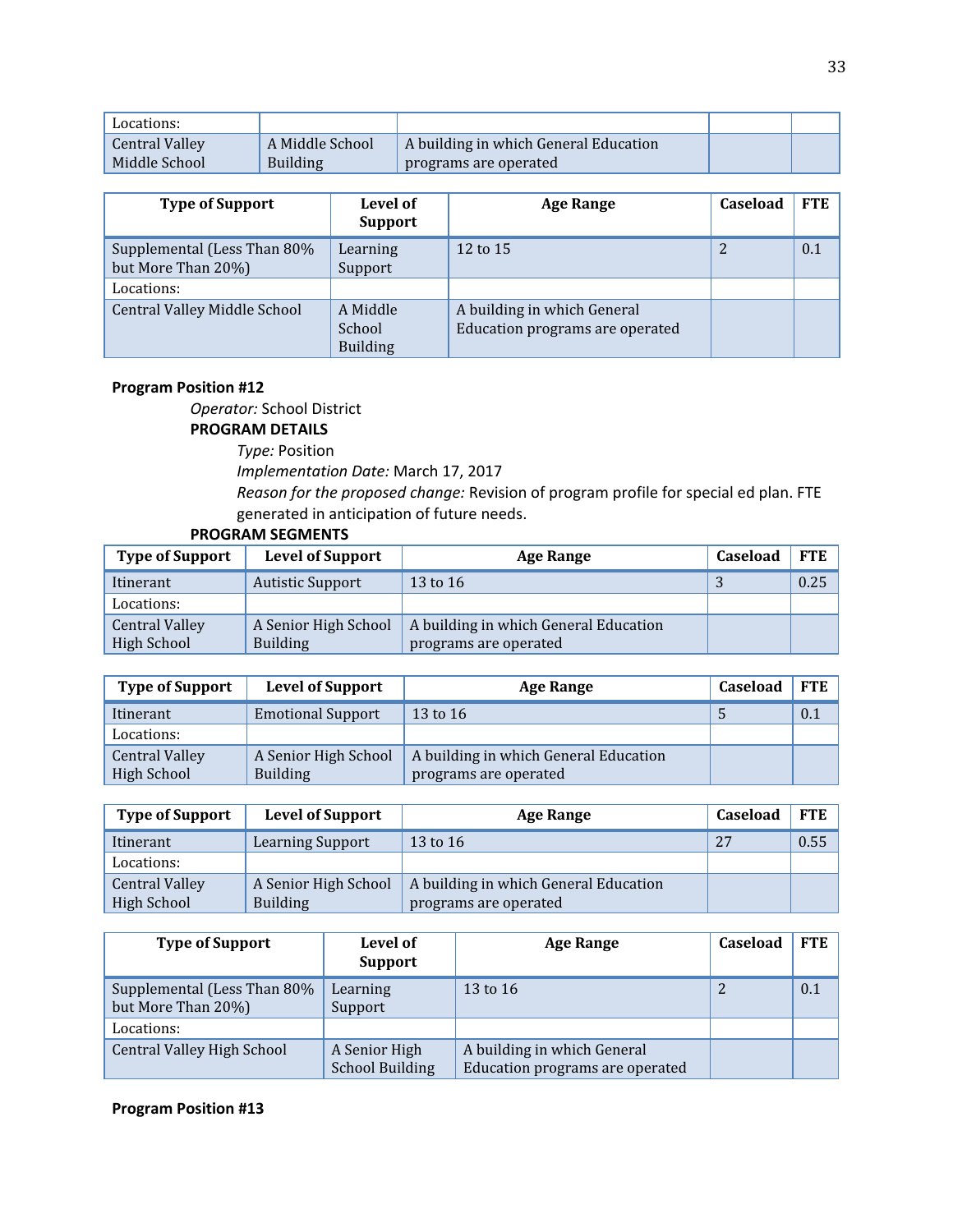#### *Operator:* School District **PROGRAM DETAILS**

#### *Type:* Position

*Implementation Date:* March 17, 2017

*Reason for the proposed change:* Revision of program profile for special ed plan. FTE generated in anticipation of future needs.

#### **PROGRAM SEGMENTS**

| <b>Type of Support</b>               | <b>Level of Support</b>                 | <b>Age Range</b>                                               | Caseload | <b>FTE</b> |
|--------------------------------------|-----------------------------------------|----------------------------------------------------------------|----------|------------|
| Itinerant                            | <b>Autistic Support</b>                 | 14 to 18                                                       |          | 0.25       |
| Locations:                           |                                         |                                                                |          |            |
| <b>Central Valley</b><br>High School | A Senior High School<br><b>Building</b> | A building in which General Education<br>programs are operated |          |            |

| <b>Type of Support</b>               | <b>Level of Support</b>                 | <b>Age Range</b>                                               | Caseload | FTE |
|--------------------------------------|-----------------------------------------|----------------------------------------------------------------|----------|-----|
| Itinerant                            | <b>Learning Support</b>                 | 14 to 18                                                       | 25       | 0.5 |
| Locations:                           |                                         |                                                                |          |     |
| <b>Central Valley</b><br>High School | A Senior High School<br><b>Building</b> | A building in which General Education<br>programs are operated |          |     |

| <b>Type of Support</b>               | <b>Level of Support</b>                 | <b>Age Range</b>                                               | <b>Caseload</b> | <b>FTE</b> |
|--------------------------------------|-----------------------------------------|----------------------------------------------------------------|-----------------|------------|
| Itinerant                            | <b>Emotional Support</b>                | 14 to 18                                                       |                 | 0.15       |
| Locations:                           |                                         |                                                                |                 |            |
| <b>Central Valley</b><br>High School | A Senior High School<br><b>Building</b> | A building in which General Education<br>programs are operated |                 |            |

| <b>Type of Support</b>                            | Level of<br><b>Support</b>              | Age Range                                                      | Caseload | <b>FTE</b> |
|---------------------------------------------------|-----------------------------------------|----------------------------------------------------------------|----------|------------|
| Supplemental (Less Than 80%<br>but More Than 20%) | Learning<br>Support                     | 14 to 18                                                       |          | 0.1        |
| Locations:                                        |                                         |                                                                |          |            |
| <b>Central Valley High School</b>                 | A Senior High<br><b>School Building</b> | A building in which General<br>Education programs are operated |          |            |

#### **Program Position #14**

*Operator:* School District **PROGRAM DETAILS**

*Type:* Position

*Implementation Date:* March 17, 2017

*Reason for the proposed change:* Revision of program profile for special ed plan. FTE generated in anticipation of future needs.

| <b>Type of Support</b> | <b>Level of Support</b> | <b>Age Range</b>                      | Caseload | FTE  |
|------------------------|-------------------------|---------------------------------------|----------|------|
| Itinerant              | Autistic Support        | 16 to 20                              | - 1      | 0.25 |
| Locations:             |                         |                                       |          |      |
| <b>Central Valley</b>  | A Senior High School    | A building in which General Education |          |      |
| High School            | <b>Building</b>         | programs are operated                 |          |      |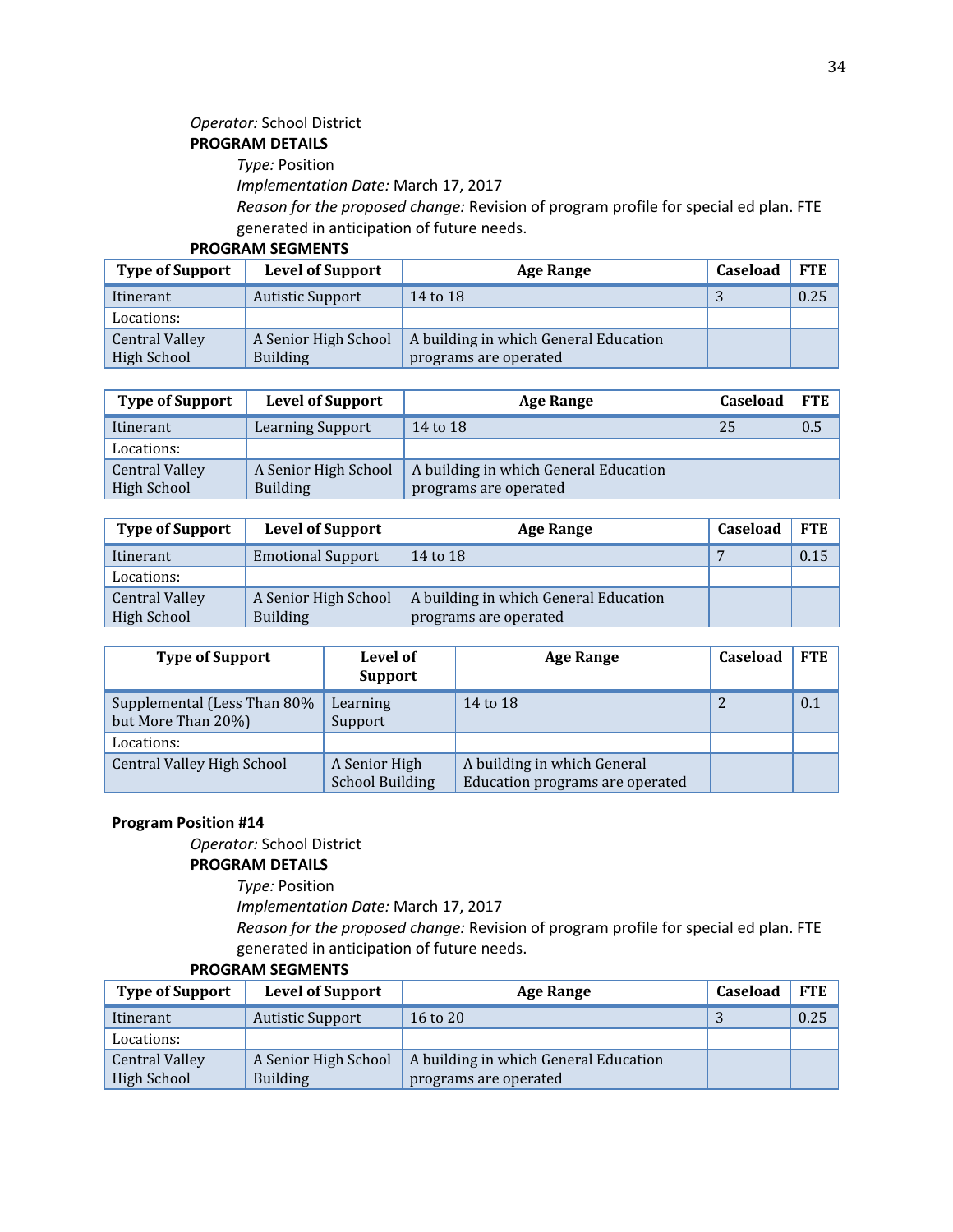| <b>Type of Support</b>                      | <b>Level of Support</b>                 | <b>Age Range</b>                                               | Caseload | <b>FTE</b> |
|---------------------------------------------|-----------------------------------------|----------------------------------------------------------------|----------|------------|
| Itinerant                                   | <b>Emotional Support</b>                | 16 to 20                                                       |          | 0.1        |
| Locations:                                  |                                         |                                                                |          |            |
| <b>Central Valley</b><br><b>High School</b> | A Senior High School<br><b>Building</b> | A building in which General Education<br>programs are operated |          |            |

| <b>Type of Support</b> | <b>Level of Support</b> | Age Range                             | Caseload | <b>FTE</b> |
|------------------------|-------------------------|---------------------------------------|----------|------------|
| Itinerant              | Learning Support        | 16 to $20$                            | 27       | 0.55       |
| Locations:             |                         |                                       |          |            |
| <b>Central Valley</b>  | A Senior High School    | A building in which General Education |          |            |
| High School            | <b>Building</b>         | programs are operated                 |          |            |

| <b>Type of Support</b>                            | Level of<br><b>Support</b>              | Age Range                                                      | Caseload | <b>FTE</b> |
|---------------------------------------------------|-----------------------------------------|----------------------------------------------------------------|----------|------------|
| Supplemental (Less Than 80%<br>but More Than 20%) | Learning<br>Support                     | 16 to 20                                                       |          | 0.1        |
| Locations:                                        |                                         |                                                                |          |            |
| <b>Central Valley High School</b>                 | A Senior High<br><b>School Building</b> | A building in which General<br>Education programs are operated |          |            |

*Operator:* School District

#### **PROGRAM DETAILS**

*Type:* Position

*Implementation Date:* March 17, 2017

*Reason for the proposed change:* Revision of program profile for special ed plan. FTE generated in anticipation of future needs.

| <b>Type of Support</b>                            | <b>Level of Support</b>                 | <b>Age Range</b>                                               | Caseload | <b>FTE</b> |
|---------------------------------------------------|-----------------------------------------|----------------------------------------------------------------|----------|------------|
| Supplemental (Less Than 80%<br>but More Than 20%) | Emotional<br>Support                    | 15 to 19                                                       |          | 0.1        |
| Locations:                                        |                                         |                                                                |          |            |
| <b>Central Valley High School</b>                 | A Senior High<br><b>School Building</b> | A building in which General<br>Education programs are operated |          |            |

| <b>Type of Support</b>                            | Level of<br><b>Support</b>              | Age Range                                                      | Caseload | <b>FTE</b> |
|---------------------------------------------------|-----------------------------------------|----------------------------------------------------------------|----------|------------|
| Supplemental (Less Than 80%<br>but More Than 20%) | Learning<br>Support                     | 15 to 19                                                       | 13       | 0.65       |
| Locations:                                        |                                         |                                                                |          |            |
| <b>Central Valley High School</b>                 | A Senior High<br><b>School Building</b> | A building in which General<br>Education programs are operated |          |            |

| <b>Type of Support</b>                             | Level of<br><b>Support</b> | Age Range | Caseload | <b>FTE</b> |
|----------------------------------------------------|----------------------------|-----------|----------|------------|
| Supplemental (Less Than 80%)<br>but More Than 20%) | Autistic Support           | 16 to 20  |          | 0.25       |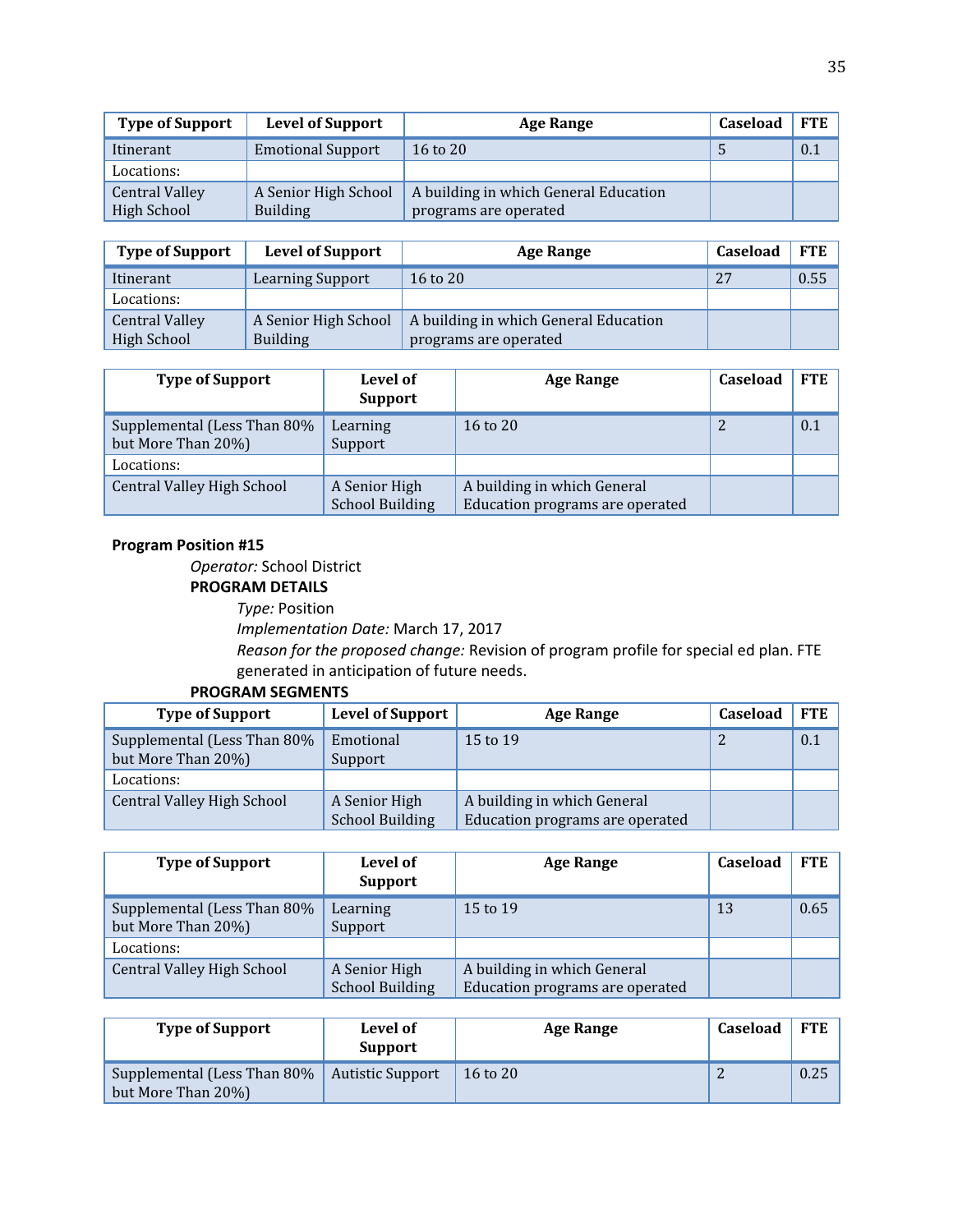| Locations:                        |                                  |                                                                |  |
|-----------------------------------|----------------------------------|----------------------------------------------------------------|--|
| <b>Central Valley High School</b> | A Senior High<br>School Building | A building in which General<br>Education programs are operated |  |

*Operator:* School District

#### **PROGRAM DETAILS**

*Type:* Position *Implementation Date:* March 17, 2017 *Reason for the proposed change:* Revision of program profile for special ed plan. FTE generated in anticipation of future needs.

#### **PROGRAM SEGMENTS**

| <b>Type of Support</b>                                                                                                                                                          | Level of<br><b>Support</b>              | <b>Age Range</b>                                               | Caseload       | <b>FTE</b> |  |
|---------------------------------------------------------------------------------------------------------------------------------------------------------------------------------|-----------------------------------------|----------------------------------------------------------------|----------------|------------|--|
| Supplemental (Less Than 80%<br>but More Than 20%)                                                                                                                               | <b>Autistic Support</b>                 | $15$ to $20$                                                   | $\overline{4}$ | 0.5        |  |
| Justification: Some students exercise their rights to maintain in school until they are 21. Individual class<br>periods are grouped to limit the age range as much as possible. |                                         |                                                                |                |            |  |
| Locations:                                                                                                                                                                      |                                         |                                                                |                |            |  |
| <b>Central Valley High School</b>                                                                                                                                               | A Senior High<br><b>School Building</b> | A building in which General<br>Education programs are operated |                |            |  |

| <b>Type of Support</b><br>Level of<br><b>Support</b>                                                                                                                                                |                                         | <b>Age Range</b>                                               | Caseload | <b>FTE</b> |
|-----------------------------------------------------------------------------------------------------------------------------------------------------------------------------------------------------|-----------------------------------------|----------------------------------------------------------------|----------|------------|
| Supplemental (Less Than 80%<br>but More Than 20%)                                                                                                                                                   | Life Skills<br>Support                  | 15 to 20                                                       |          | 0.1        |
| Justification: Students exercise their right to maintain educational services until the age of 21. Individual class<br>periods are scheduled to limit the age range to the maximum extent possible. |                                         |                                                                |          |            |
| Locations:                                                                                                                                                                                          |                                         |                                                                |          |            |
| <b>Central Valley High School</b>                                                                                                                                                                   | A Senior High<br><b>School Building</b> | A building in which General<br>Education programs are operated |          |            |

| <b>Type of Support</b>                            | Level of<br><b>Support</b>              | Age Range                                                      | Caseload | <b>FTE</b> |
|---------------------------------------------------|-----------------------------------------|----------------------------------------------------------------|----------|------------|
| Supplemental (Less Than 80%<br>but More Than 20%) | Learning<br>Support                     | 15 to 18                                                       | 8        | 0.4        |
| Locations:                                        |                                         |                                                                |          |            |
| <b>Central Valley High School</b>                 | A Senior High<br><b>School Building</b> | A building in which General<br>Education programs are operated |          |            |

#### **Program Position #17**

*Operator:* School District **PROGRAM DETAILS** *Type: Implementation Date:* **PROGRAM SEGMENTS Type** of Support **CO Level** of Support **Age** Range **Caseload** FTE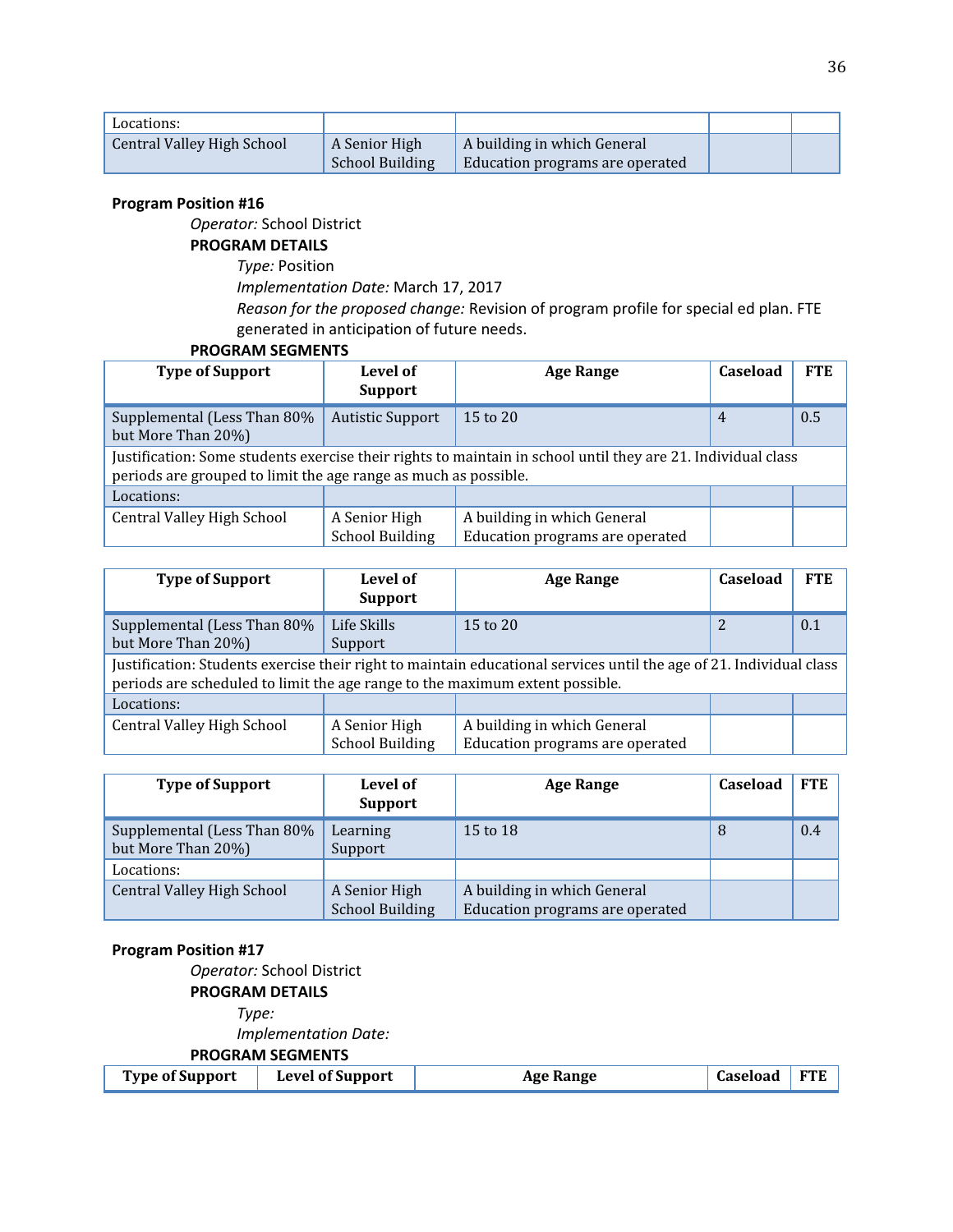| Itinerant                              | Speech and<br>Language Support          | $5$ to $8$                                                     | 55 | 0.85 |
|----------------------------------------|-----------------------------------------|----------------------------------------------------------------|----|------|
| Locations:                             |                                         |                                                                |    |      |
| Center Grange<br><b>Primary School</b> | An Elementary<br><b>School Building</b> | A building in which General Education<br>programs are operated |    |      |

| <b>Type of Support</b>                 | <b>Level of Support</b>            | <b>Age Range</b>                                               | Caseload | <b>FTE</b> |
|----------------------------------------|------------------------------------|----------------------------------------------------------------|----------|------------|
| Itinerant                              | Speech and<br>Language Support     | 12 to $16$                                                     |          | 0.01       |
| Locations:                             |                                    |                                                                |          |            |
| <b>Central Valley</b><br>Middle School | A Middle School<br><b>Building</b> | A building in which General Education<br>programs are operated |          |            |

| <b>Type of Support</b>                                                                                                                                         | <b>Level of Support</b>                 | <b>Age Range</b>                                               | Caseload | <b>FTE</b> |  |
|----------------------------------------------------------------------------------------------------------------------------------------------------------------|-----------------------------------------|----------------------------------------------------------------|----------|------------|--|
| Itinerant                                                                                                                                                      | Speech and<br>Language Support          | 15 to 21                                                       | q        | 0.14       |  |
| Justification: The speech teacher intentionally designs sessions to group students within the mandated 3 year<br>age span and/or focuses on same speech goals. |                                         |                                                                |          |            |  |
| Locations:                                                                                                                                                     |                                         |                                                                |          |            |  |
| <b>Central Valley</b><br>High School                                                                                                                           | A Senior High School<br><b>Building</b> | A building in which General Education<br>programs are operated |          |            |  |

*Operator:* School District

**PROGRAM DETAILS**

*Type:*

*Implementation Date:*

|                           | <b>PROGRAM SEGMENTS</b>                 |                                                                |          |            |
|---------------------------|-----------------------------------------|----------------------------------------------------------------|----------|------------|
| Type of<br><b>Support</b> | <b>Level of Support</b>                 | Age Range                                                      | Caseload | <b>FTE</b> |
| Itinerant                 | Speech and Language<br>Support          | 8 to 11                                                        | 32       | 0.5        |
| Locations:                |                                         |                                                                |          |            |
| Todd Lane<br>Elementary   | An Elementary School<br><b>Building</b> | A building in which General Education<br>programs are operated |          |            |

| <b>Type of Support</b>                 | <b>Level of Support</b>            | Age Range                                                      | Caseload | <b>FTE</b> |
|----------------------------------------|------------------------------------|----------------------------------------------------------------|----------|------------|
| Itinerant                              | Speech and<br>Language Support     | 12 to 15                                                       | 22       | 0.34       |
| Locations:                             |                                    |                                                                |          |            |
| <b>Central Valley</b><br>Middle School | A Middle School<br><b>Building</b> | A building in which General Education<br>programs are operated |          |            |

| <b>Type of Support</b>                                                                                                                                          | <b>Level of Support</b>        | <b>Age Range</b> | Caseload | <b>FTE</b> |  |  |
|-----------------------------------------------------------------------------------------------------------------------------------------------------------------|--------------------------------|------------------|----------|------------|--|--|
| Itinerant                                                                                                                                                       | Speech and<br>Language Support | 15 to 21         | 10       | 0.16       |  |  |
| Justification: Students exercise right to remain in education until age 21. They are not grouped with students<br>outside of the 4 year age range for services. |                                |                  |          |            |  |  |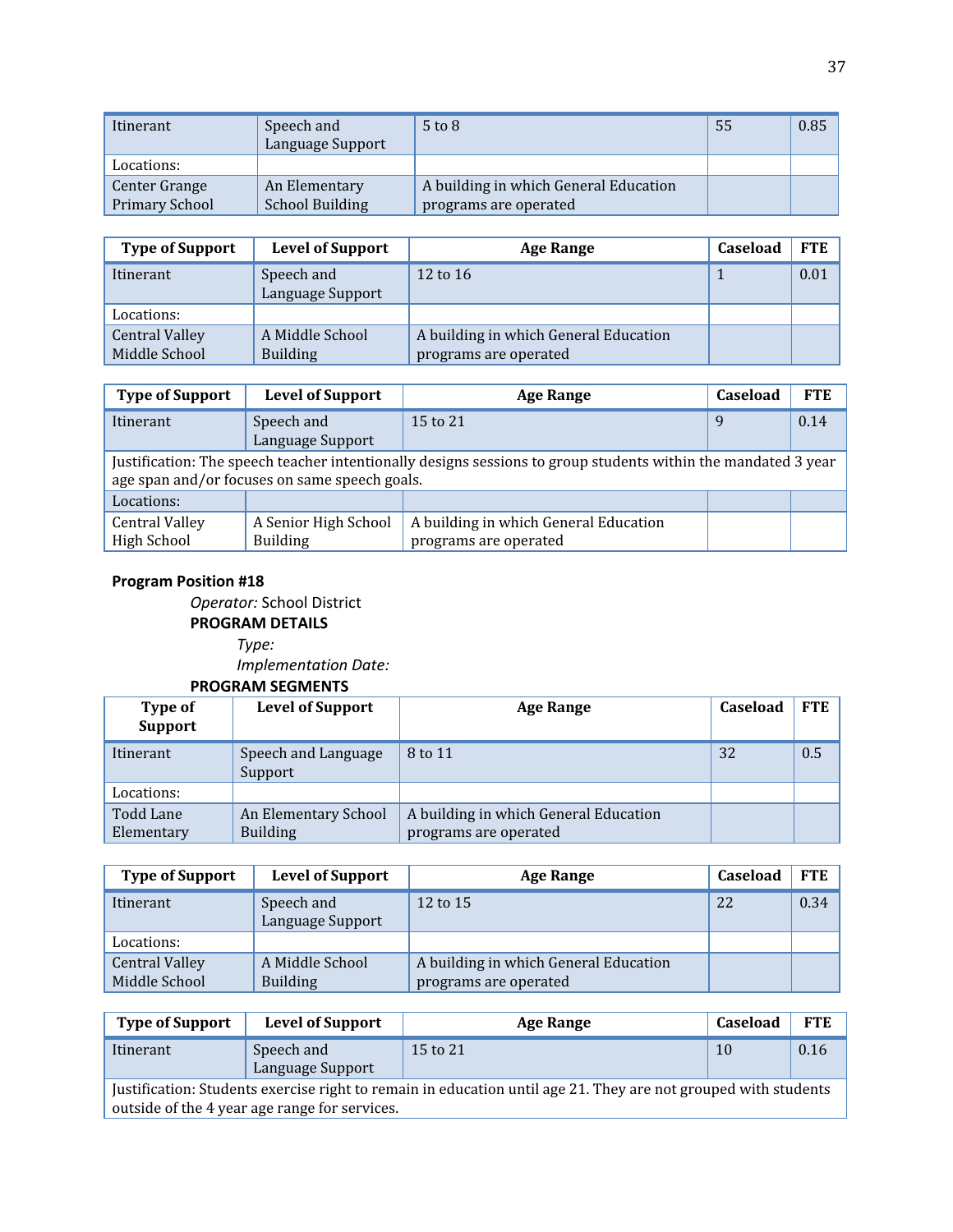| Locations:            |                      |                                       |  |
|-----------------------|----------------------|---------------------------------------|--|
| <b>Central Valley</b> | A Senior High School | A building in which General Education |  |
| High School           | <b>Building</b>      | programs are operated                 |  |

*Operator:* Intermediate Unit **PROGRAM DETAILS**

*Type:*

*Implementation Date:*

**PROGRAM SEGMENTS**

| <b>Type of Support</b>                 | <b>Level of Support</b>                     | <b>Age Range</b>                                               | Caseload | <b>FTE</b> |
|----------------------------------------|---------------------------------------------|----------------------------------------------------------------|----------|------------|
| Itinerant                              | Deaf and Hearing<br><b>Impaired Support</b> | $5 \text{ to } 8$                                              | 3        | 0.06       |
| Locations:                             |                                             |                                                                |          |            |
| Center Grange<br><b>Primary Center</b> | An Elementary School<br><b>Building</b>     | A building in which General Education<br>programs are operated |          |            |

| Type of<br><b>Support</b> | <b>Level of Support</b>                     | <b>Age Range</b>                                               | Caseload | <b>FTE</b> |
|---------------------------|---------------------------------------------|----------------------------------------------------------------|----------|------------|
| <b>Itinerant</b>          | Deaf and Hearing<br><b>Impaired Support</b> | 9 to 11                                                        |          | 0.02       |
| Locations:                |                                             |                                                                |          |            |
| Todd Lane<br>Elementary   | A Middle School<br><b>Building</b>          | A building in which General Education<br>programs are operated |          |            |

| <b>Type of Support</b> | <b>Level of Support</b>                     | Age Range                             | Caseload | <b>FTE</b> |
|------------------------|---------------------------------------------|---------------------------------------|----------|------------|
| Itinerant              | Deaf and Hearing<br><b>Impaired Support</b> | 12 to 15                              |          | 0.02       |
| Locations:             |                                             |                                       |          |            |
| <b>Central Valley</b>  | A Middle School                             | A building in which General Education |          |            |
| Middle School          | <b>Building</b>                             | programs are operated                 |          |            |

| <b>Type of Support</b> | <b>Level of Support</b>                     | Age Range                             | Caseload | <b>FTE</b> |
|------------------------|---------------------------------------------|---------------------------------------|----------|------------|
| Itinerant              | Deaf and Hearing<br><b>Impaired Support</b> | 16 to 18                              |          | 0.02       |
| Locations:             |                                             |                                       |          |            |
| <b>Central Valley</b>  | A Senior High School                        | A building in which General Education |          |            |
| High School            | <b>Building</b>                             | programs are operated                 |          |            |

#### **Program Position #20**

*Operator:* School District **PROGRAM DETAILS** *Type:* ClassandPosition *Implementation Date:* August 22, 2016 **PROGRAM SEGMENTS**

| $\text{Caseload}$ FTE<br><b>Level of Support</b><br><b>Type of Support</b><br><b>Age Range</b> |  |
|------------------------------------------------------------------------------------------------|--|
|------------------------------------------------------------------------------------------------|--|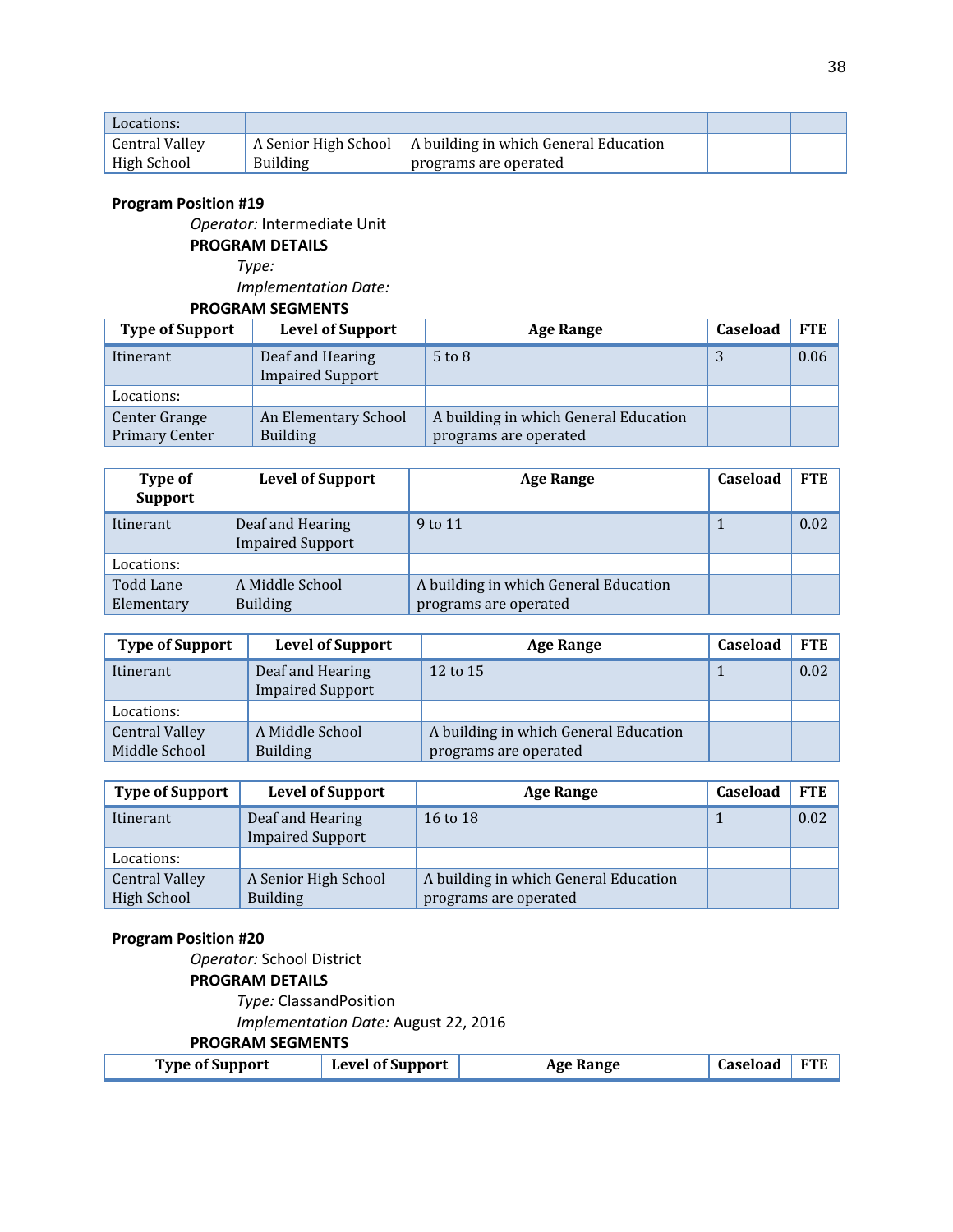| Supplemental (Less Than<br>80% but More Than 20%) | <b>Autistic Support</b>                 | 5 to 7                                                         | 0.63 |
|---------------------------------------------------|-----------------------------------------|----------------------------------------------------------------|------|
| Locations:                                        |                                         |                                                                |      |
| Center Grange Primary School                      | An Elementary<br><b>School Building</b> | A building in which General<br>Education programs are operated |      |

| <b>Type of Support</b>                            | <b>Level of Support</b> | <b>Age Range</b>                | <b>Caseload</b> | <b>FTE</b> |
|---------------------------------------------------|-------------------------|---------------------------------|-----------------|------------|
| Supplemental (Less Than<br>80% but More Than 20%) | <b>Learning Support</b> | $5$ to $7$                      |                 | 0.35       |
| Locations:                                        |                         |                                 |                 |            |
| Center Grange Primary School                      | An Elementary           | A building in which General     |                 |            |
|                                                   | <b>School Building</b>  | Education programs are operated |                 |            |

*Operator:* School District **PROGRAM DETAILS** *Type:* Position *Implementation Date:* August 22, 2016

## **PROGRAM SEGMENTS**

| <b>Type of Support</b> | <b>Level of Support</b> | <b>Age Range</b>                      | Caseload | <b>FTE</b> |
|------------------------|-------------------------|---------------------------------------|----------|------------|
| Itinerant              | Speech and              | $5$ to $8$                            | 26       | 0.4        |
|                        | Language Support        |                                       |          |            |
| Locations:             |                         |                                       |          |            |
| Center Grange          | An Elementary           | A building in which General Education |          |            |
| Primary School         | <b>School Building</b>  | programs are operated                 |          |            |

| <b>Type of Support</b>                 | <b>Level of Support</b>            | Age Range                                                      | Caseload      | FTE |
|----------------------------------------|------------------------------------|----------------------------------------------------------------|---------------|-----|
| Itinerant                              | Speech and<br>Language Support     | 12 to 15                                                       | $\mathfrak h$ | 0.1 |
| Locations:                             |                                    |                                                                |               |     |
| <b>Central Valley</b><br>Middle School | A Middle School<br><b>Building</b> | A building in which General Education<br>programs are operated |               |     |

## **Special Education Support Services**

| <b>Support Service</b>              | <b>Location</b>               | <b>Teacher FTE</b> |
|-------------------------------------|-------------------------------|--------------------|
| <b>Special Education Supervisor</b> | <b>All District Buildings</b> |                    |
| School Psychologist                 | All District Buildings        |                    |
| <b>Special Education Secretary</b>  | All District Buildings        |                    |
| <b>Transition Coordinator</b>       | All District Buildings        |                    |
| <b>Instructional Aides</b>          | <b>All District Buildings</b> | 21                 |
| Personal Care Aides                 | All District Buildings        | 18                 |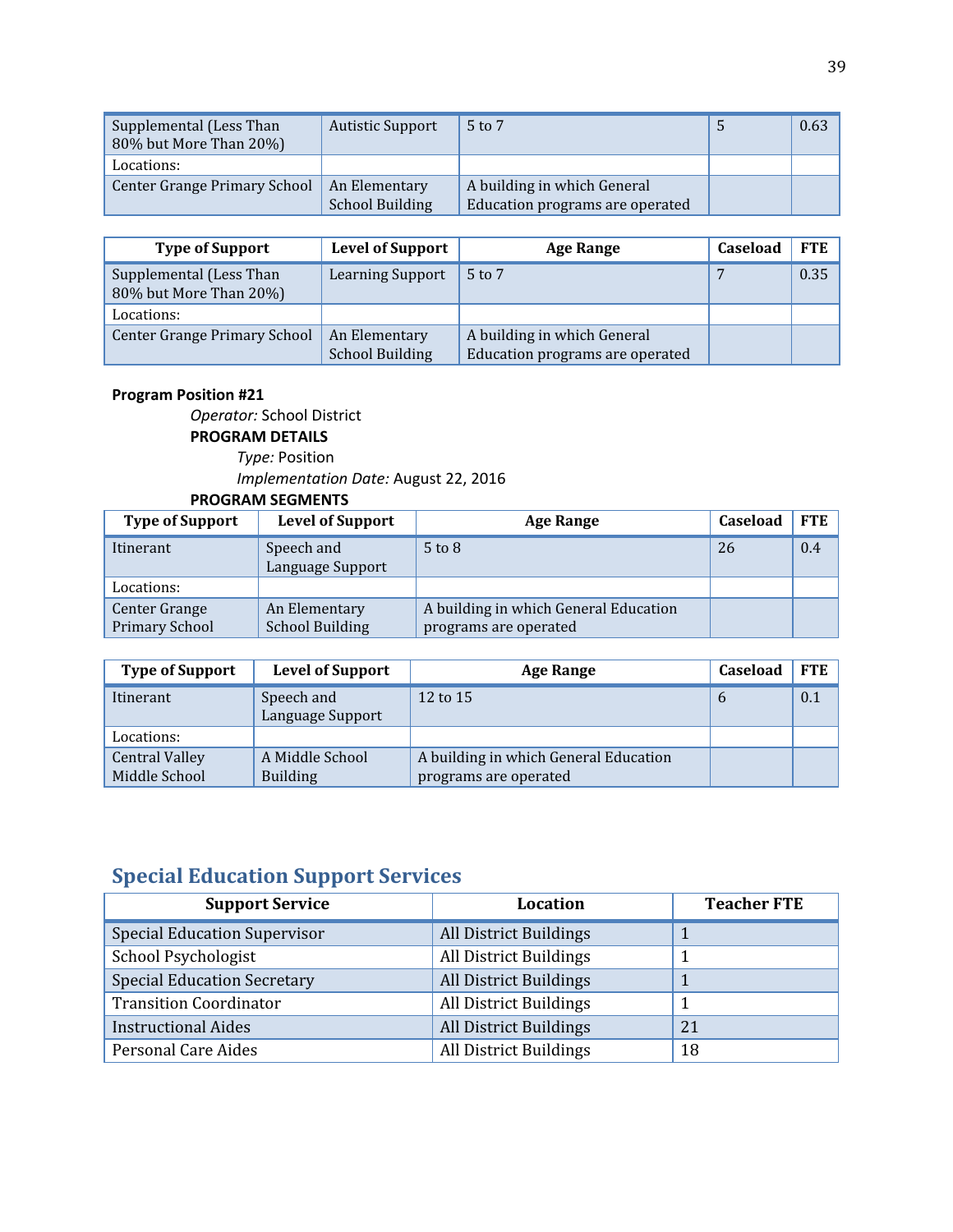| <b>Special Education Contracted Services</b>                               | <b>Operator</b>      | <b>Amt of Time per</b><br>Week |
|----------------------------------------------------------------------------|----------------------|--------------------------------|
| Beaver Valley Intermediate Unit (IU #27) - Audiological<br><b>Services</b> | Intermediate<br>Unit | 10 Minutes                     |
|                                                                            |                      |                                |
| AOT inc.- Occupational Therapy                                             | Outside              | 5 Days                         |
|                                                                            | Contractor           |                                |
| MRS Physical Therapy- Physical Therapy                                     | Outside              | 16 Hours                       |
|                                                                            | Contractor           |                                |
| Western PA School for the Blind-Vision Therapy                             | Outside              | 1 Hours                        |
|                                                                            | Contractor           |                                |

## **Special Education Contracted Services**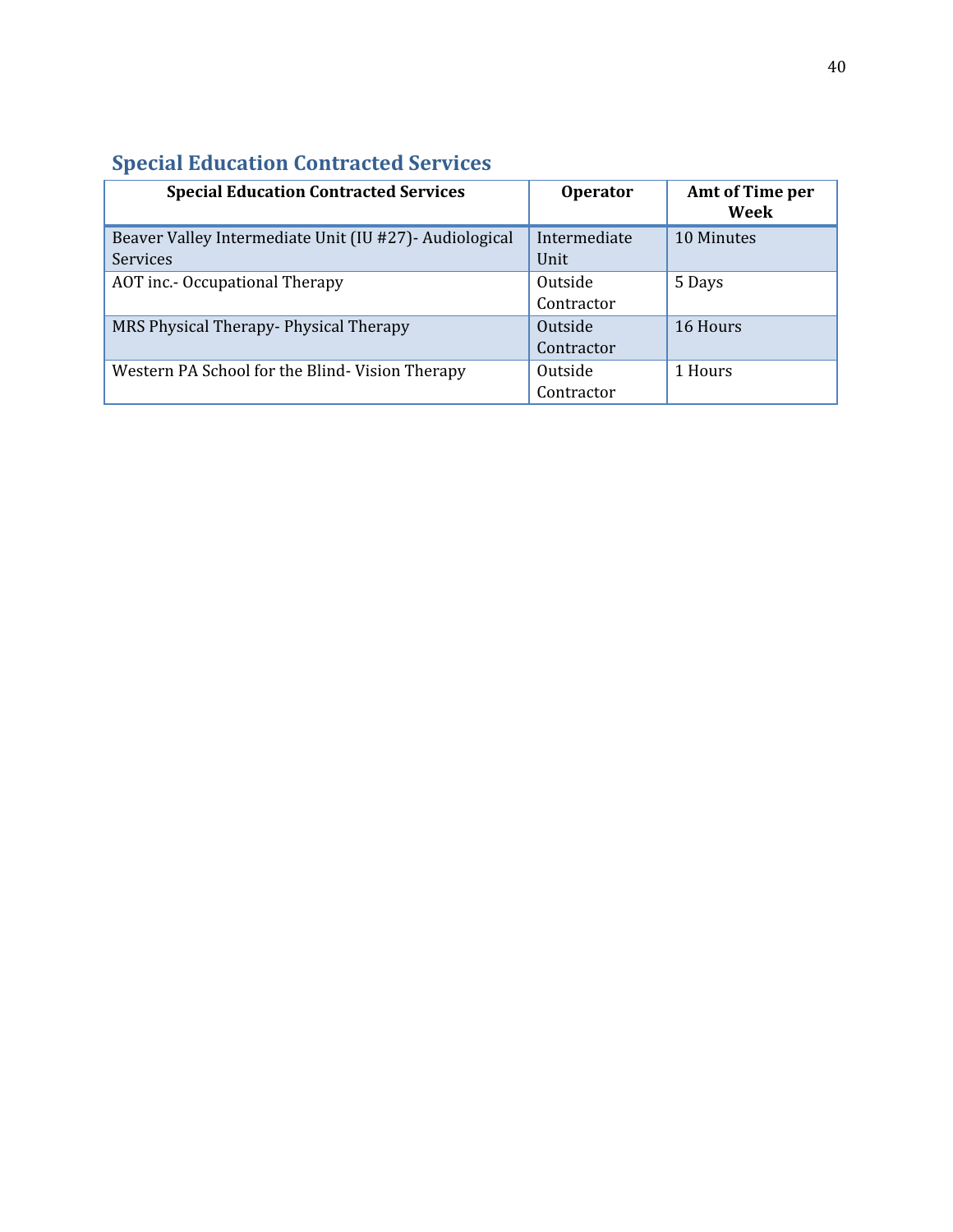## District Level Plan

## **Special Education Personnel Development**

| <b>Autism</b>             |                                                                                                                                                                                                                                                                                                 |
|---------------------------|-------------------------------------------------------------------------------------------------------------------------------------------------------------------------------------------------------------------------------------------------------------------------------------------------|
| <b>Description</b>        | Personnel Development for autism includes:                                                                                                                                                                                                                                                      |
|                           | Ongoing in-house consultation with Special Education Supervisor at<br>$\bullet$<br>annual IEP meetings and as needed                                                                                                                                                                            |
|                           | Professional learning communities with guided practice during joint<br>$\bullet$<br>planning periods with Regular and Special Education Teachers                                                                                                                                                |
|                           | Individual consultation as needed with outside agencies                                                                                                                                                                                                                                         |
|                           | Functional Behavioral Assessment and Positive Behavior Support Plan<br>$\bullet$<br>on-site trainings with School Psychologist                                                                                                                                                                  |
|                           | <b>Sensitivity Training</b>                                                                                                                                                                                                                                                                     |
|                           | Training and consultation from PaTTAN's Autism Initiative Consultants                                                                                                                                                                                                                           |
|                           | De-escalation training                                                                                                                                                                                                                                                                          |
|                           | Evidence: Students with Autism will remain in district and make progress<br>toward IEP goals in their least restrictive environment. 100% of students with<br>Autism who graduate from CVSD with the skills and resources to enter the<br>adult world and meet individual post school outcomes. |
| <b>Person Responsible</b> | <b>Special Education Supervisor</b>                                                                                                                                                                                                                                                             |
| <b>Start Date</b>         | 8/27/2018                                                                                                                                                                                                                                                                                       |
| <b>End Date</b>           | 6/11/2021                                                                                                                                                                                                                                                                                       |
| Program Area(s)           | <b>Special Education</b>                                                                                                                                                                                                                                                                        |

## **Professional Development Details**

| <b>Hours Per Session</b> | 1.0                                      |
|--------------------------|------------------------------------------|
| # of Sessions            | 6                                        |
| # of Participants Per    | 18                                       |
| <b>Session</b>           |                                          |
| Provider                 | LEA, IU 27 TAC Staff, PaTTAN Consultants |
| <b>Provider Type</b>     | IU                                       |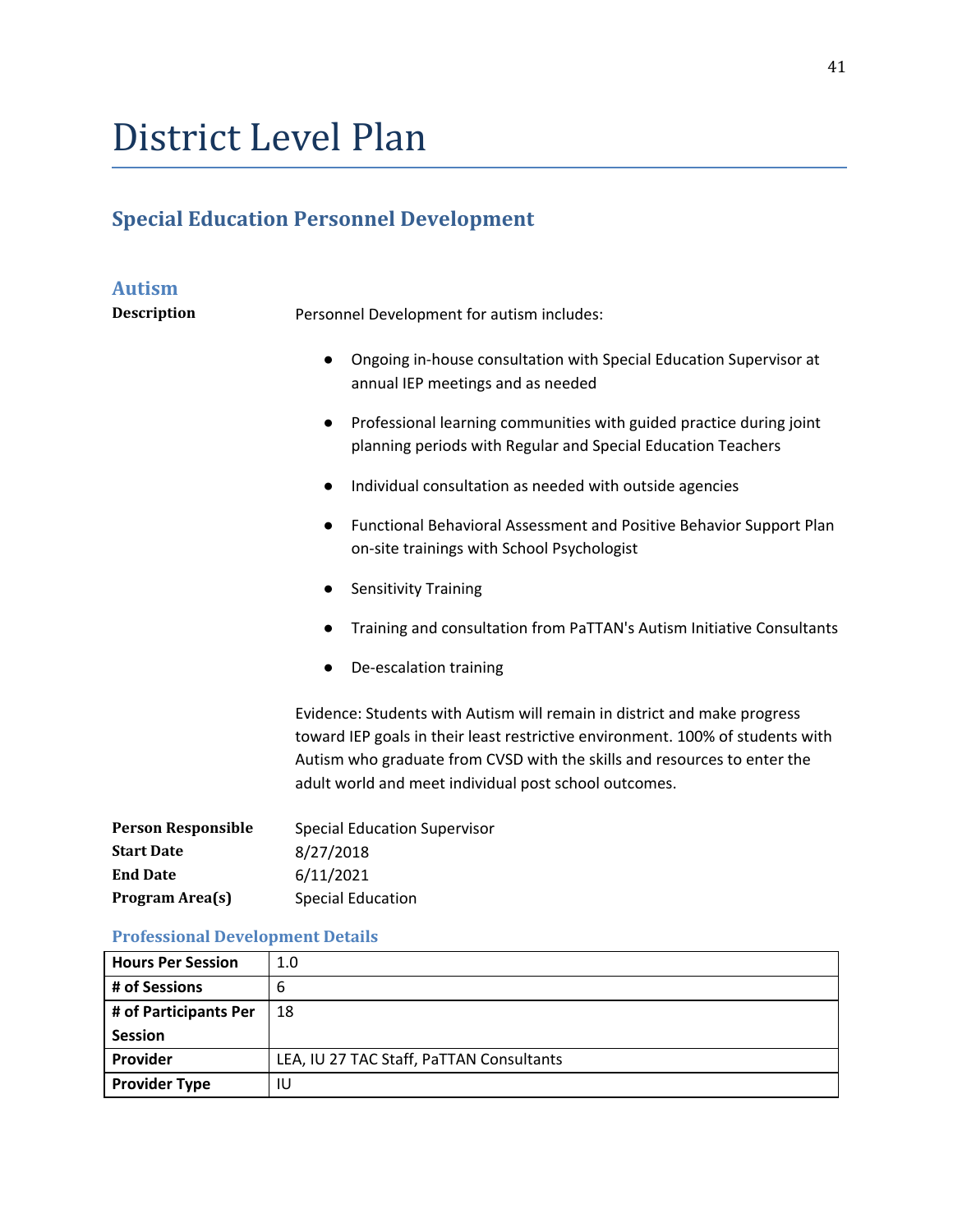| <b>PDE Approved</b>                    | Yes                                                                                                                                                                                                                                                                                           |
|----------------------------------------|-----------------------------------------------------------------------------------------------------------------------------------------------------------------------------------------------------------------------------------------------------------------------------------------------|
| <b>Knowledge Gain</b>                  | All Central Valley staff working with students identified with Autism will have a<br>greater understanding of how to choose appropriate supplementary aids and<br>services and specially designed instruction to ensure students receive<br>instruction in the least restrictive environment. |
|                                        |                                                                                                                                                                                                                                                                                               |
| <b>Research &amp; Best</b>             | The Special Education Supervisor participates in monthly consultation provided                                                                                                                                                                                                                |
| <b>Practices Base</b>                  | by PaTTAN's Autism Initiative Consultants in order to provide up to date                                                                                                                                                                                                                      |
|                                        | research based methods of instruction and behavioral supports to teachers,                                                                                                                                                                                                                    |
|                                        | students, and parents.                                                                                                                                                                                                                                                                        |
|                                        |                                                                                                                                                                                                                                                                                               |
|                                        |                                                                                                                                                                                                                                                                                               |
| For classroom                          | Increases the educator's teaching skills based on research on effective practice,                                                                                                                                                                                                             |
| teachers, school                       | with attention given to interventions for struggling students.                                                                                                                                                                                                                                |
| counselors and                         |                                                                                                                                                                                                                                                                                               |
| education specialists                  |                                                                                                                                                                                                                                                                                               |
| For school or LEA                      | Provides the knowledge and skills to think and plan strategically, ensuring that                                                                                                                                                                                                              |
| administrators, and<br>other educators | assessments, curriculum, instruction, staff professional education, teaching                                                                                                                                                                                                                  |
| seeking leadership                     | materials and interventions for struggling students are aligned to each other as<br>well as to Pennsylvania's academic standards.                                                                                                                                                             |
| roles                                  |                                                                                                                                                                                                                                                                                               |
|                                        |                                                                                                                                                                                                                                                                                               |
| <b>Training Format</b>                 | LEA Whole Group Presentation<br><b>Department Focused Presentation</b>                                                                                                                                                                                                                        |
|                                        | <b>Professional Learning Communities</b>                                                                                                                                                                                                                                                      |
|                                        | <b>Offsite Conferences</b>                                                                                                                                                                                                                                                                    |
|                                        |                                                                                                                                                                                                                                                                                               |
| <b>Participant Roles</b>               | Classroom teachers                                                                                                                                                                                                                                                                            |
|                                        | Principals / Asst. Principals                                                                                                                                                                                                                                                                 |
|                                        | School counselors<br>Paraprofessional                                                                                                                                                                                                                                                         |
|                                        | <b>Related Service Personnel</b>                                                                                                                                                                                                                                                              |
|                                        | Parents                                                                                                                                                                                                                                                                                       |
|                                        |                                                                                                                                                                                                                                                                                               |
| <b>Grade Levels</b>                    | Elementary - Primary (preK - grade 1)                                                                                                                                                                                                                                                         |
|                                        | Elementary - Intermediate (grades 2-5)                                                                                                                                                                                                                                                        |
|                                        | Middle (grades 6-8)                                                                                                                                                                                                                                                                           |
|                                        | High (grades 9-12)                                                                                                                                                                                                                                                                            |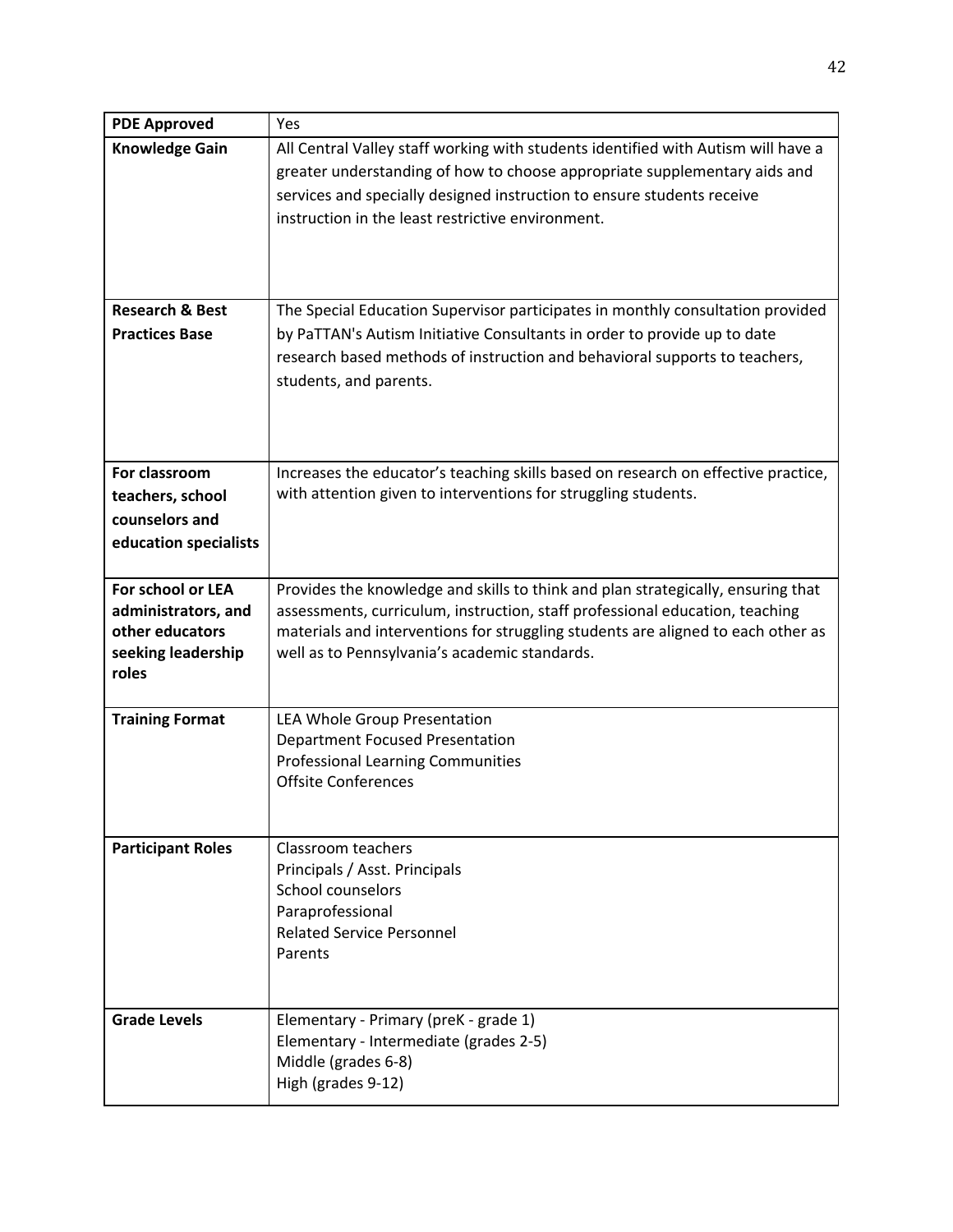| <b>Follow-up Activities</b> | Creating lessons to meet varied student learning styles<br>Joint planning period activities<br>Review of student LRE                                                                                                                                                                                                   |
|-----------------------------|------------------------------------------------------------------------------------------------------------------------------------------------------------------------------------------------------------------------------------------------------------------------------------------------------------------------|
| <b>Evaluation Methods</b>   | Classroom observation focusing on factors such as planning and preparation,<br>knowledge of content, pedagogy and standards, classroom environment,<br>instructional delivery and professionalism.<br>Classroom student assessment data<br>Participant survey<br>IEP Team recommendations and progress monitoring data |

### **Behavior Support**

**Description**

Personnel Development for behavior includes:

- Nonviolent Crisis Prevention Intervention (CPI) Training to support and reinforce effective de-escalation skills, evasive and defensive procedures for staff, and safe physical restraints as a last resort to prevent injury to the student or others
- Functional Behavior Assessments and Positive Behavior Support Plans to design individual positive behavioral strategies
- School Wide Positive Behavior Interventions and Support (SWPBIS) **Training**

Evidence:

- Annual SWPBIS site review data
- Review of Functional Behavior Assessments and Positive Behavior Support Plans at annual IEP meetings to include review of student progress
- Review of CPI Team documentation
- Agenda and sign-in sheets from professional development activities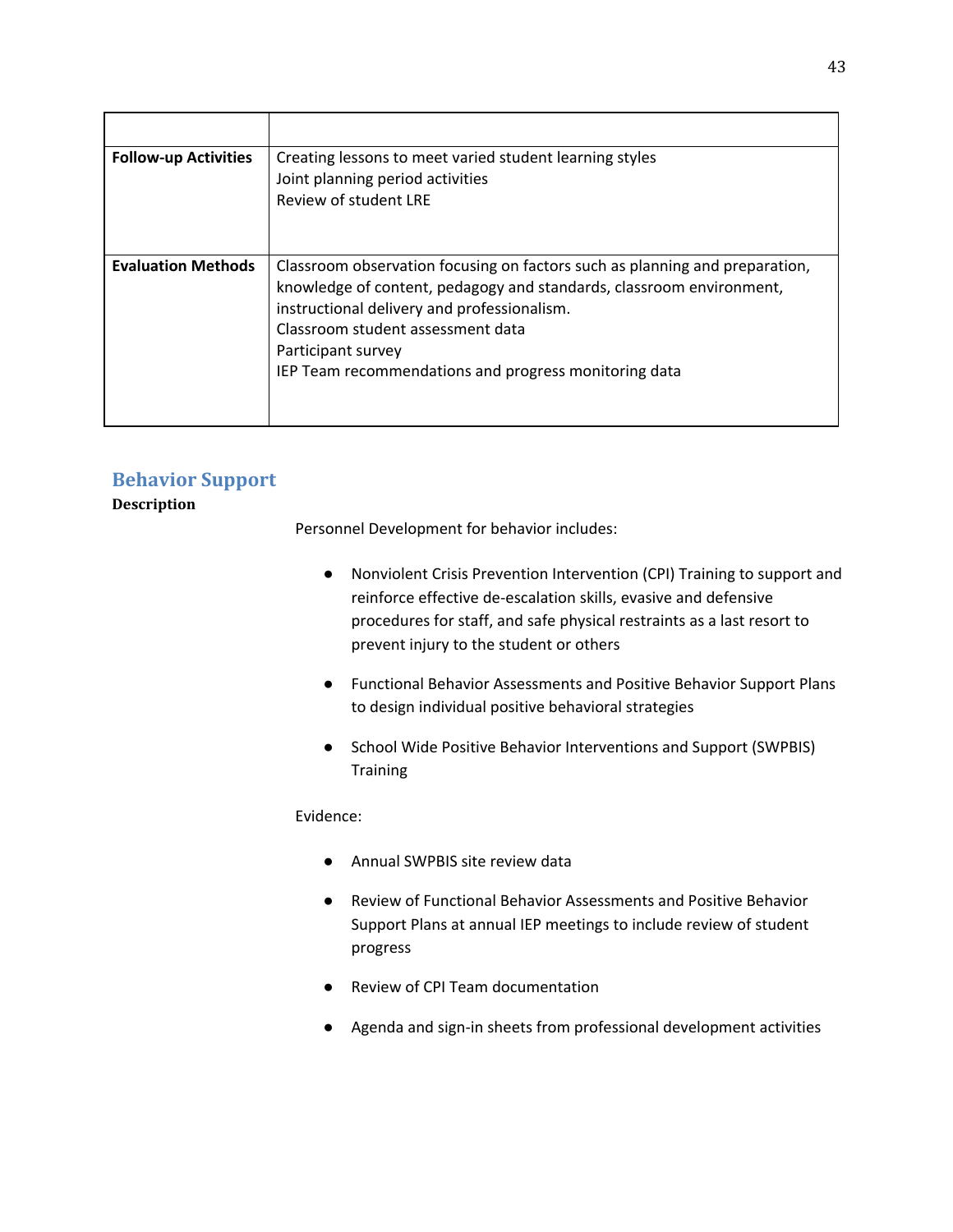| <b>Person Responsible</b> | Special Education Supervisor, School Psychologist, and Building Principals |
|---------------------------|----------------------------------------------------------------------------|
| <b>Start Date</b>         | 8/18/2014                                                                  |
| <b>End Date</b>           | 6/30/2017                                                                  |
| Program Area(s)           | Special Education, Student Services                                        |

#### **Professional Development Details**

| <b>Hours Per Session</b>                            | 3.0                                                                                                                                                                                                                                      |
|-----------------------------------------------------|------------------------------------------------------------------------------------------------------------------------------------------------------------------------------------------------------------------------------------------|
| # of Sessions                                       | 6                                                                                                                                                                                                                                        |
| # of Participants Per                               | 20                                                                                                                                                                                                                                       |
| <b>Session</b>                                      |                                                                                                                                                                                                                                          |
| Provider                                            | IU 27, Special Education Supervisor, and School Psychologist                                                                                                                                                                             |
| <b>Provider Type</b>                                | <b>School Entity</b>                                                                                                                                                                                                                     |
| <b>PDE Approved</b>                                 | Yes                                                                                                                                                                                                                                      |
| <b>Knowledge Gain</b>                               | Central Valley Staff will understand how to use data to develop and<br>implement successful behavior interventions and supports as part of the<br>MTSS process.                                                                          |
| <b>Research &amp; Best</b><br><b>Practices Base</b> | The District implements SWPBIS programs in grades K-8 using research<br>based interventions as part of the MTSS framework. SWPBIS programming<br>is reviewed annually by Pennsylvania Positive Behavior Support Network<br>facilitators. |
| For classroom teachers,                             | Increases the educator's teaching skills based on research on effective                                                                                                                                                                  |
| school counselors and                               | practice, with attention given to interventions for struggling students.                                                                                                                                                                 |
| education specialists                               | Provides educators with a variety of classroom-based assessment skills and<br>the skills needed to analyze and use data in instructional decision-making.                                                                                |
| For school or LEA                                   | Provides leaders with the ability to access and use appropriate data to                                                                                                                                                                  |
| administrators, and                                 | inform decision-making.                                                                                                                                                                                                                  |
| other educators seeking<br>leadership roles         | Empowers leaders to create a culture of teaching and learning, with an<br>emphasis on learning.                                                                                                                                          |
|                                                     |                                                                                                                                                                                                                                          |
| <b>Training Format</b>                              | LEA Whole Group Presentation                                                                                                                                                                                                             |
|                                                     | Series of Workshops                                                                                                                                                                                                                      |
|                                                     | <b>Department Focused Presentation</b><br><b>Professional Learning Communities</b>                                                                                                                                                       |
|                                                     | <b>Offsite Conferences</b>                                                                                                                                                                                                               |
|                                                     |                                                                                                                                                                                                                                          |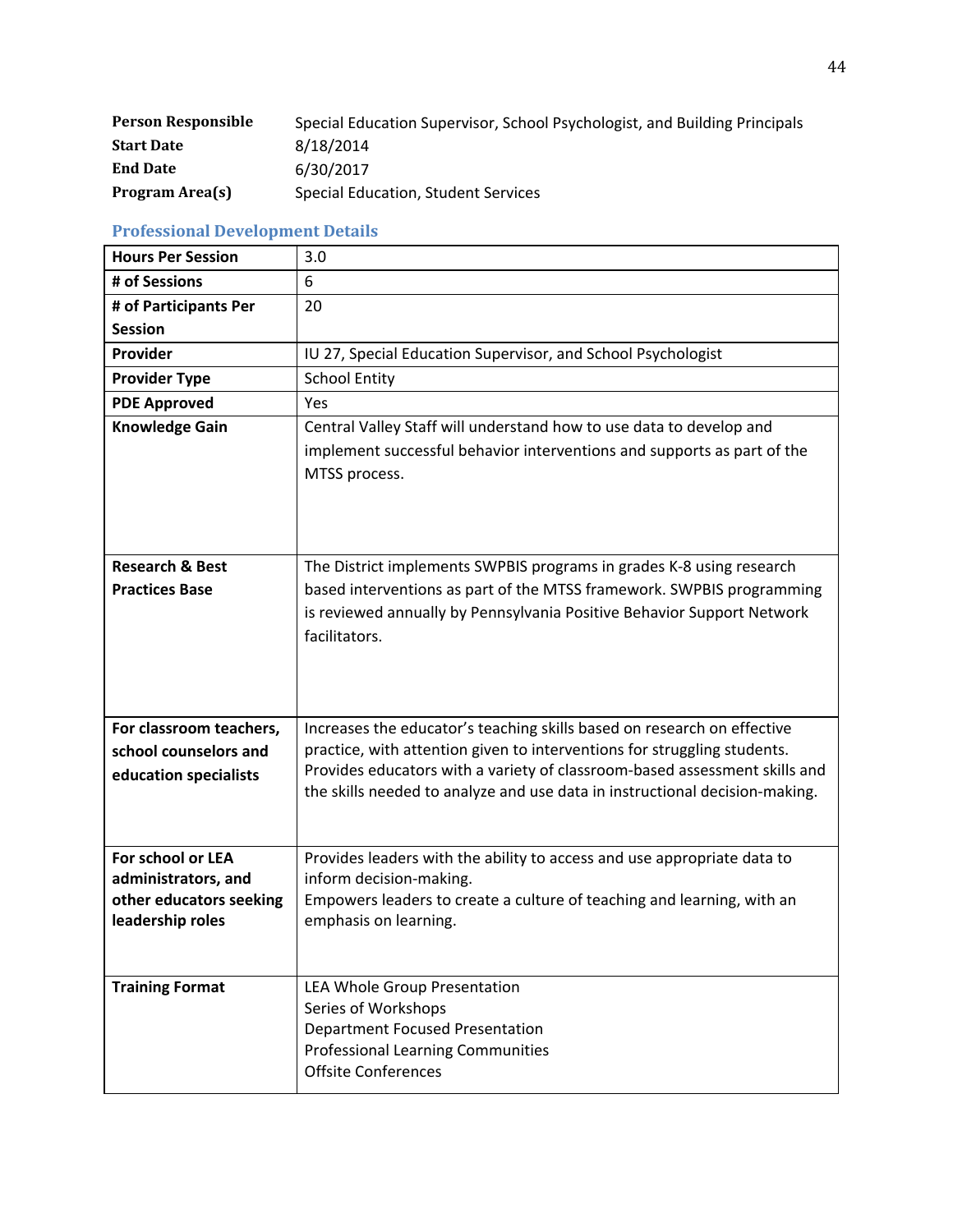| <b>Participant Roles</b>    | Classroom teachers<br>Principals / Asst. Principals<br>School counselors<br>Paraprofessional<br><b>New Staff</b><br><b>Related Service Personnel</b>                                                                                                                                                                 |
|-----------------------------|----------------------------------------------------------------------------------------------------------------------------------------------------------------------------------------------------------------------------------------------------------------------------------------------------------------------|
| <b>Grade Levels</b>         | Elementary - Primary (preK - grade 1)<br>Elementary - Intermediate (grades 2-5)<br>Middle (grades 6-8)<br>High (grades 9-12)                                                                                                                                                                                         |
| <b>Follow-up Activities</b> | Team development and sharing of content-area lesson implementation<br>outcomes, with involvement of administrator and/or peers<br>Analysis of student work, with administrator and/or peers<br>Joint planning period activities                                                                                      |
| <b>Evaluation Methods</b>   | Classroom observation focusing on factors such as planning and<br>preparation, knowledge of content, pedagogy and standards, classroom<br>environment, instructional delivery and professionalism.<br>Classroom student assessment data<br>Participant survey<br>Progress monitor programs using data analysis tools |

| <b>Paraprofessional</b> |                                                                                            |  |
|-------------------------|--------------------------------------------------------------------------------------------|--|
| <b>Description</b>      | Personnel Development for paraprofessionals includes:                                      |  |
|                         | Roles and Responsibilities of the Paraprofessional in an Inclusive<br>$\bullet$<br>Setting |  |
|                         | De-Escalation Techniques and Supporting Students with Challenging<br>$\bullet$<br>Behavior |  |
|                         | Using Technology to Support Instruction and Student IEP Goals<br>$\bullet$                 |  |
|                         | Supplementary Aids and Services<br>$\bullet$                                               |  |
|                         | Social Skills and Unwritten Rules of Social Behavior<br>$\bullet$                          |  |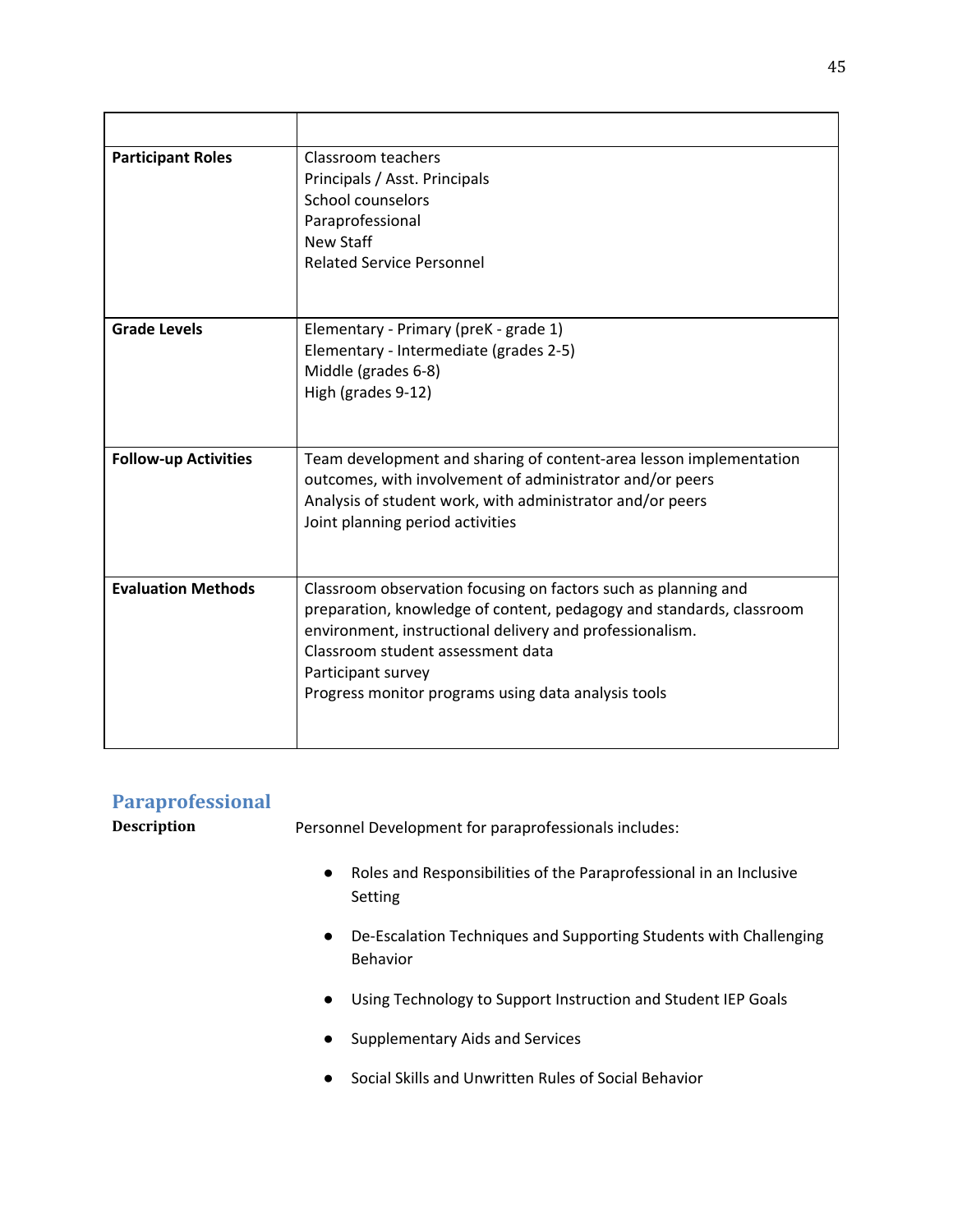Evidence:

- Each paraprofessional will have a daily schedule with clearly defined roles and responsibilities that they will implement. Student achievement will increase allowing more students to participate within the regular education classroom and general education curriculum.
- Meeting agendas and sign-in sheets
- Paraprofessionals will develop a list of resources to utilize with specific students. Student achievement scores will increase allowing more students to participate in the general education curriculum with specially designed instruction
- Increase in student achievement and participation within the regular education classroom and the general education curriculum.
- 100% of Paraprofessionals will hold CPR certification.

| <b>Person Responsible</b> | <b>Special Education Supervisor</b> |
|---------------------------|-------------------------------------|
| <b>Start Date</b>         | 8/27/2018                           |
| <b>End Date</b>           | 6/11/2021                           |
| Program Area(s)           | <b>Special Education</b>            |

#### **Professional Development Details**

| <b>Hours Per Session</b>      | 2.0                                                                                                                             |
|-------------------------------|---------------------------------------------------------------------------------------------------------------------------------|
| # of Sessions                 | 10                                                                                                                              |
| # of Participants Per Session | 38                                                                                                                              |
| Provider                      | Special Education Supervisor and Special Education Teachers                                                                     |
| <b>Provider Type</b>          | <b>School Entity</b>                                                                                                            |
| <b>PDE Approved</b>           | Yes                                                                                                                             |
| <b>Knowledge Gain</b>         | Paraprofessionals will have a better understanding of student<br>disabilities and resources available to support student needs. |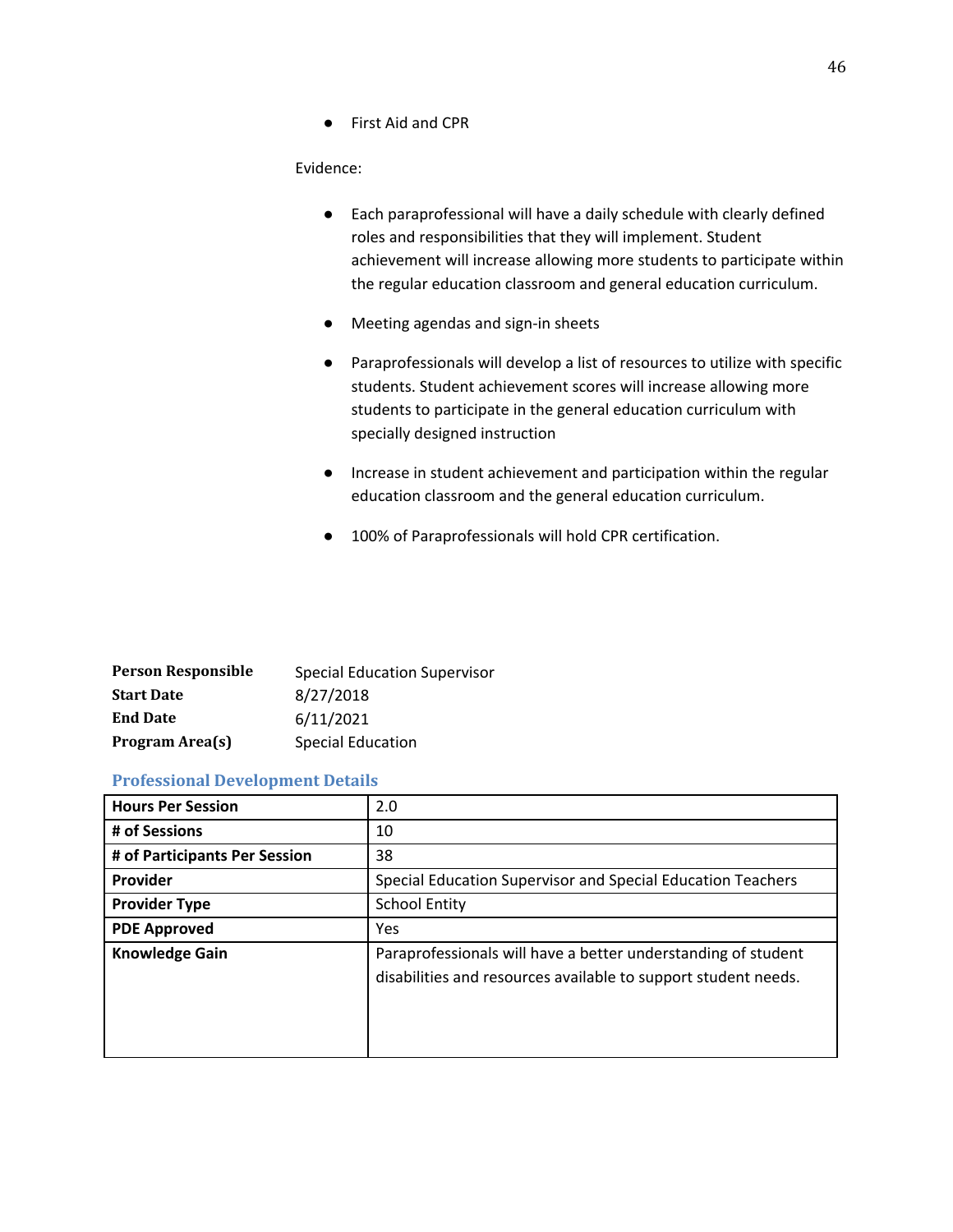| <b>Research &amp; Best Practices Base</b> | All trainings are developed using research based resources and   |
|-------------------------------------------|------------------------------------------------------------------|
|                                           | focus on best practices.                                         |
|                                           |                                                                  |
|                                           |                                                                  |
|                                           |                                                                  |
| For classroom teachers, school            | Increases the educator's teaching skills based on research on    |
| counselors and education                  | effective practice, with attention given to interventions for    |
| specialists                               | struggling students.                                             |
|                                           |                                                                  |
|                                           |                                                                  |
| For school or LEA administrators,         | Empowers leaders to create a culture of teaching and learning,   |
| and other educators seeking               | with an emphasis on learning.                                    |
| leadership roles                          |                                                                  |
|                                           |                                                                  |
| <b>Training Format</b>                    | LEA Whole Group Presentation                                     |
|                                           | Online-Synchronous                                               |
|                                           | Online-Asynchronous                                              |
|                                           | <b>Offsite Conferences</b>                                       |
|                                           |                                                                  |
|                                           |                                                                  |
| <b>Participant Roles</b>                  | Paraprofessional                                                 |
|                                           |                                                                  |
| <b>Grade Levels</b>                       |                                                                  |
|                                           | Elementary - Primary (preK - grade 1)                            |
|                                           | Elementary - Intermediate (grades 2-5)<br>Middle (grades 6-8)    |
|                                           | High (grades 9-12)                                               |
|                                           |                                                                  |
|                                           |                                                                  |
| <b>Follow-up Activities</b>               | Paraprofessionals will work with supervising teachers to clearly |
|                                           | define roles and responsibilities                                |
|                                           |                                                                  |
|                                           |                                                                  |
| <b>Evaluation Methods</b>                 | Observation of Paraprofessionals within the classroom and        |
|                                           | Paraprofessional schedules with designated roles and             |
|                                           | responsibilities                                                 |
|                                           |                                                                  |
|                                           |                                                                  |

## **Reading NCLB #1**

**Description** Personnel Development for reading includes:

● Differentiated instruction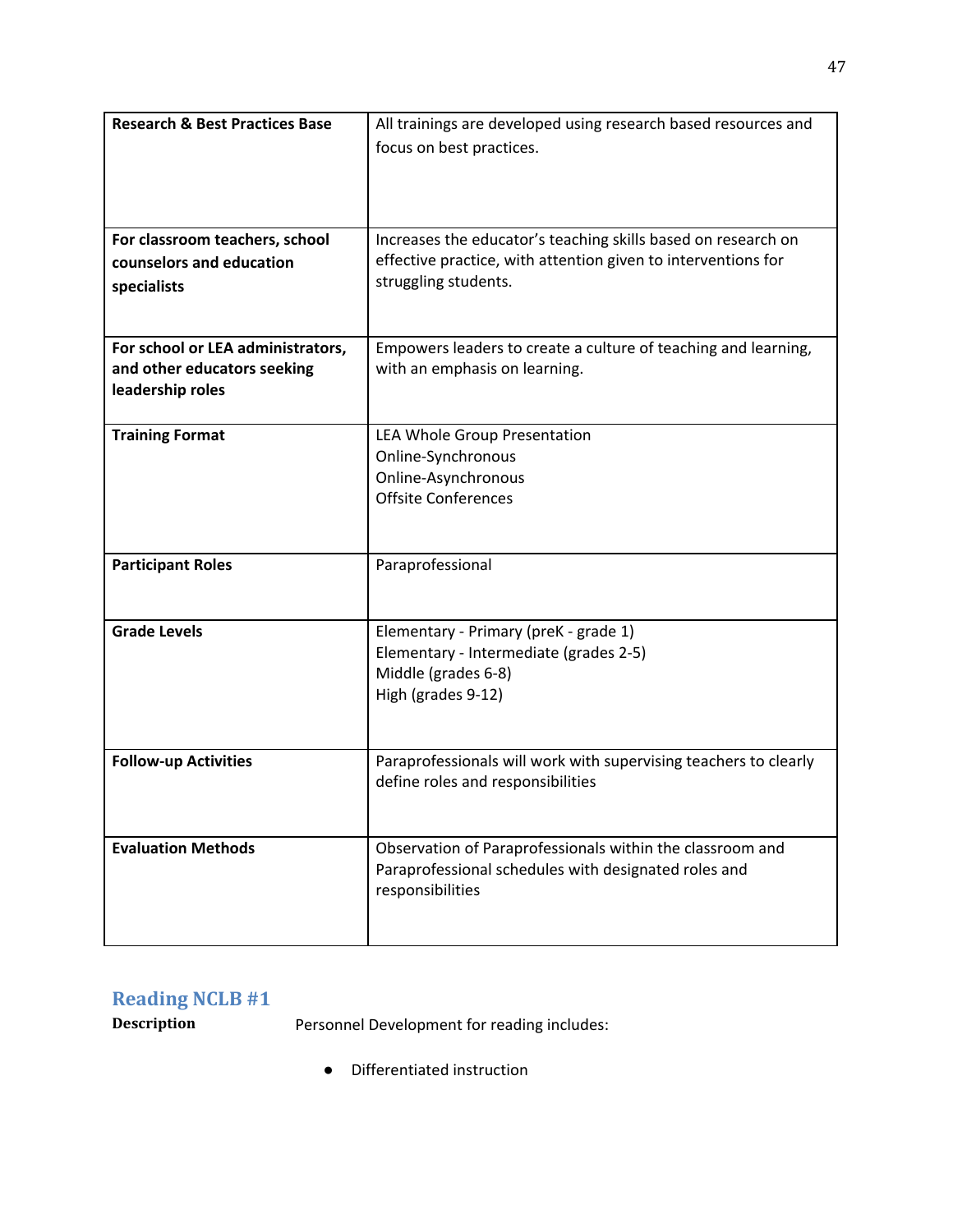- Utilizing assistive technology in the classroom
- Research based instructional practices
- Language Essentials for Teachers of Reading and Spelling (LETRS) **Training**
- Text Dependent Analysis Training
- Continue MTSS process for grades K-5 to include evidence based reading interventions

#### Evidence

- Analyze PVAAS data to review student growth
- MTSS progress monitoring data
- IEP progress monitoring data

| <b>Person Responsible</b> | Director of Curriculum, Instruction, and Assessment, Special Education |  |
|---------------------------|------------------------------------------------------------------------|--|
|                           | Supervisor, and Building Principals                                    |  |
| <b>Start Date</b>         | 8/27/2018                                                              |  |
| <b>End Date</b>           | 6/11/2021                                                              |  |
| Program Area(s)           | Professional Education, Special Education, Student Services            |  |

#### **Professional Development Details**

| <b>Hours Per Session</b> | 3.0                                                                                                                                                       |
|--------------------------|-----------------------------------------------------------------------------------------------------------------------------------------------------------|
| # of Sessions            | 8                                                                                                                                                         |
| # of Participants Per    | 30                                                                                                                                                        |
| <b>Session</b>           |                                                                                                                                                           |
| Provider                 | <b>Central Valley School District</b>                                                                                                                     |
| <b>Provider Type</b>     | <b>School Entity</b>                                                                                                                                      |
| <b>PDE Approved</b>      | <b>Yes</b>                                                                                                                                                |
| <b>Knowledge Gain</b>    | Central Valley Staff will understand how to use and analyze data in order to to<br>make informed instructional decisions to increase student achievement. |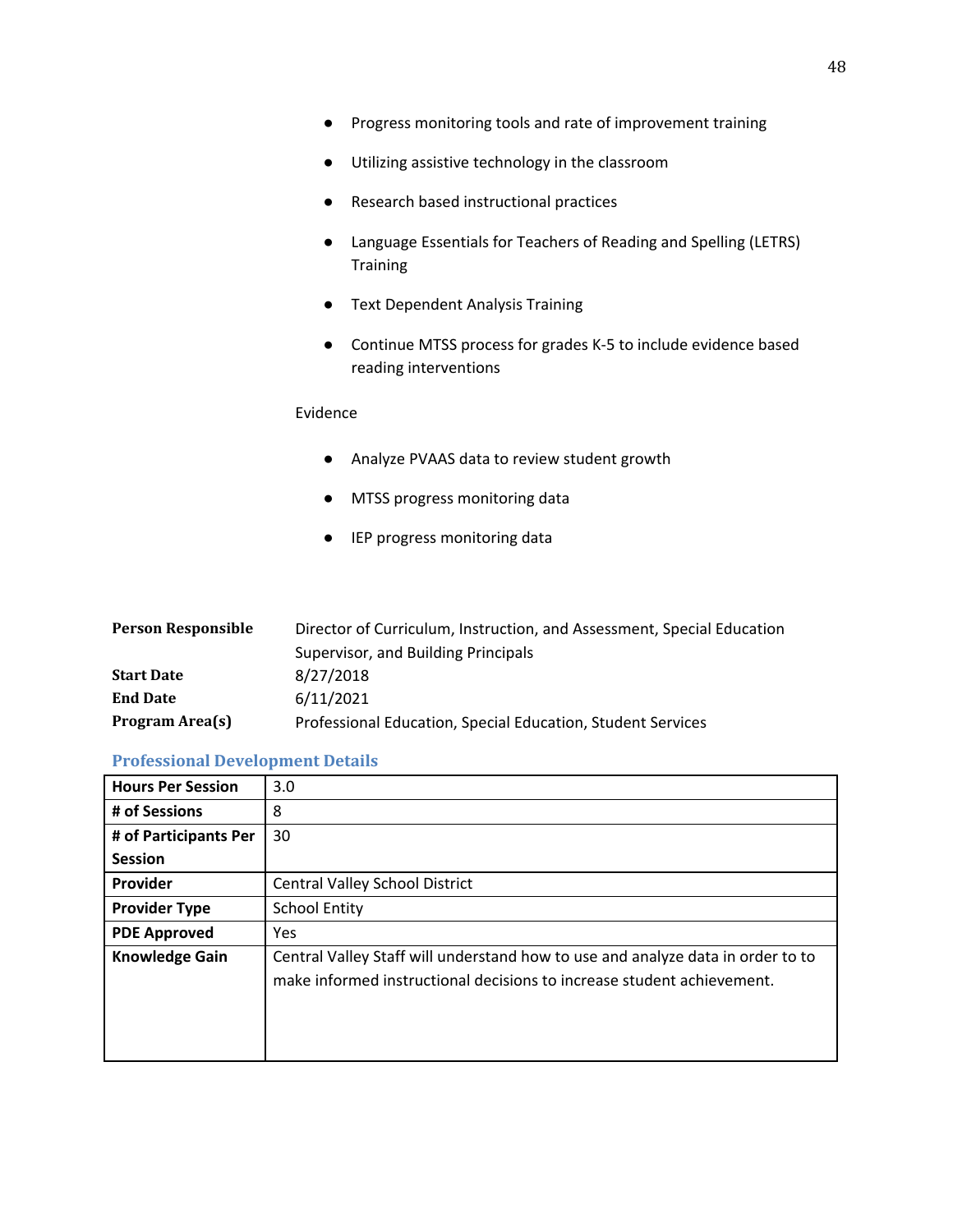| <b>Research &amp; Best</b>  | Training and consultation will focus on evidence based reading programs and                                                                      |
|-----------------------------|--------------------------------------------------------------------------------------------------------------------------------------------------|
| <b>Practices Base</b>       | interventions and using data to make appropriate instructional decisions. The                                                                    |
|                             | District consults with IU 27, PaTTAN, and other local intermediate units to                                                                      |
|                             | ensure trainings include up to date research based practices.                                                                                    |
|                             |                                                                                                                                                  |
|                             |                                                                                                                                                  |
|                             |                                                                                                                                                  |
| For classroom               | Enhances the educator's content knowledge in the area of the educator's                                                                          |
| teachers, school            | certification or assignment.                                                                                                                     |
| counselors and              | Increases the educator's teaching skills based on research on effective practice,                                                                |
| education                   | with attention given to interventions for struggling students.<br>Provides educators with a variety of classroom-based assessment skills and the |
| specialists                 | skills needed to analyze and use data in instructional decision-making.                                                                          |
|                             |                                                                                                                                                  |
|                             |                                                                                                                                                  |
| For school or LEA           | Provides the knowledge and skills to think and plan strategically, ensuring that                                                                 |
| administrators, and         | assessments, curriculum, instruction, staff professional education, teaching                                                                     |
| other educators             | materials and interventions for struggling students are aligned to each other as                                                                 |
| seeking leadership          | well as to Pennsylvania's academic standards.                                                                                                    |
| roles                       | Provides leaders with the ability to access and use appropriate data to inform                                                                   |
|                             | decision-making.                                                                                                                                 |
|                             |                                                                                                                                                  |
| <b>Training Format</b>      | Series of Workshops                                                                                                                              |
|                             | School Whole Group Presentation                                                                                                                  |
|                             | <b>Professional Learning Communities</b>                                                                                                         |
|                             | <b>Offsite Conferences</b>                                                                                                                       |
|                             |                                                                                                                                                  |
| <b>Participant Roles</b>    | Classroom teachers                                                                                                                               |
|                             | Principals / Asst. Principals                                                                                                                    |
|                             | School counselors                                                                                                                                |
|                             | Other educational specialists                                                                                                                    |
|                             |                                                                                                                                                  |
|                             |                                                                                                                                                  |
| <b>Grade Levels</b>         | Elementary - Primary (preK - grade 1)                                                                                                            |
|                             | Elementary - Intermediate (grades 2-5)                                                                                                           |
|                             | Middle (grades 6-8)<br>High (grades 9-12)                                                                                                        |
|                             |                                                                                                                                                  |
|                             |                                                                                                                                                  |
| <b>Follow-up Activities</b> | Team development and sharing of content-area lesson implementation                                                                               |
|                             | outcomes, with involvement of administrator and/or peers                                                                                         |
|                             | Analysis of student work, with administrator and/or peers                                                                                        |
|                             | Creating lessons to meet varied student learning styles                                                                                          |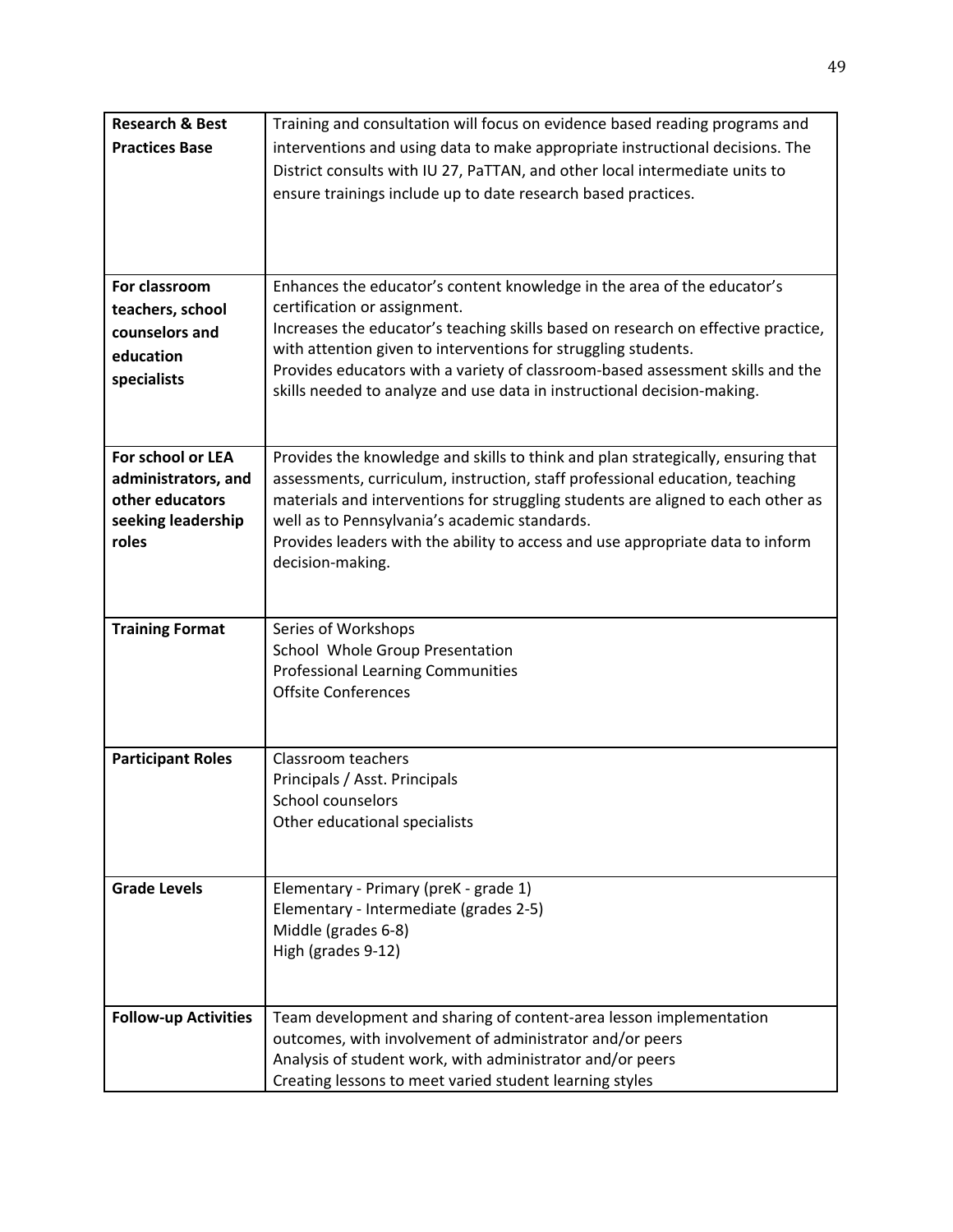|                           | Joint planning period activities                                                                                                                                                                                                                                                                                                                             |
|---------------------------|--------------------------------------------------------------------------------------------------------------------------------------------------------------------------------------------------------------------------------------------------------------------------------------------------------------------------------------------------------------|
| <b>Evaluation Methods</b> | Classroom observation focusing on factors such as planning and preparation,<br>knowledge of content, pedagogy and standards, classroom environment,<br>instructional delivery and professionalism.<br>Student PSSA data<br>Standardized student assessment data other than the PSSA<br>Participant survey<br>Review of IEP and MTSS progress monitoring data |

#### **Transition**

**Description Personnel Development for transition includes:** 

- Attendance at monthly county-wide training
- Trainings and collaboration with outside agencies and community resources
- On-going trainings and consultation with the district's full time Transition Coordinator
- Family engagement trainings
- Parent Trainings at annual IEP meetings and Open House events
- Indicator #13 Training for new staff

Evidence:

- Student Transition Portfolios
- Students will report increased access to and participation in community resources.
- Contacts and partnerships with community resources and agencies
- Review of SPP target data
- Agendas and sign in sheets from professional development activities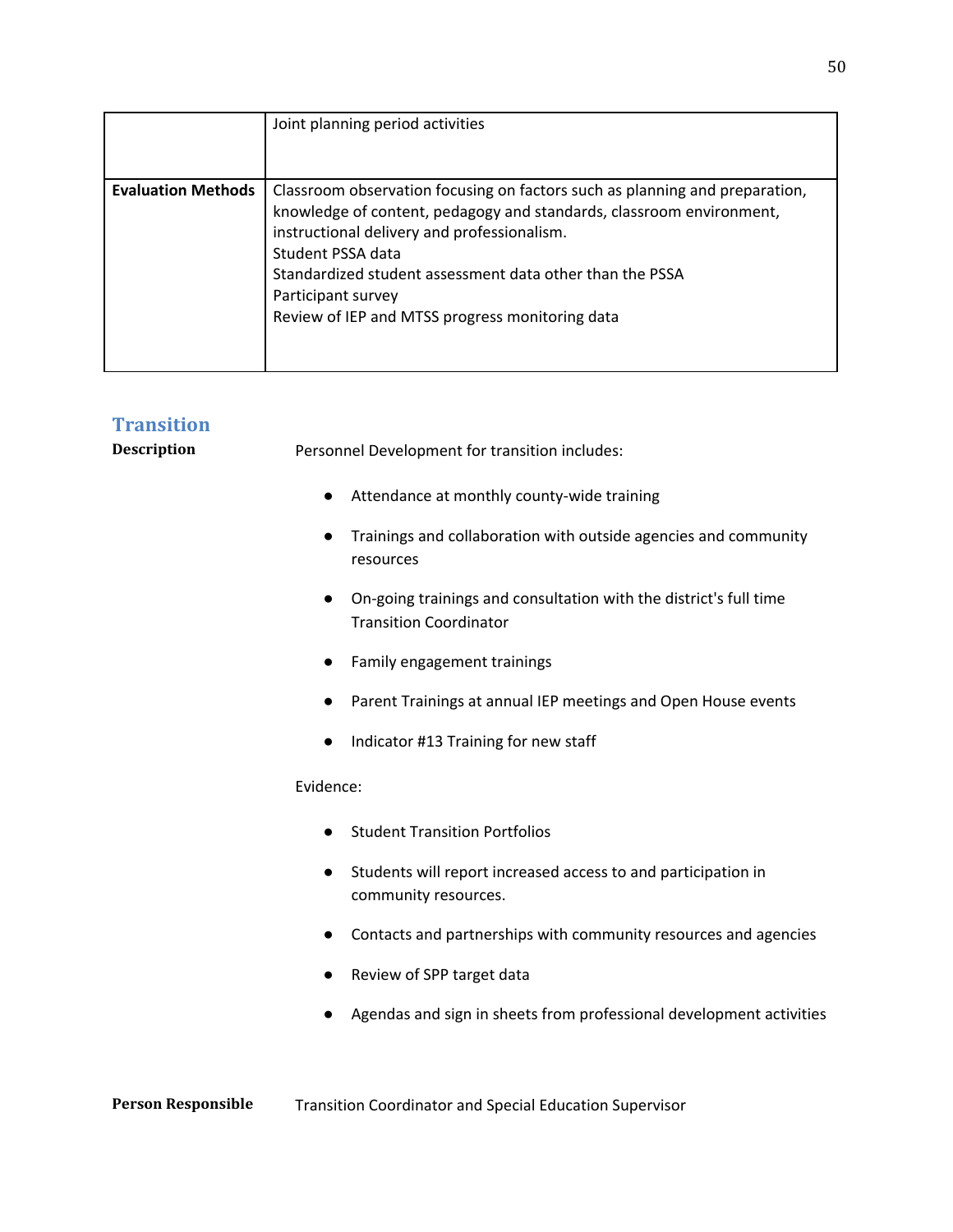| <b>Start Date</b>      | 8/27/2018                |
|------------------------|--------------------------|
| <b>End Date</b>        | 6/11/2021                |
| <b>Program Area(s)</b> | <b>Special Education</b> |

| <b>Hours Per Session</b>                  | 1.0                                                                                                                                                                               |
|-------------------------------------------|-----------------------------------------------------------------------------------------------------------------------------------------------------------------------------------|
| # of Sessions                             | $\overline{7}$                                                                                                                                                                    |
| # of Participants Per Session             | 8                                                                                                                                                                                 |
| Provider                                  | <b>Community Partners and School District Personnel</b>                                                                                                                           |
| <b>Provider Type</b>                      | Community Non-profit Organization, School Entity, IU 27 and<br><b>PaTTAN Consultants</b>                                                                                          |
| <b>PDE Approved</b>                       | Yes                                                                                                                                                                               |
| <b>Knowledge Gain</b>                     | Special Education Teachers will write effective transition goals for<br>student IEPS and IEP Teams will link families to appropriate<br>community resources and outside agencies. |
| <b>Research &amp; Best Practices Base</b> | IEP Teams will follow the process as outlined by Indicator 13 training<br>and follow best practices when developing transition plans for<br>students.                             |
| For classroom teachers, school            | Empowers educators to work effectively with parents and                                                                                                                           |
| counselors and education<br>specialists   | community partners.                                                                                                                                                               |
| For school or LEA                         | Provides leaders with the ability to access and use appropriate data                                                                                                              |
| administrators, and other                 | to inform decision-making.                                                                                                                                                        |
| educators seeking leadership<br>roles     | Instructs the leader in managing resources for effective results.                                                                                                                 |
| <b>Training Format</b>                    | Series of Workshops                                                                                                                                                               |
|                                           | Live Webinar                                                                                                                                                                      |
|                                           | <b>Department Focused Presentation</b>                                                                                                                                            |
|                                           | <b>Professional Learning Communities</b>                                                                                                                                          |
|                                           | <b>Offsite Conferences</b>                                                                                                                                                        |
| <b>Participant Roles</b>                  | Classroom teachers                                                                                                                                                                |
|                                           | Principals / Asst. Principals                                                                                                                                                     |
|                                           | School counselors                                                                                                                                                                 |
|                                           | New Staff                                                                                                                                                                         |

#### **Professional Development Details**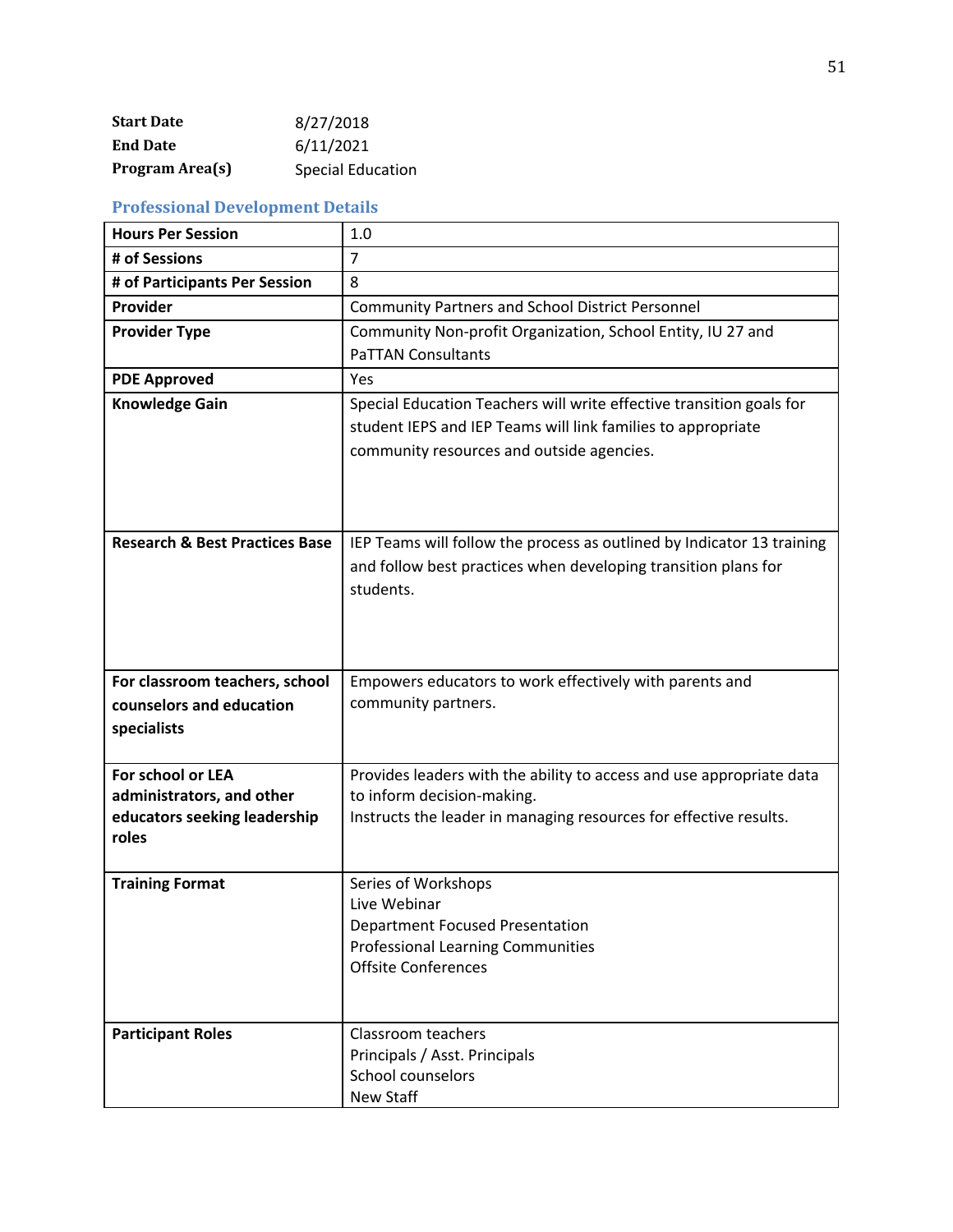|                             | <b>Related Service Personnel</b>                                     |
|-----------------------------|----------------------------------------------------------------------|
|                             | Parents                                                              |
|                             |                                                                      |
|                             |                                                                      |
| <b>Grade Levels</b>         | Middle (grades 6-8)                                                  |
|                             | High (grades 9-12)                                                   |
|                             |                                                                      |
|                             |                                                                      |
| <b>Follow-up Activities</b> | Joint planning period activities                                     |
|                             | Monthly Transition Coordinator Meetings and Parent Trainings at      |
|                             | <b>Annual IEP Meetings</b>                                           |
|                             |                                                                      |
|                             |                                                                      |
| <b>Evaluation Methods</b>   | Participant survey                                                   |
|                             | Portfolio                                                            |
|                             | Student Transition Portfolios, Senior Summary Data Collection,       |
|                             | Student Exit Interview, and Revisit and Review Exit Survey Data Post |
|                             | Graduation                                                           |
|                             |                                                                      |
|                             |                                                                      |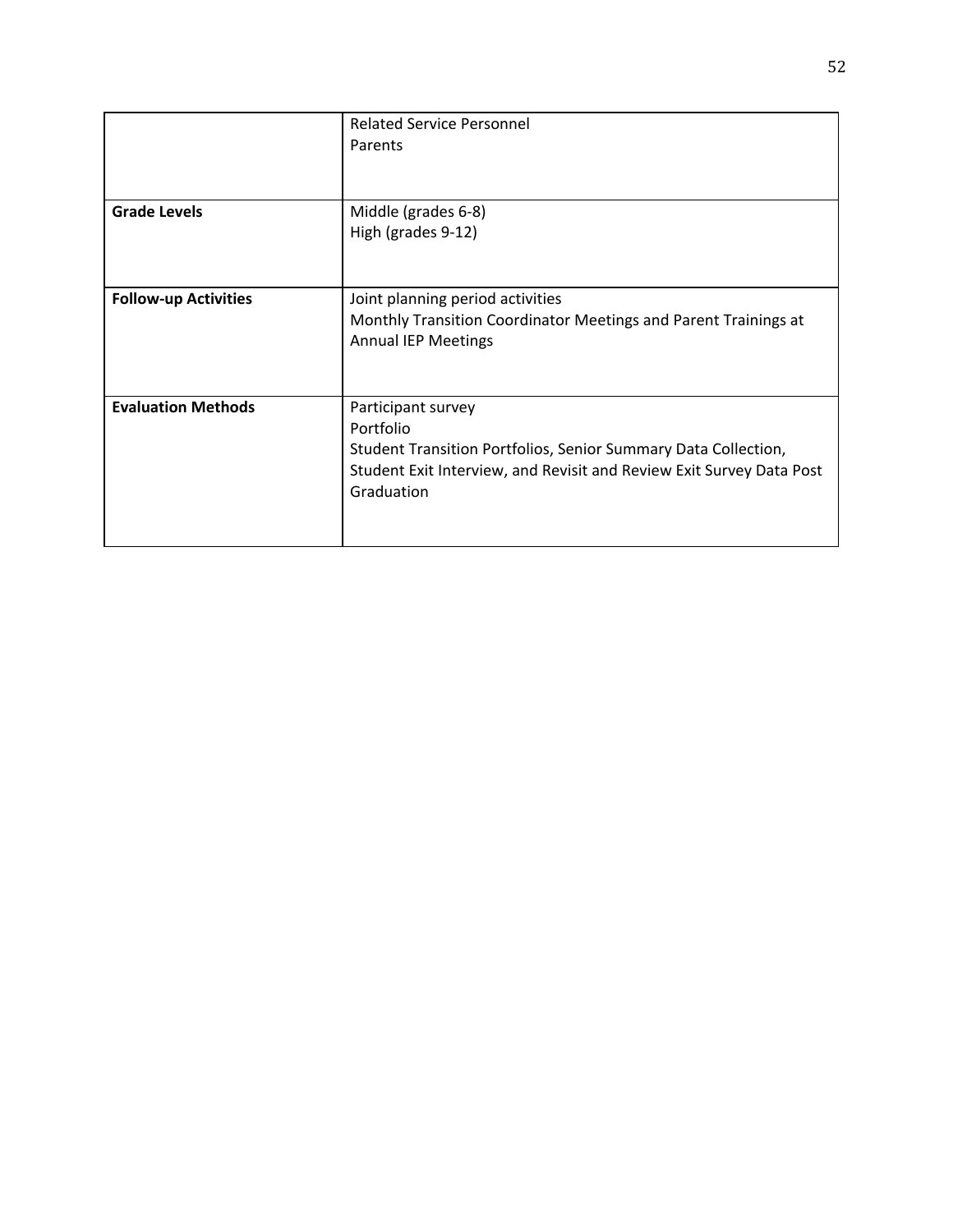## Special Education Affirmations

We also affirm our understanding that any requests for any deviations from the Chapter 14 regulations, standards, policies, and procedures must be made in writing to the Pennsylvania Department of Education. The school district understands that the Special Education Component of the District Level Plan will be approved by PDE in accordance with the following criteria as set forth in 22 Pa. School Code § 14.104 and as part of the District Level Plan:

- 1. There are a full range of services, programs and alternative placements available to the school district for placement and implementation of the special education programs in the school district.
- 2. The school district has adopted a child find system to locate, identify and evaluate young children and children who are thought to be a child with a disability eligible for special education residing within the school district's jurisdiction. Child find data is collected, maintained, and used in decision-making. Child find process and procedures are evaluated for its effectiveness. The school district implements mechanisms to disseminate child find information to the public, organizations, agencies, and individuals on at least an annual basis.
- 3. The school district has adopted policies and procedures that assure that students with disabilities are included in general education programs and extracurricular and non-academic programs and activities to the maximum extent appropriate in accordance with an Individualized Education Program.
- 4. The school district will comply with the PA Department of Education, Bureau of Special Education's revision notice process.
- 5. The school district follows the state and federal guidelines for participation of students with disabilities in state and district-wide assessments including the determination of participation, the need for accommodations, and the methods of assessing students for whom regular assessment is not appropriate.
- 6. The school district affirms the Pennsylvania Department of Education that funds received through participation in the medical assistance reimbursement program, ACCESS, will be used to enhance or expand the current level of services and programs provided to students with disabilities in this local education agency.

We affirm that the school district has completed a 28 day public inspection and comment period as required under 22 PA Code § 4.13 (d) prior to the school entity's governing board approval and submission to the Department of Education (Bureau of Special Education).